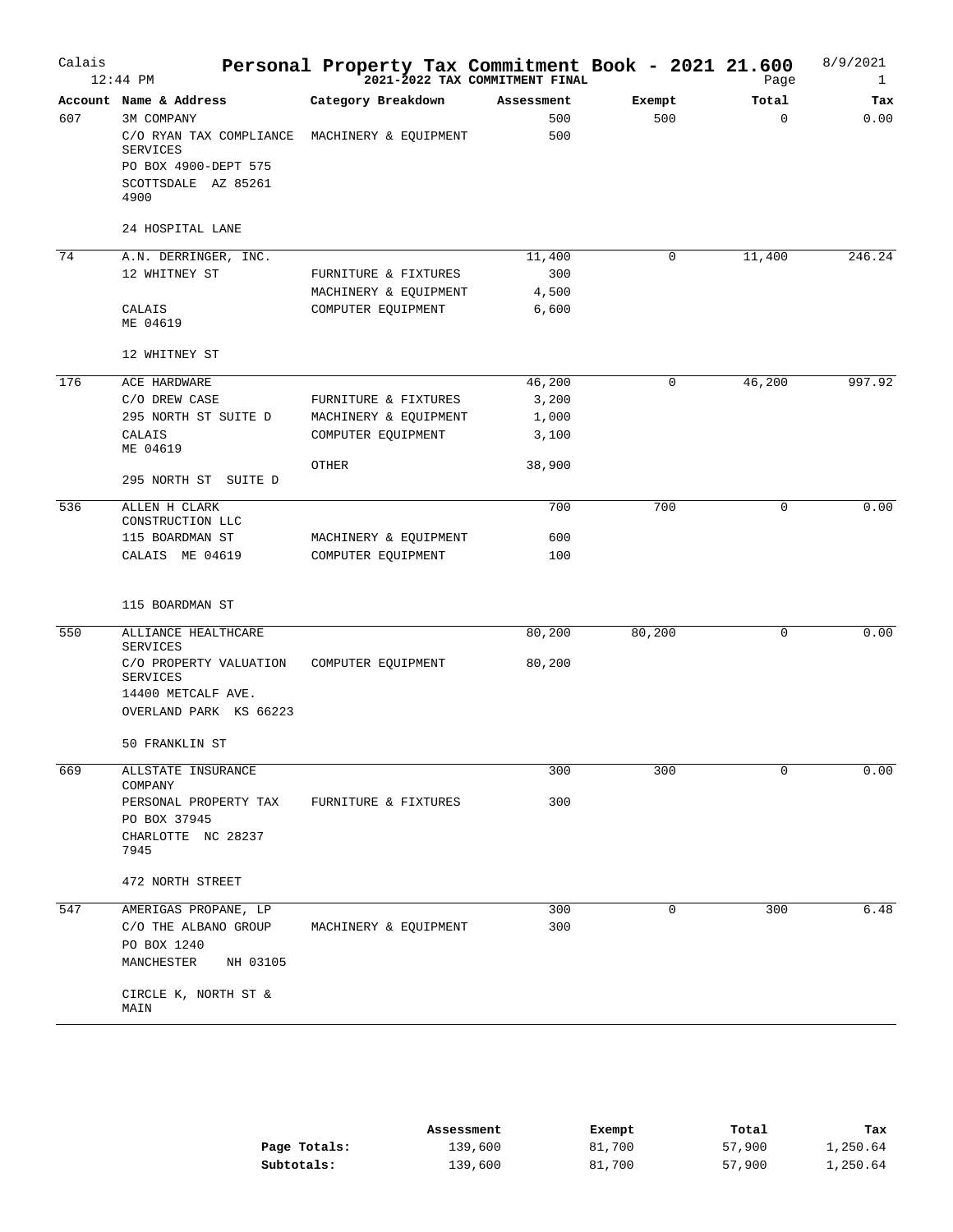| Calais | $12:44$ PM                                                                      | Personal Property Tax Commitment Book - 2021 21.600 | 2021-2022 TAX COMMITMENT FINAL |             | Page    | 8/9/2021<br>2 |
|--------|---------------------------------------------------------------------------------|-----------------------------------------------------|--------------------------------|-------------|---------|---------------|
|        | Account Name & Address                                                          | Category Breakdown                                  | Assessment                     | Exempt      | Total   | Tax           |
| 128    | AMMEX WAREHOUSE CO                                                              |                                                     | 93,100                         | 0           | 93,100  | 2,010.96      |
|        | ATTN: ANTHONY CALECA                                                            | FURNITURE & FIXTURES                                | 60,900                         |             |         |               |
|        | 6100 HOLLYWOOD BLVD -<br>7TH FLOOR                                              | MACHINERY & EQUIPMENT                               | 15,800                         |             |         |               |
|        | HOLLYWOOD<br>FL<br>33024                                                        | TELECOMMUNICATIONS                                  | 500                            |             |         |               |
|        | 14&40 MAIN & 97 BARING                                                          | OTHER                                               | 15,900                         |             |         |               |
| 523    | ANDEL CONSTRUCTION, LLC                                                         |                                                     | 6,300                          | $\mathbf 0$ | 6,300   | 136.08        |
|        | 69 WASHINGTON ST                                                                | MACHINERY & EQUIPMENT                               | 1,400                          |             |         |               |
|        | CALAIS ME 04619                                                                 | OTHER                                               | 4,900                          |             |         |               |
|        | 69 WASHINGTON ST                                                                |                                                     |                                |             |         |               |
| 377    | AROOSTOOK MENTAL HEALTH<br>SERV INC                                             |                                                     | 14,000                         | 14,000      | 0       | 0.00          |
|        | 180 ACADEMY STREET,<br>SUITE 3                                                  | FURNITURE & FIXTURES                                | 2,600                          |             |         |               |
|        |                                                                                 | MACHINERY & EQUIPMENT                               | 1,900                          |             |         |               |
|        | PRESQUE ISLE ME 04769                                                           | TELECOMMUNICATIONS                                  | 300                            |             |         |               |
|        | 127 PALMER ST                                                                   | OTHER                                               | 9,200                          |             |         |               |
| 576    | ARTEMIS'S ATTIC                                                                 |                                                     | 7,600                          | $\mathbf 0$ | 7,600   | 164.16        |
|        | 297 MAIN ST                                                                     | FURNITURE & FIXTURES                                | 5,000                          |             |         |               |
|        | CALAIS ME 04619                                                                 | OTHER                                               | 2,600                          |             |         |               |
|        | 297 MAIN ST                                                                     |                                                     |                                |             |         |               |
| 683    | AT & T CAPITAL SERVICES                                                         |                                                     | 100                            | 0           | 100     | 2.16          |
|        | INC                                                                             |                                                     |                                |             |         |               |
|        | ATTN PROPERTY TAX DEPT                                                          | COMPUTER EQUIPMENT                                  | 100                            |             |         |               |
|        | 1010 PINE, 9E-L-01<br>ST. LOUISE MO 63101                                       |                                                     |                                |             |         |               |
|        | 3 CUSTOMS STREET                                                                |                                                     |                                |             |         |               |
| 727    | AT&T CAPITAL SERVICES,<br>INC                                                   |                                                     | 3,300                          | $\mathbf 0$ | 3,300   | 71.28         |
|        | 1010 PINE, 9E-L-01                                                              | MACHINERY & EQUIPMENT                               | 3,300                          |             |         |               |
|        | ST LOUIS MO 63101                                                               |                                                     |                                |             |         |               |
|        | 526 SOUTH STREET                                                                |                                                     |                                |             |         |               |
| 556    | AT&T FOR WAYPORT                                                                |                                                     | 300                            | $\mathbf 0$ | 300     | 6.48          |
|        | ATTN PROPERTY TAX DEPT                                                          | COMPUTER EQUIPMENT                                  | 300                            |             |         |               |
|        | 1010 PINE, 9E-L-01                                                              |                                                     |                                |             |         |               |
|        | ST LOUISE MO 63101                                                              |                                                     |                                |             |         |               |
|        | 191 NORTH ST                                                                    |                                                     |                                |             |         |               |
| 446    | AT&T MOBILITY LLC                                                               |                                                     | 45,600                         | $\mathbf 0$ | 45,600  | 984.96        |
|        | ATTN: PROPERTY TAX<br>DEPARTMENT<br>1010 PINE, 9E-L-01<br>ST. LOUIS<br>MO 63101 | MACHINERY & EQUIPMENT                               | 45,600                         |             |         |               |
|        |                                                                                 |                                                     |                                |             |         |               |
|        |                                                                                 |                                                     | Assessment                     | Exempt      | Total   | Tax           |
|        |                                                                                 | Page Totals:                                        | 170,300                        | 14,000      | 156,300 | 3,376.08      |
|        | Subtotals:                                                                      |                                                     | 309,900                        | 95,700      | 214,200 | 4,626.72      |

309,900

95,700

214,200

4,626.72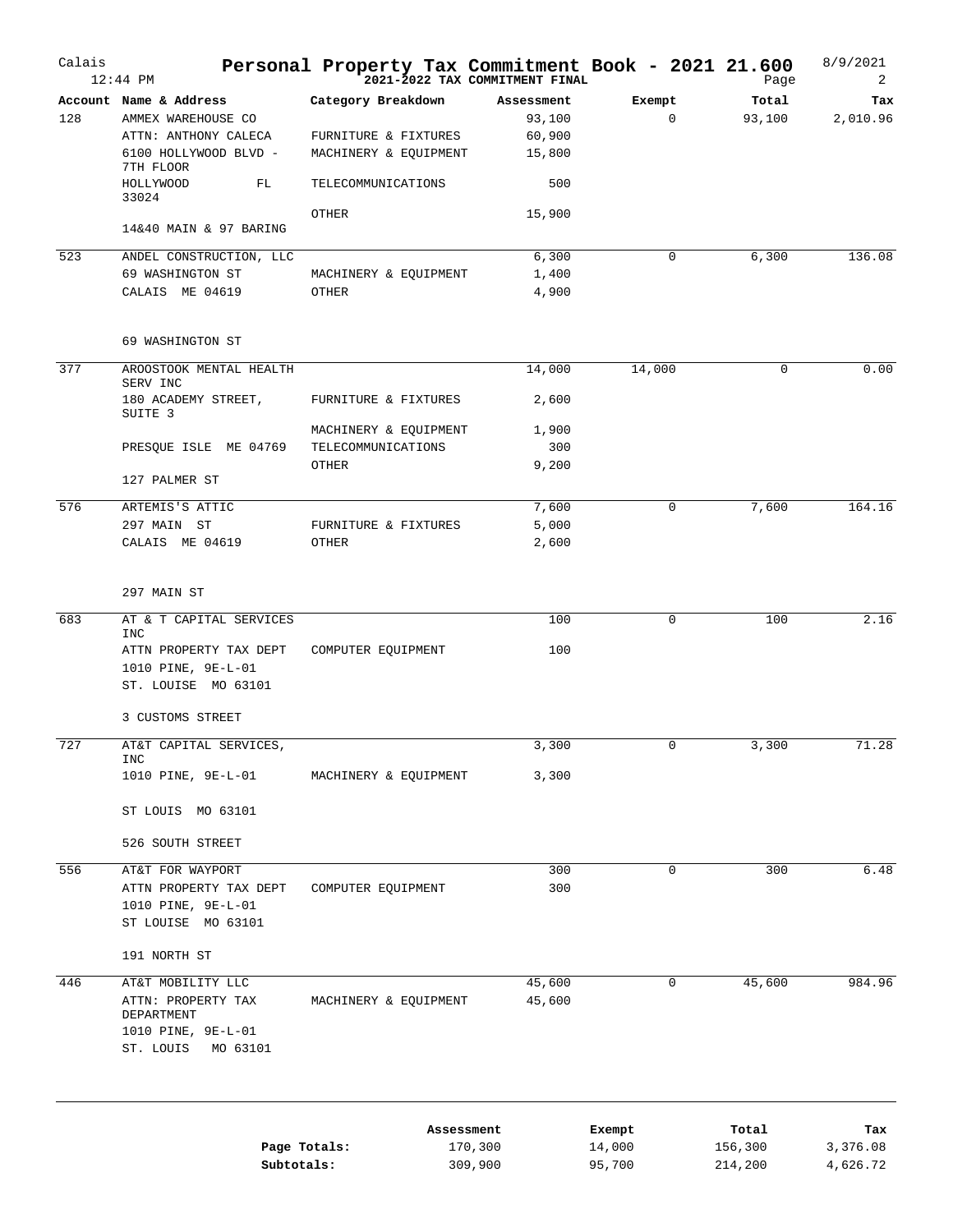| Calais | $12:44$ PM                                                                               | Personal Property Tax Commitment Book - 2021 21.600<br>2021-2022 TAX COMMITMENT FINAL Page |                     |                 | Page       | 8/9/2021<br>3 |
|--------|------------------------------------------------------------------------------------------|--------------------------------------------------------------------------------------------|---------------------|-----------------|------------|---------------|
| 593    | Account Name & Address<br>ATLANTIC RENOVATION,<br><b>TTC</b>                             | Category Breakdown                                                                         | Assessment<br>2,500 | Exempt<br>2,500 | Total<br>0 | Tax<br>0.00   |
|        | c/o FARRAR, JAMIE & LEA MACHINERY & EQUIPMENT<br>772 MAIN STREET<br>CALAIS ME 04619 1320 | COMPUTER EQUIPMENT                                                                         | 2,200<br>300        |                 |            |               |
|        | 722 MAIN STREET                                                                          |                                                                                            |                     |                 |            |               |
|        |                                                                                          |                                                                                            |                     |                 |            |               |
| 48     | AVG ACQUISTION, INC<br>D/B/A/ AUTOMATIC<br>VENDING & GAMES                               | MACHINERY & EQUIPMENT                                                                      | 2,000<br>1,800      | 0               | 2,000      | 43.20         |
|        | 167 TARGET CIRCLE<br><b>BANGOR</b><br>ME 04401 5717                                      | OTHER                                                                                      | 200                 |                 |            |               |
|        | CITY OF CALAIS                                                                           |                                                                                            |                     |                 |            |               |
| 380    | BANGOR SAVINGS BANK                                                                      |                                                                                            | 55,000              | 47,700          | 7,300      | 157.68        |
|        | Accounting Dept                                                                          | FURNITURE & FIXTURES                                                                       | 7,300               |                 |            |               |
|        | P.O. Box 930                                                                             | MACHINERY & EQUIPMENT                                                                      | 14,000              |                 |            |               |
|        | Bangor ME 04402 9977                                                                     | COMPUTER EQUIPMENT                                                                         | 20,400              |                 |            |               |
|        | 232 NORTH ST                                                                             | OTHER                                                                                      | 13,300              |                 |            |               |
| 702    | BECKMAN COULTER INC                                                                      |                                                                                            | 79,200              | 79,200          | $\Omega$   | 0.00          |
|        | 11800 SW 147 AVENUE<br>M/C 32B05                                                         | MACHINERY & EQUIPMENT                                                                      | 79,200              |                 |            |               |
|        | MIAMI FL 33196                                                                           |                                                                                            |                     |                 |            |               |
|        | 24 HOSPITAL LANE                                                                         |                                                                                            |                     |                 |            |               |
| 724    | BECTON DICKINSON &<br>COMPANY                                                            |                                                                                            | 18,700              | 18,700          | $\Omega$   | 0.00          |
|        | C/O ALTUS GROUP US, INC MACHINERY & EQUIPMENT<br>PO BOX 71850                            |                                                                                            | 18,700              |                 |            |               |
|        | PHOENIX AZ 85050                                                                         |                                                                                            |                     |                 |            |               |
|        | 24 HOSPITAL LANE                                                                         |                                                                                            |                     |                 |            |               |
| 451    | BEN'S DOG WASH                                                                           |                                                                                            | 900                 | 0               | 900        | 19.44         |
|        | 16 BEECH ST.                                                                             | FURNITURE & FIXTURES                                                                       | 900                 |                 |            |               |
|        | CALAIS ME 04619                                                                          |                                                                                            |                     |                 |            |               |
|        | 16 BEECH ST                                                                              |                                                                                            |                     |                 |            |               |
| 314    | BEST STOP CONVENIENCE                                                                    |                                                                                            | 10,700              | 0               | 10,700     | 231.12        |
|        | C/O MEUCHADIM OF MAINE                                                                   | FURNITURE & FIXTURES                                                                       | 3,800               |                 |            |               |
|        | 6100 HOLLYWOOD BLVD.<br>SUITE 407                                                        | COMPUTER EQUIPMENT                                                                         | 1,000               |                 |            |               |
|        | HOLLYWOOD                                                                                | OTHER                                                                                      | 5,900               |                 |            |               |
|        | FL 33024                                                                                 |                                                                                            |                     |                 |            |               |
|        | 37 MAIN ST                                                                               |                                                                                            |                     |                 |            |               |
| 449    | BILLET WELDING                                                                           |                                                                                            | 8,600               | 0               | 8,600      | 185.76        |
|        | 75 DOWNES ST.                                                                            | FURNITURE & FIXTURES<br>OTHER                                                              | 2,500<br>6,100      |                 |            |               |
|        | CALAIS ME 04619                                                                          |                                                                                            |                     |                 |            |               |
|        | 75 DOWNES ST.                                                                            |                                                                                            |                     |                 |            |               |
|        |                                                                                          |                                                                                            |                     |                 |            |               |
|        |                                                                                          | Assessment                                                                                 |                     | Exempt          | Total      | Tax           |
|        |                                                                                          | Page Totals:<br>177,600                                                                    |                     | 148,100         | 29,500     | 637.20        |

487,500

243,800

243,700 5,263.92

**Subtotals:**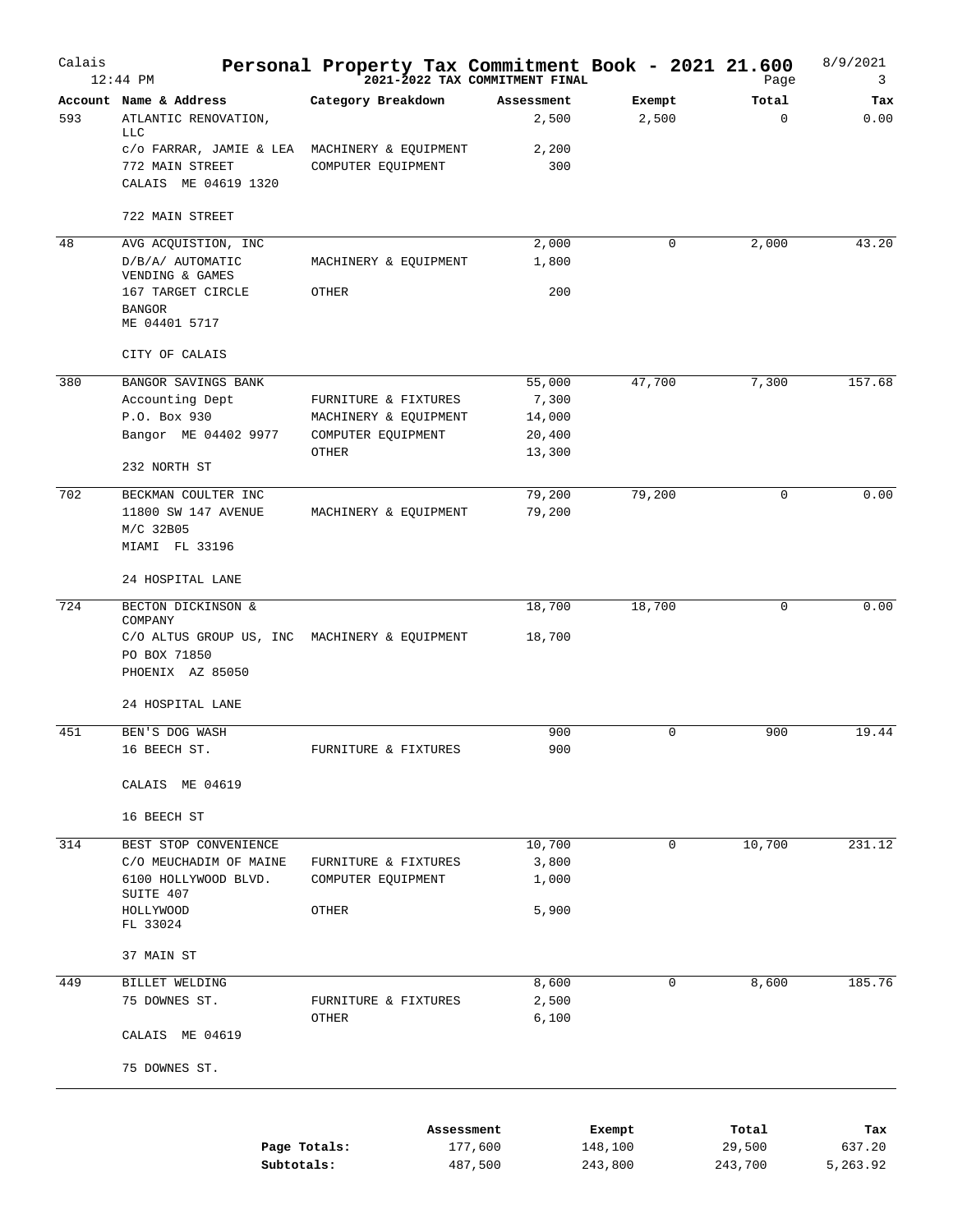| Calais | $12:44$ PM                                                 | Personal Property Tax Commitment Book - 2021 21.600<br><sup>2021-2022</sup> TAX COMMITMENT FINAL |                              |              | Page               | 8/9/2021<br>4         |
|--------|------------------------------------------------------------|--------------------------------------------------------------------------------------------------|------------------------------|--------------|--------------------|-----------------------|
| 402    | Account Name & Address<br>BORDER ELECTRIC<br>337 NORTH ST. | Category Breakdown<br>COMPUTER EQUIPMENT                                                         | Assessment<br>4,800<br>4,800 | Exempt<br>0  | Total<br>4,800     | Tax<br>103.68         |
|        | CALAIS ME 04619 1220                                       |                                                                                                  |                              |              |                    |                       |
|        | 337 NORTH ST.                                              |                                                                                                  |                              |              |                    |                       |
| 483    | BRIDGE HOUSE                                               |                                                                                                  | 1,400                        | 0            | 1,400              | 30.24                 |
|        | C/O JOHN & RHONDA<br><b>CHAMBERS</b>                       | FURNITURE & FIXTURES                                                                             | 1,100                        |              |                    |                       |
|        | 10 MAHAR ST<br>CALAIS ME 04619                             | MACHINERY & EQUIPMENT<br>OTHER                                                                   | 200<br>100                   |              |                    |                       |
|        | NORTH ST                                                   |                                                                                                  |                              |              |                    |                       |
| 169    | C & E FEEDS                                                |                                                                                                  | 200                          | 0            | 200                | 4.32                  |
|        | 482 NORTH ST                                               | FURNITURE & FIXTURES                                                                             | 200                          |              |                    |                       |
|        | CALAIS<br>ME 04619                                         |                                                                                                  |                              |              |                    |                       |
|        | 482 NORTH ST                                               |                                                                                                  |                              |              |                    |                       |
| 361    | CABIN FEVER EMBROIDERY                                     |                                                                                                  | 17,100                       | 0            | 17,100             | 369.36                |
|        | C/O TIMOTHY JAMES                                          | MACHINERY & EQUIPMENT                                                                            | 15,400                       |              |                    |                       |
|        | PO BOX 1254                                                | COMPUTER EQUIPMENT                                                                               | 1,700                        |              |                    |                       |
|        | CALAIS<br>ME 04619                                         |                                                                                                  |                              |              |                    |                       |
|        | 291 NORTH ST                                               |                                                                                                  |                              |              |                    |                       |
| 639    | CALAIS COMPUTER PLUS                                       |                                                                                                  | 4,200                        | 0            | 4,200              | 90.72                 |
|        | 27 WASHINGTON STREET                                       | COMPUTER EQUIPMENT                                                                               | 2,500                        |              |                    |                       |
|        | CALAIS<br>ME 04619                                         | OTHER                                                                                            | 1,700                        |              |                    |                       |
|        | 27 WASHINGTON STREET                                       |                                                                                                  |                              |              |                    |                       |
| 10     | CALAIS CONGREGATE                                          |                                                                                                  | 36,400                       | 0            | 36,400             | 786.24                |
|        | ASSOCIATES, LP                                             |                                                                                                  |                              |              |                    |                       |
|        | C/O CS MANAGEMENT<br>137 BENNETT DRIVE #2                  | FURNITURE & FIXTURES<br>MACHINERY & EQUIPMENT                                                    | 1,800<br>18,800              |              |                    |                       |
|        | CARIBOU                                                    | <b>OTHER</b>                                                                                     | 15,800                       |              |                    |                       |
|        | ME 04736                                                   |                                                                                                  |                              |              |                    |                       |
|        | 72 PALMER ST EXT                                           |                                                                                                  |                              |              |                    |                       |
| 114    | CALAIS MARKET INC                                          |                                                                                                  | 253,300                      | $\mathbf 0$  | 253,300            | 5,471.28              |
|        | DBA TRADEWINDS                                             | FURNITURE & FIXTURES                                                                             | 48,900                       |              |                    |                       |
|        | 361 SOUTH ST                                               | MACHINERY & EQUIPMENT                                                                            | 176,300                      |              |                    |                       |
|        | CALAIS<br>ME 04619                                         | TELECOMMUNICATIONS                                                                               | 1,600                        |              |                    |                       |
|        | 361 SOUTH ST                                               | OTHER                                                                                            | 26,500                       |              |                    |                       |
| 52     | CALAIS PRESS PRINTING                                      |                                                                                                  | 19,200                       | 0            | 19,200             | 414.72                |
|        | CO.                                                        |                                                                                                  |                              |              |                    |                       |
|        | 23 WASHINGTON ST<br>CALAIS                                 | MACHINERY & EQUIPMENT<br>COMPUTER EQUIPMENT                                                      | 16,400<br>400                |              |                    |                       |
|        | ME 04619                                                   |                                                                                                  |                              |              |                    |                       |
|        |                                                            | OTHER                                                                                            | 2,400                        |              |                    |                       |
|        | 23 WASHINGTON ST                                           |                                                                                                  |                              |              |                    |                       |
|        |                                                            | Assessment                                                                                       |                              | Exempt       | Total              | Tax                   |
|        |                                                            | Page Totals:<br>Subtotals:                                                                       | 336,600<br>824,100           | 0<br>243,800 | 336,600<br>580,300 | 7,270.56<br>12,534.48 |
|        |                                                            |                                                                                                  |                              |              |                    |                       |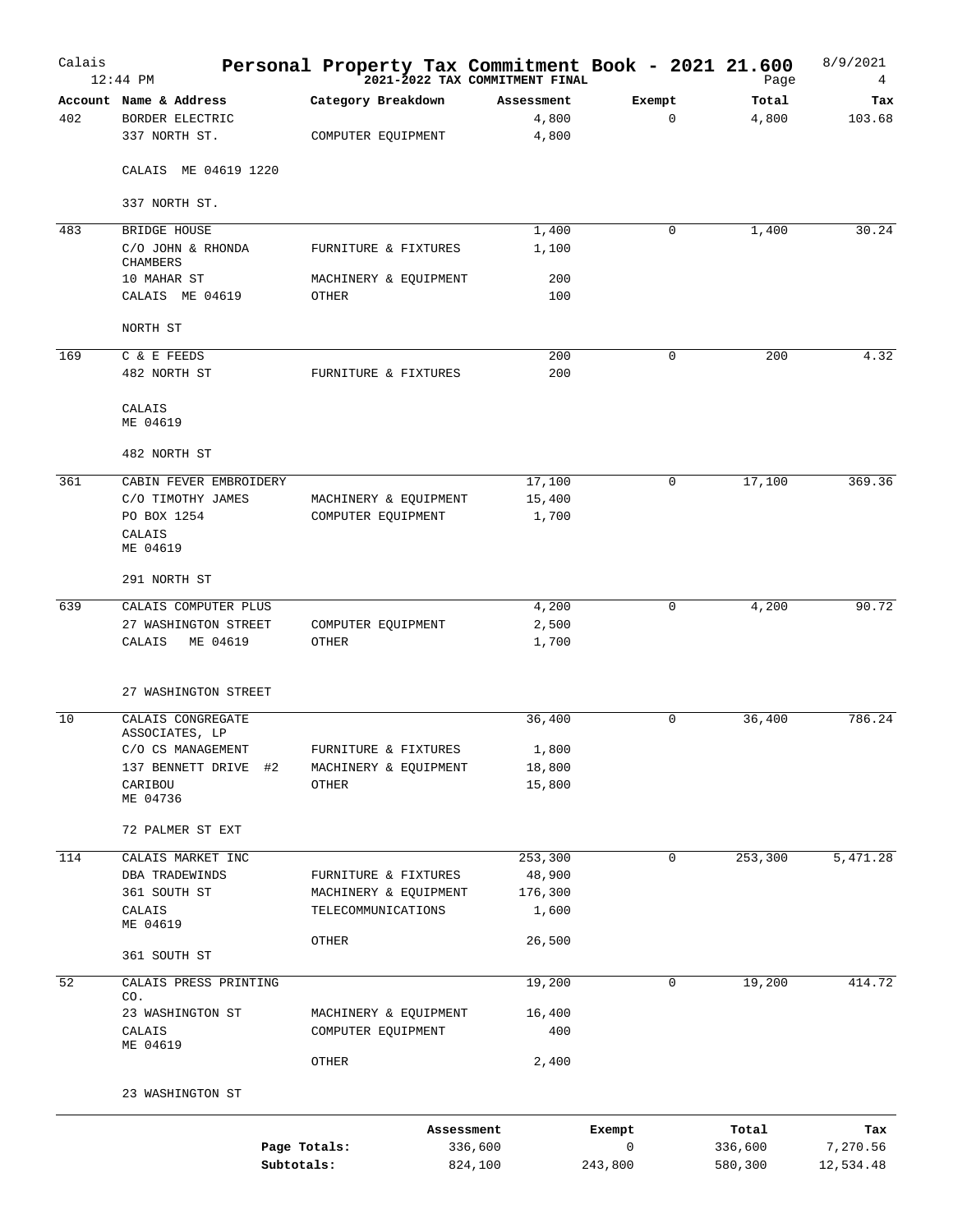| Calais | $12:44$ PM                         | Personal Property Tax Commitment Book - 2021 21.600 | 2021-2022 TAX COMMITMENT FINAL |        | Page        | 8/9/2021<br>5 |
|--------|------------------------------------|-----------------------------------------------------|--------------------------------|--------|-------------|---------------|
|        | Account Name & Address             | Category Breakdown                                  | Assessment                     | Exempt | Total       | Tax           |
| 42     | CALAIS REGIONAL<br>HOSPTIAL        |                                                     | 10,200                         | 10,200 | $\Omega$    | 0.00          |
|        | 37 PALMER STREET                   | FURNITURE & FIXTURES                                | 4,900                          |        |             |               |
|        | CALAIS<br>ME 04619                 | MACHINERY & EQUIPMENT                               | 3,000                          |        |             |               |
|        |                                    | TELECOMMUNICATIONS                                  | 200                            |        |             |               |
|        |                                    | COMPUTER EQUIPMENT                                  | 2,100                          |        |             |               |
|        | 43 PALMER ST<br>SUITE<br>2         |                                                     |                                |        |             |               |
| 464    | CALAIS SELF STORAGE                |                                                     | 0                              | 0      | 0           | 0.00          |
|        | C/O RAY & ROSEMARY<br>PHILLIPS     |                                                     |                                |        |             |               |
|        | 410 South Street                   |                                                     |                                |        |             |               |
|        | Calais Me 04619                    |                                                     |                                |        |             |               |
|        | SOUTH ST                           |                                                     |                                |        |             |               |
| 43     | CALAIS VETERINARY                  |                                                     | 20,400                         | 0      | 20,400      | 440.64        |
|        | CLINIC<br>436 NORTH ST             | FURNITURE & FIXTURES                                | 900                            |        |             |               |
|        |                                    | MACHINERY & EQUIPMENT                               | 19,200                         |        |             |               |
|        | CALAIS                             | COMPUTER EQUIPMENT                                  | 300                            |        |             |               |
|        | ME 04619                           |                                                     |                                |        |             |               |
|        | 436 NORTH ST                       |                                                     |                                |        |             |               |
| 82     | CAMDEN NATIONAL BANK               |                                                     | 43,400                         | 27,700 | 15,700      | 339.12        |
|        | ATTN: ACCOUNTING                   | FURNITURE & FIXTURES                                | 14,000                         |        |             |               |
|        | PO BOX 310                         | MACHINERY & EQUIPMENT                               | 19,700                         |        |             |               |
|        | ME 04843<br>CAMDEN                 | COMPUTER EQUIPMENT                                  | 5,500                          |        |             |               |
|        | 344 MAIN ST, CALAIS                | OTHER                                               | 4,200                          |        |             |               |
| 611    | CANON FINANCIAL                    |                                                     | 1,600                          | 1,600  | $\mathbf 0$ | 0.00          |
|        | SERVICES INC.                      |                                                     |                                |        |             |               |
|        | 158 GAITHER DRIVE,<br>SUITE 200    | COMPUTER EQUIPMENT                                  | 1,600                          |        |             |               |
|        | PO BOX 5008                        |                                                     |                                |        |             |               |
|        | MOUNT LAUREL NJ 08054              |                                                     |                                |        |             |               |
|        | 10 BARKER STREET                   |                                                     |                                |        |             |               |
| 631    | CARDTRONICS USA INC                |                                                     | 600                            | 0      | 600         | 12.96         |
|        | C/O HARDIN & CARBONE,<br>INC.      | MACHINERY & EQUIPMENT                               | 600                            |        |             |               |
|        | 1235 NORTH HOOP WEST,<br>SUITE 205 |                                                     |                                |        |             |               |
|        | HOUSTON TX 77008                   |                                                     |                                |        |             |               |
|        | 223 NORTH ST                       |                                                     |                                |        |             |               |
| 27     | CARROT TOP CORPORATION             |                                                     | 4,300                          | 0      | 4,300       | 92.88         |
|        | DBA CIGARETT SHOPPER               | FURNITURE & FIXTURES                                | 500                            |        |             |               |
|        | PO BOX 847                         | MACHINERY & EQUIPMENT                               | 100                            |        |             |               |
|        | <b>BREWER</b><br>ME 04412          | COMPUTER EQUIPMENT                                  | 3,600                          |        |             |               |
|        | 338 NORTH ST                       | OTHER                                               | 100                            |        |             |               |
|        |                                    |                                                     |                                |        |             |               |

|              | Assessment | Exempt  | Total   | тах       |
|--------------|------------|---------|---------|-----------|
| Page Totals: | 80,500     | 39,500  | 41,000  | 885.60    |
| Subtotals:   | 904,600    | 283,300 | 621,300 | 13,420.08 |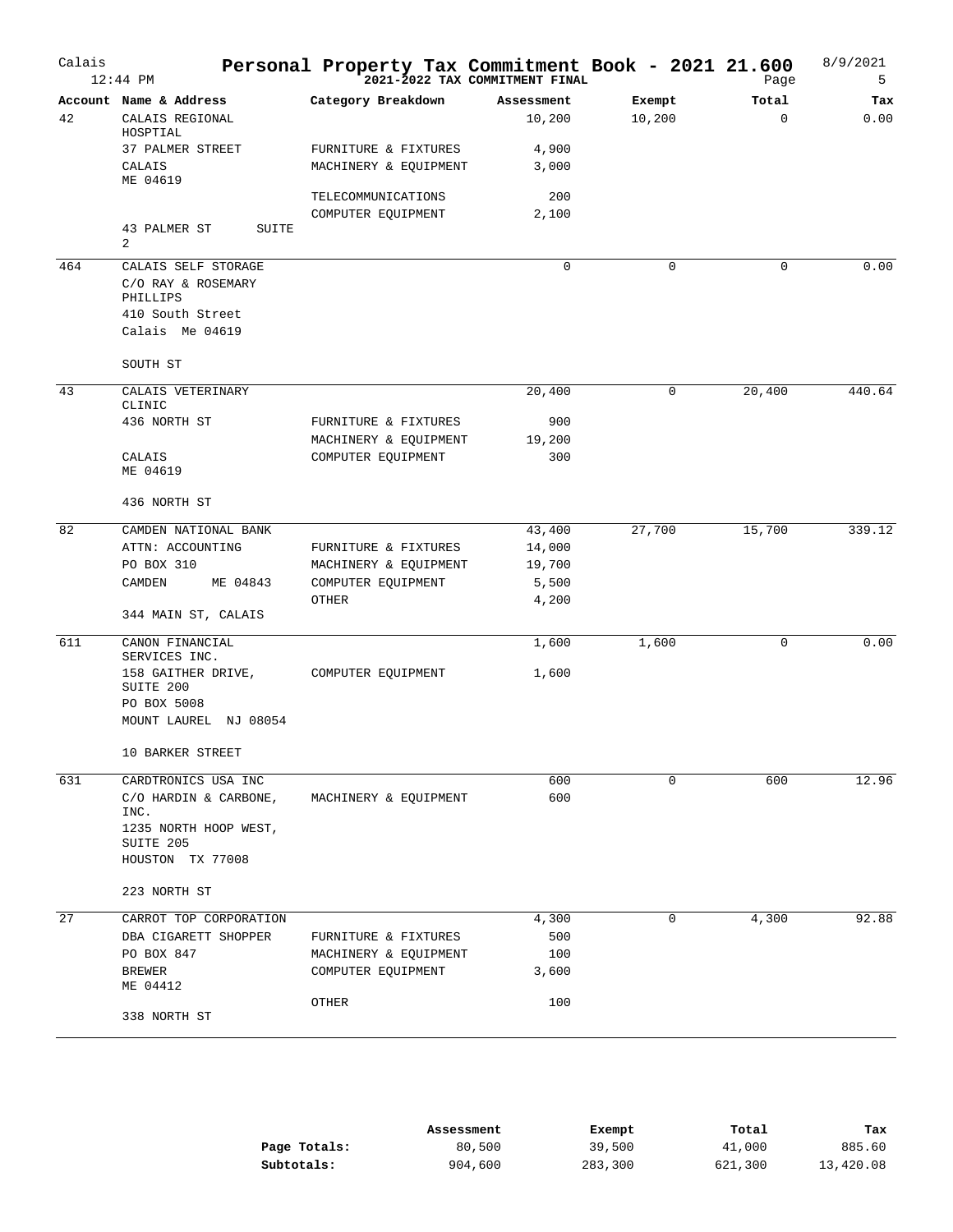| Calais | $12:44$ PM                                                                            | Personal Property Tax Commitment Book - 2021 21.600<br>2021-2022 TAX COMMITMENT FINAL |                          |                       | Page         | 8/9/2021<br>6 |
|--------|---------------------------------------------------------------------------------------|---------------------------------------------------------------------------------------|--------------------------|-----------------------|--------------|---------------|
| 436    | Account Name & Address<br>CASH DEPOT<br>1740 COFRIN DR.<br>GREEN BAY WI 54302<br>2024 | Category Breakdown<br>OTHER                                                           | Assessment<br>400<br>400 | Exempt<br>$\mathbf 0$ | Total<br>400 | Tax<br>8.64   |
|        | 379 SOUTH ST<br>WAL-MART                                                              |                                                                                       |                          |                       |              |               |
| 371    | CATALINA MARKETING                                                                    |                                                                                       | 800                      | $\mathbf 0$           | 800          | 17.28         |
|        | CORP.<br>PO BOX 829                                                                   | COMPUTER EQUIPMENT                                                                    | 800                      |                       |              |               |
|        | COLLEYVILLE<br>TX 76034                                                               |                                                                                       |                          |                       |              |               |
|        | SOUTH, NORTH & MAIN ST                                                                |                                                                                       |                          |                       |              |               |
| 731    | CINDY WARTMAN DBA HAIR                                                                |                                                                                       | 1,200                    | 0                     | 1,200        | 25.92         |
|        | I AM<br>283 MAIN STREET                                                               | FURNITURE & FIXTURES                                                                  | 1,200                    |                       |              |               |
|        | CALAIS ME 04619                                                                       |                                                                                       |                          |                       |              |               |
|        | 283 MAIN STREET                                                                       |                                                                                       |                          |                       |              |               |
| 677    | CIT BANK, N.A.                                                                        |                                                                                       | 7,200                    | 4,300                 | 2,900        | 62.64         |
|        | C/O RYAN, LLC                                                                         | FURNITURE & FIXTURES                                                                  | 2,900                    |                       |              |               |
|        | PO BOX 460709<br>HOUSTON TX 77056                                                     | MACHINERY & EQUIPMENT                                                                 | 4,300                    |                       |              |               |
|        | 169 UNION STREET                                                                      |                                                                                       |                          |                       |              |               |
| 353    | CLARK AND SON                                                                         |                                                                                       | 8,700                    | 0                     | 8,700        | 187.92        |
|        | C/O BENJAMIN H CLARK                                                                  | FURNITURE & FIXTURES                                                                  | 200                      |                       |              |               |
|        | 16 BEECH ST                                                                           | MACHINERY & EQUIPMENT                                                                 | 8,400                    |                       |              |               |
|        | CALAIS<br>ME 04619                                                                    | COMPUTER EQUIPMENT                                                                    | 100                      |                       |              |               |
|        | 16 BEECH ST                                                                           |                                                                                       |                          |                       |              |               |
| 49     | CLARK REAL ESTATE & ME                                                                |                                                                                       | 2,800                    | 0                     | 2,800        | 60.48         |
|        | INS. AGENCY<br>6 ELM STREET                                                           | FURNITURE & FIXTURES                                                                  | 200                      |                       |              |               |
|        |                                                                                       | COMPUTER EQUIPMENT                                                                    | 200                      |                       |              |               |
|        | CALAIS ME 04619                                                                       | OTHER                                                                                 | 2,400                    |                       |              |               |
|        | 6 ELM STREET                                                                          |                                                                                       |                          |                       |              |               |
| 300    | CLARK SENIOR CARE                                                                     |                                                                                       | 5,700                    | $\mathbf 0$           | 5,700        | 123.12        |
|        | C/O WENDY HIGGINS                                                                     | FURNITURE & FIXTURES                                                                  | 2,400                    |                       |              |               |
|        | 526 SOUTH ST                                                                          | OTHER                                                                                 | 3,300                    |                       |              |               |
|        | CALAIS<br>ME 04619                                                                    |                                                                                       |                          |                       |              |               |
|        | 526 SOUTH ST                                                                          |                                                                                       |                          |                       |              |               |

|              | Assessment | Exempt  | Total   | Tax       |
|--------------|------------|---------|---------|-----------|
| Page Totals: | 26,800     | 4,300   | 22,500  | 486.00    |
| Subtotals:   | 931,400    | 287,600 | 643,800 | 13,906.08 |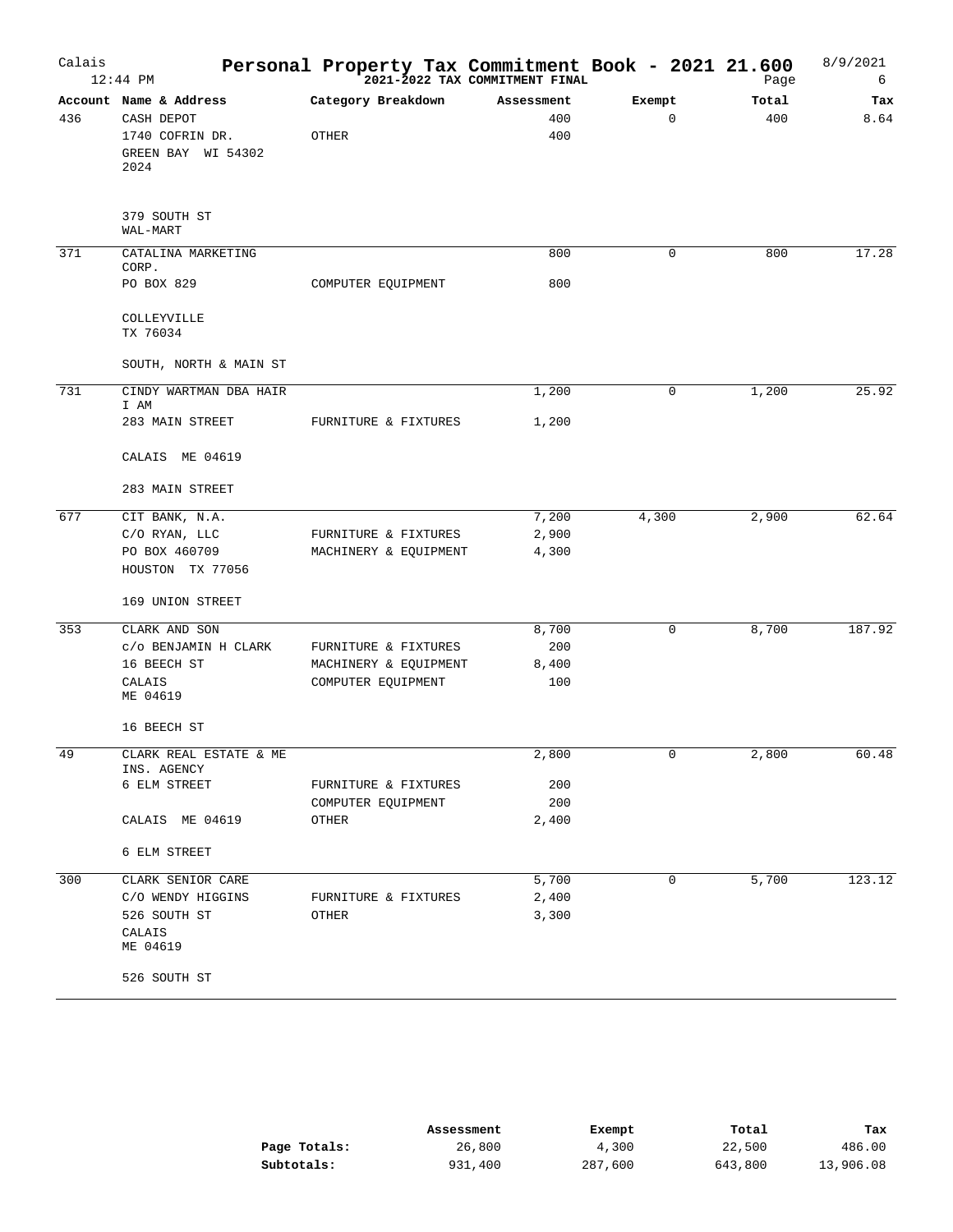| Calais | $12:44$ PM                             | Personal Property Tax Commitment Book - 2021 21.600 | 2021-2022 TAX COMMITMENT FINAL |        | Page        | 8/9/2021<br>7 |
|--------|----------------------------------------|-----------------------------------------------------|--------------------------------|--------|-------------|---------------|
|        | Account Name & Address                 | Category Breakdown                                  | Assessment                     | Exempt | Total       | Tax           |
| 573    | CLARONI, DAVE                          |                                                     | 13,900                         | 0      | 13,900      | 300.24        |
|        | DBA CALAIS HEALTH &<br>FITNESS CTR     | MACHINERY & EQUIPMENT                               | 13,900                         |        |             |               |
|        | PO BOX 1146                            |                                                     |                                |        |             |               |
|        | CALAIS ME 04619                        |                                                     |                                |        |             |               |
|        | 10 BARKER ST                           |                                                     |                                |        |             |               |
| 665    | COASTAL GLASS                          |                                                     | 9,300                          | 8,900  | 400         | 8.64          |
|        | 484 NORTH STREET                       | FURNITURE & FIXTURES                                | 500                            |        |             |               |
|        | CALAIS ME 04619                        | MACHINERY & EQUIPMENT                               | 8,700                          |        |             |               |
|        |                                        | COMPUTER EQUIPMENT                                  | 100                            |        |             |               |
|        | 484 NORTH STREET                       |                                                     |                                |        |             |               |
| 16     | COCA-COLA BOTTLING CO<br>OF NNE, INC   |                                                     | 3,500                          | 0      | 3,500       | 75.60         |
|        | PROP TAX DEPT                          | MACHINERY & EQUIPMENT                               | 3,500                          |        |             |               |
|        | PO BOX 4440                            |                                                     |                                |        |             |               |
|        | FL<br><b>BRANDON</b><br>33509          |                                                     |                                |        |             |               |
|        | CITY OF CALAIS                         |                                                     |                                |        |             |               |
| 720    | COINSTAR ASSET                         |                                                     | 2,700                          | 0      | 2,700       | 58.32         |
|        | HOLDINGS, LLC                          |                                                     |                                |        |             |               |
|        | C/O ALTUS GROUP US INC<br>PO BOX 72210 | MACHINERY & EQUIPMENT                               | 2,700                          |        |             |               |
|        | PHOENIX AZ 85050                       |                                                     |                                |        |             |               |
|        | 379 SOUTH STREET -<br>WALMART          |                                                     |                                |        |             |               |
| 653    | CONOPCO INC                            |                                                     | 300                            | 0      | 300         | 6.48          |
|        | $c/o$ ERNST & YOUNG LLP<br>PO BOX 339  | MACHINERY & EQUIPMENT                               | 300                            |        |             |               |
|        | ISELIN NJ 08830                        |                                                     |                                |        |             |               |
|        | VARIOUS                                |                                                     |                                |        |             |               |
| 365    | CONSOLIDATED                           |                                                     | 14,700                         | 0      | 14,700      | 317.52        |
|        | COMMUNICATIONS OF                      |                                                     |                                |        |             |               |
|        | NORTHERN<br>ATTN: TAX DEPT             | COMPUTER EOUIPMENT                                  | 14,700                         |        |             |               |
|        | 770 ELM STREET, 2ND                    |                                                     |                                |        |             |               |
|        | <b>FLOOR</b>                           |                                                     |                                |        |             |               |
|        | MANCHESTER                             |                                                     |                                |        |             |               |
|        | NH 03101                               |                                                     |                                |        |             |               |
|        | VARIOUS - CALAIS                       |                                                     |                                |        |             |               |
| 722    | CONTEXT MEDIA LLC                      |                                                     | 2,500                          | 2,500  | $\mathbf 0$ | 0.00          |
|        | DBA: OUTCOME HEALTH                    | MACHINERY & EQUIPMENT                               | 1,600                          |        |             |               |
|        | 330 N. WABASH AVE.,<br>SUITE 2500      | COMPUTER EQUIPMENT                                  | 900                            |        |             |               |
|        | CHICAGO IL 60611                       |                                                     |                                |        |             |               |
|        | VARIOUS                                |                                                     |                                |        |             |               |
|        |                                        |                                                     |                                |        |             |               |

|              | Assessment | Exempt  | Total   | Tax       |
|--------------|------------|---------|---------|-----------|
| Page Totals: | 46,900     | 11,400  | 35,500  | 766.80    |
| Subtotals:   | 978,300    | 299,000 | 679,300 | 14,672.88 |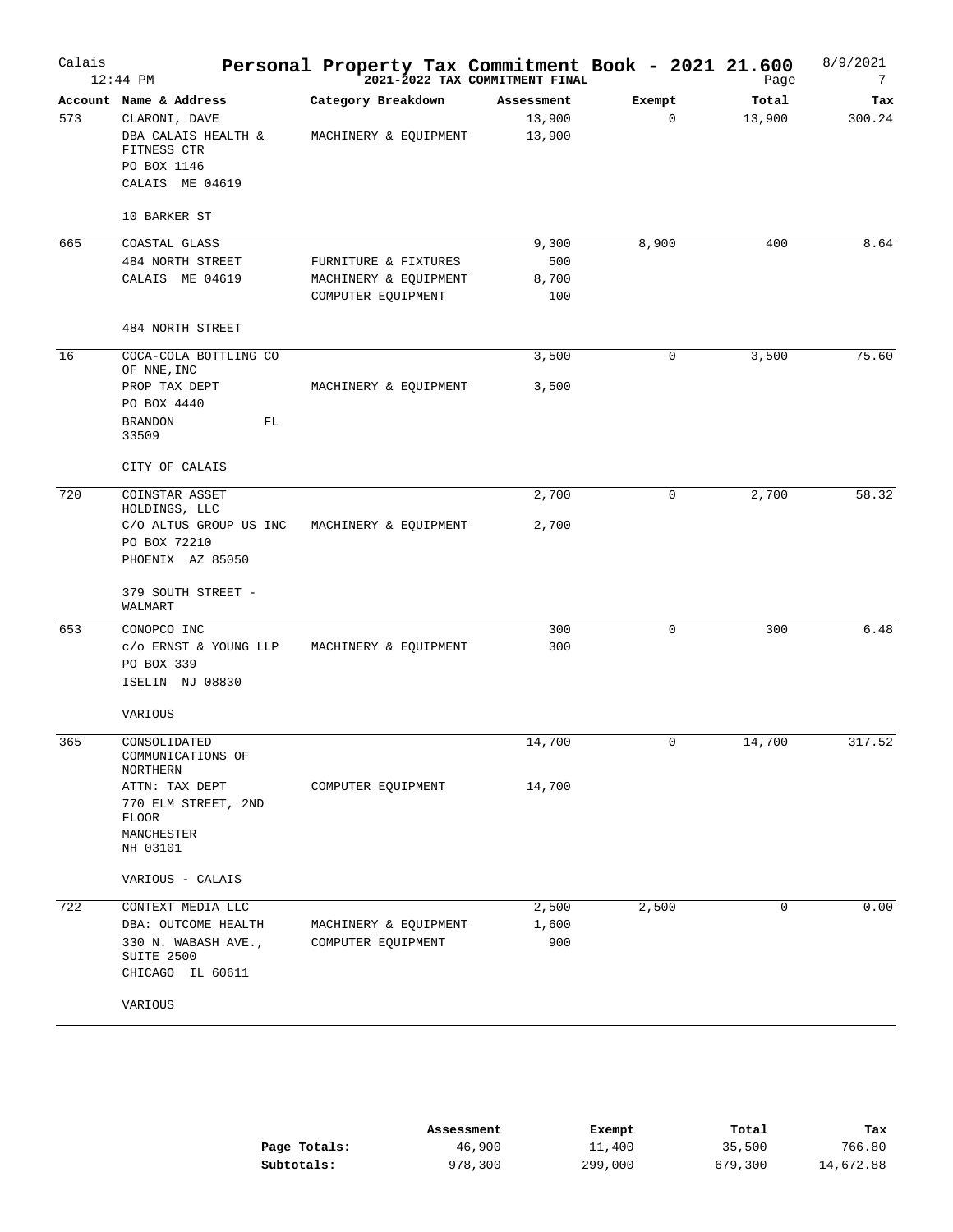| Calais | $12:44$ PM                                  | Personal Property Tax Commitment Book - 2021 21.600 | 2021-2022 TAX COMMITMENT FINAL |                   | Page             | 8/9/2021<br>8   |
|--------|---------------------------------------------|-----------------------------------------------------|--------------------------------|-------------------|------------------|-----------------|
|        | Account Name & Address                      | Category Breakdown                                  | Assessment                     | Exempt            | Total            | Tax             |
| 624    | CRUMBS, INC.                                |                                                     | 5,300                          | $\mathbf 0$       | 5,300            | 114.48          |
|        | 405 MAIN STREET                             | FURNITURE & FIXTURES                                | 1,800                          |                   |                  |                 |
|        |                                             | MACHINERY & EQUIPMENT                               | 1,600                          |                   |                  |                 |
|        | CALAIS ME 04619                             | COMPUTER EQUIPMENT                                  | 100                            |                   |                  |                 |
|        |                                             | OTHER                                               | 1,800                          |                   |                  |                 |
|        | 405 MAIN STREET                             |                                                     |                                |                   |                  |                 |
| 598    | CRYSTAL CLEAR                               |                                                     | 900                            | 300               | 600              | 12.96           |
|        | ACCOUNTING SERVICE                          |                                                     |                                |                   |                  |                 |
|        | C/O CRYSTAL MYERS<br>263 NORTH STREET STE B | FURNITURE & FIXTURES                                | 600<br>300                     |                   |                  |                 |
|        | CALAIS ME 04619                             | COMPUTER EQUIPMENT                                  |                                |                   |                  |                 |
|        |                                             |                                                     |                                |                   |                  |                 |
|        | 263 NORTH STREET STE B                      |                                                     |                                |                   |                  |                 |
| 647    | CSC SERVICEWORKS, INC.                      |                                                     | 1,700                          | 0                 | 1,700            | 36.72           |
|        | C/O RYAN TAX COMPLIANCE<br>SERVICES         | FURNITURE & FIXTURES                                | 1,700                          |                   |                  |                 |
|        | PO BOX 460049                               |                                                     |                                |                   |                  |                 |
|        | HOUSTON TX 77056                            |                                                     |                                |                   |                  |                 |
|        | VARIOUS LOCATIONS                           |                                                     |                                |                   |                  |                 |
| 541    | DAGGETT, DAVID                              |                                                     | 3,200                          | 0                 | 3,200            | 69.12           |
|        | DBA: LITTLE RED WAGON                       | MACHINERY & EQUIPMENT                               | 600                            |                   |                  |                 |
|        | 10 ACADEMY ST                               | OTHER                                               | 2,600                          |                   |                  |                 |
|        | CALAIS ME 04619                             |                                                     |                                |                   |                  |                 |
|        | 10 ACADEMY ST                               |                                                     |                                |                   |                  |                 |
| 425    | DBA UNION VILLAGE ADULT                     |                                                     | 1,100                          | 0                 | 1,100            | 23.76           |
|        | FAMILY CR.                                  |                                                     |                                |                   |                  |                 |
|        | CHAMBERS, JAKE & RHONDA                     | FURNITURE & FIXTURES                                | 1,000                          |                   |                  |                 |
|        | 10 MAHAR STREET                             | OTHER                                               | 100                            |                   |                  |                 |
|        | CALAIS ME 04619                             |                                                     |                                |                   |                  |                 |
|        | 36 HIGH ST FACILITY                         |                                                     |                                |                   |                  |                 |
| 91     | DE LAGE LANDEN                              |                                                     | 18,600                         | 18,600            | $\mathbf 0$      | 0.00            |
|        | OPERATIONAL SERVICES<br>T.T.C               | COMPUTER EQUIPMENT                                  | 17,800                         |                   |                  |                 |
|        | 1111 OLD EAGLE SCHOOL                       | <b>OTHER</b>                                        | 800                            |                   |                  |                 |
|        | RD                                          |                                                     |                                |                   |                  |                 |
|        | WAYNE<br>PA 19087 1453                      |                                                     |                                |                   |                  |                 |
|        |                                             |                                                     |                                |                   |                  |                 |
|        | VARIOUS - CALAIS                            |                                                     |                                |                   |                  |                 |
| 234    | DEAD RIVER COMPANY                          |                                                     | 25,500                         | 1,800             | 23,700           | 511.92          |
|        | GASOLINE DIVISION                           | FURNITURE & FIXTURES                                | 3,200                          |                   |                  |                 |
|        | 82 RUNNING ROAD                             | MACHINERY & EQUIPMENT                               | 22,100                         |                   |                  |                 |
|        | SOUTH PORTLAND<br>ME 04106                  | COMPUTER EQUIPMENT                                  | 200                            |                   |                  |                 |
|        | 18 SOUTH ST                                 |                                                     |                                |                   |                  |                 |
|        |                                             |                                                     |                                |                   |                  |                 |
| 235    | DEAD RIVER LP GAS<br>82 RUNNING HILL ROAD   | MACHINERY & EQUIPMENT                               | 499,300<br>23,000              | 277,700           | 221,600          | 4,786.56        |
|        | SOUTH PORTLAND                              | TANKS                                               | 476,300                        |                   |                  |                 |
|        | ME 04106                                    |                                                     |                                |                   |                  |                 |
|        | 18 SOUTH ST                                 |                                                     |                                |                   |                  |                 |
|        |                                             |                                                     |                                |                   |                  |                 |
|        |                                             | Assessment<br>Page Totals:                          | 555,600                        | Exempt<br>298,400 | Total<br>257,200 | Tax<br>5,555.52 |

**Subtotals:** 1,533,900 597,400 936,500 20,228.40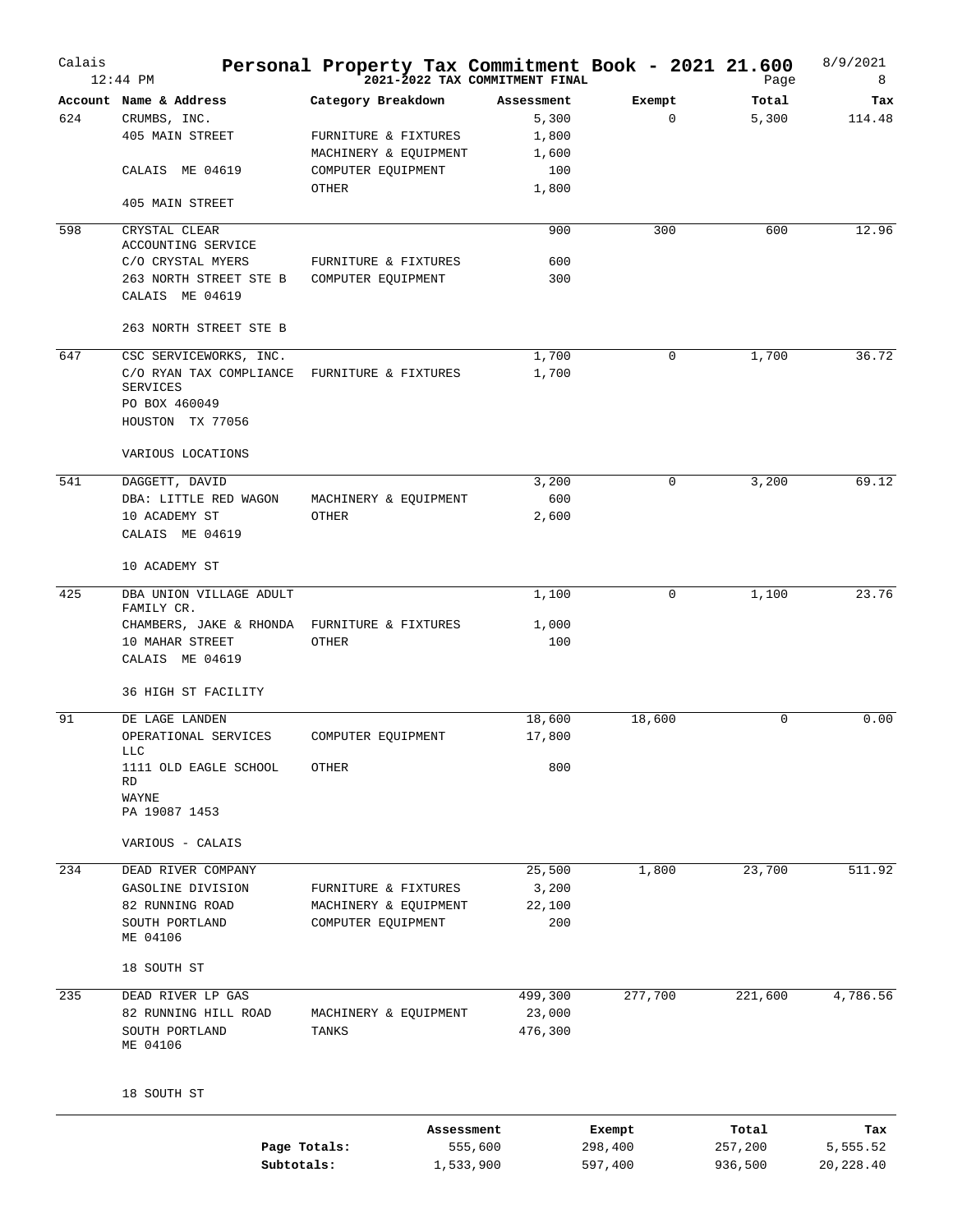| Calais | $12:44$ PM                                            | Personal Property Tax Commitment Book - 2021 21.600 | 2021-2022 TAX COMMITMENT FINAL |                   | Page            | 8/9/2021<br>9 |
|--------|-------------------------------------------------------|-----------------------------------------------------|--------------------------------|-------------------|-----------------|---------------|
| 31     | Account Name & Address<br>DELANEY, KAREN DDS,<br>PLLC | Category Breakdown                                  | Assessment<br>342,800          | Exempt<br>329,900 | Total<br>12,900 | Tax<br>278.64 |
|        | 254 SOUTH STREET<br>CALAIS<br>ME 04619                | FURNITURE & FIXTURES<br>MACHINERY & EQUIPMENT       | 22,000<br>318,800              |                   |                 |               |
|        |                                                       | COMPUTER EQUIPMENT                                  | 2,000                          |                   |                 |               |
|        | 254 SOUTH STREET                                      |                                                     |                                |                   |                 |               |
| 674    | DELL EQUIPMENT FUNDING<br>LΡ                          |                                                     | 2,100                          | 2,100             | 0               | 0.00          |
|        | ATTN: PROPERTY TAX<br>DEPT.                           | COMPUTER EQUIPMENT                                  | 2,100                          |                   |                 |               |
|        | ONE DELL WAY RR1-35<br>ROUND ROCK TX 78682            |                                                     |                                |                   |                 |               |
|        | 361 SOUTH STREET                                      |                                                     |                                |                   |                 |               |
| 522    | DICENZO REALTY                                        |                                                     | 5,700                          | 0                 | 5,700           | 123.12        |
|        | 112 BARKER ST                                         | FURNITURE & FIXTURES                                | 2,000                          |                   |                 |               |
|        | CALAIS ME 04619                                       | OTHER                                               | 3,700                          |                   |                 |               |
|        | 23 WASHINGTON ST                                      |                                                     |                                |                   |                 |               |
| 350    | DIRECTV, LLC.                                         |                                                     | 2,900                          | 0                 | 2,900           | 62.64         |
|        | ATTN PROPERTY TAX DEPT                                | COMPUTER EQUIPMENT                                  | 2,900                          |                   |                 |               |
|        | 1010 PINE, 9E-L-01<br>ST. LOUIS MO 63101              |                                                     |                                |                   |                 |               |
|        | CITY OF CALAIS                                        |                                                     |                                |                   |                 |               |
| 518    | DISCOVERY HOUSE                                       |                                                     | 29,800                         | 29,800            | 0               | 0.00          |
|        | 12 BEECH STREET                                       | FURNITURE & FIXTURES                                | 1,900                          |                   |                 |               |
|        | CALAIS ME 04619                                       | MACHINERY & EQUIPMENT                               | 17,500                         |                   |                 |               |
|        |                                                       | COMPUTER EQUIPMENT                                  | 10,400                         |                   |                 |               |
|        | 12 BEECH ST                                           |                                                     |                                |                   |                 |               |
| 427    | DISH NETWORK, LLC                                     |                                                     | 4,800                          | 0                 | 4,800           | 103.68        |
|        | PO BOX 6623<br>ENGLEWOOD CO 80155                     | COMPUTER EQUIPMENT                                  | $4\,, 800$                     |                   |                 |               |
|        | VARIOUS - CALAIS                                      |                                                     |                                |                   |                 |               |
| 676    | DOLLAR TREE STORES INC.                               |                                                     | 60,400                         | $\mathbf 0$       | 60,400          | 1,304.64      |
|        | C/O RYAN. LLC                                         | FURNITURE & FIXTURES                                | 58,500                         |                   |                 |               |
|        | PO BOX 460389, DEPT<br>#120<br>HOUSTON TX 77056       | COMPUTER EQUIPMENT                                  | 1,900                          |                   |                 |               |
|        | 153 MAIN ST                                           |                                                     |                                |                   |                 |               |
| 448    | DOWN EAST CREDIT UNION                                |                                                     | 214,000                        | 0                 | 214,000         | 4,622.40      |
|        | 254 NORTH STREET                                      | FURNITURE & FIXTURES                                | 23,900                         |                   |                 |               |
|        |                                                       | MACHINERY & EQUIPMENT                               | 109,200                        |                   |                 |               |
|        | CALAIS ME 04619                                       | COMPUTER EQUIPMENT                                  | 80,900                         |                   |                 |               |
|        | 254 NORTH ST                                          |                                                     |                                |                   |                 |               |
|        |                                                       |                                                     |                                |                   |                 |               |
|        |                                                       |                                                     | Assessment                     | Exempt            | Total           | Tax           |
|        | Page Totals:                                          |                                                     | 662,500                        | 361,800           | 300,700         | 6,495.12      |
|        | Subtotals:                                            |                                                     | 2,196,400                      | 959,200           | 1,237,200       | 26,723.52     |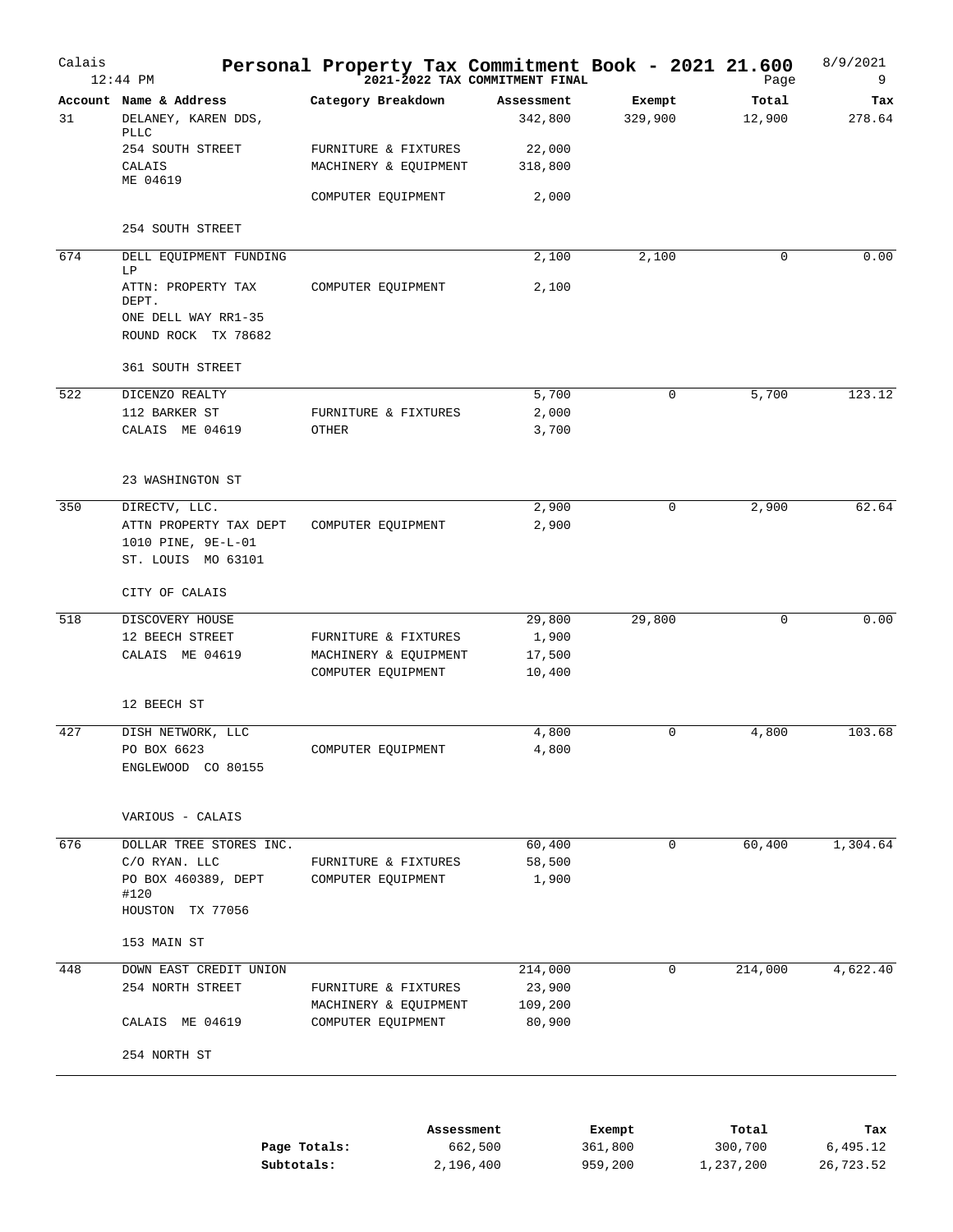| Calais       | $12:44$ PM                                               | Personal Property Tax Commitment Book - 2021 21.600 | 2021-2022 TAX COMMITMENT FINAL |             | Page        | 8/9/2021<br>10 |
|--------------|----------------------------------------------------------|-----------------------------------------------------|--------------------------------|-------------|-------------|----------------|
|              | Account Name & Address                                   | Category Breakdown                                  | Assessment                     | Exempt      | Total       | Tax            |
| 551          | <b>DOWNEAST HUB</b>                                      |                                                     | 27,100                         | 27,100      | $\Omega$    | 0.00           |
|              | 336 RIVER ROAD                                           | FURNITURE & FIXTURES                                | 3,900                          |             |             |                |
|              |                                                          | MACHINERY & EQUIPMENT                               | 22,700                         |             |             |                |
|              | CALAIS ME 04619                                          | COMPUTER EQUIPMENT                                  | 500                            |             |             |                |
|              | 336 RIVER ROAD                                           |                                                     |                                |             |             |                |
| 739          | DREYER'S GRAND ICE<br>CREAM C/O RYAN LLC                 |                                                     | 1,200                          | $\mathbf 0$ | 1,200       | 25.92          |
|              | PO BOX 4900, DEPT 660                                    | MACHINERY & EQUIPMENT                               | 1,200                          |             |             |                |
|              | SCOTTSDALE AZ<br>85261-4900                              |                                                     |                                |             |             |                |
|              |                                                          |                                                     |                                |             |             |                |
| 492          | DUE EAST REAL ESTATE                                     |                                                     | 800                            | $\mathbf 0$ | 800         | 17.28          |
|              | PO BOX441                                                | FURNITURE & FIXTURES                                | 200                            |             |             |                |
|              | LUBEC ME 04652                                           | MACHINERY & EQUIPMENT                               | 100                            |             |             |                |
|              |                                                          | COMPUTER EQUIPMENT                                  | 100                            |             |             |                |
|              | 353 NORTH ST                                             | OTHER                                               | 400                            |             |             |                |
| 166          | DUNKIN DONUTS/XANADU                                     |                                                     | 57,000                         | $\mathbf 0$ | 57,000      | 1,231.20       |
|              | C/O TOM MICHAUD                                          | FURNITURE & FIXTURES                                | 2,700                          |             |             |                |
|              | PO BOX 88                                                | MACHINERY & EQUIPMENT                               | 54,200                         |             |             |                |
|              | MACHIAS<br>ME 04654                                      | COMPUTER EQUIPMENT                                  | 100                            |             |             |                |
|              | 131 NORTH STREET                                         |                                                     |                                |             |             |                |
| $\mathbf{1}$ | EASTERN MAINE APPLIANCE                                  |                                                     | 3,000                          | $\mathbf 0$ | 3,000       | 64.80          |
|              | C/O JACK & SALLY SMITH                                   | FURNITURE & FIXTURES                                | 2,700                          |             |             |                |
|              | 59 RIVER ROAD                                            | MACHINERY & EQUIPMENT                               | 300                            |             |             |                |
|              | CALAIS<br>ME 04619                                       |                                                     |                                |             |             |                |
|              | 86 NORTH                                                 |                                                     |                                |             |             |                |
| 167          | EASTERN MAINE ELECTRIC<br>COOPERATIVE                    |                                                     | 356,400                        | $\mathbf 0$ | 356,400     | 7,698.24       |
|              | P.O. BOX 425                                             | FURNITURE & FIXTURES                                | 4,800                          |             |             |                |
|              |                                                          | MACHINERY & EQUIPMENT                               | 28,100                         |             |             |                |
|              | CALAIS<br>ME 04619 0425                                  | COMPUTER EQUIPMENT                                  | 7,700                          |             |             |                |
|              | 21 UNION ST                                              | OTHER                                               | 315,800                        |             |             |                |
| 605          | EDUCATION NETWORKS OF                                    |                                                     | 1,300                          | 1,300       | $\mathbf 0$ | 0.00           |
|              | AMERICA                                                  |                                                     |                                |             |             |                |
|              | C/O AEGIS PROPERTY TAX<br>618 GRASSMERE PARK<br>SUITE 12 | COMPUTER EQUIPMENT                                  | 1,300                          |             |             |                |
|              | NASHVILLE TN 37211<br>34 BLUE DEVIL HILL                 |                                                     |                                |             |             |                |
|              |                                                          |                                                     |                                |             |             |                |

|              | Assessment | Exempt  | Total     | Tax       |
|--------------|------------|---------|-----------|-----------|
| Page Totals: | 446,800    | 28,400  | 418,400   | 9,037.44  |
| Subtotals:   | 2,643,200  | 987,600 | 1,655,600 | 35,760.96 |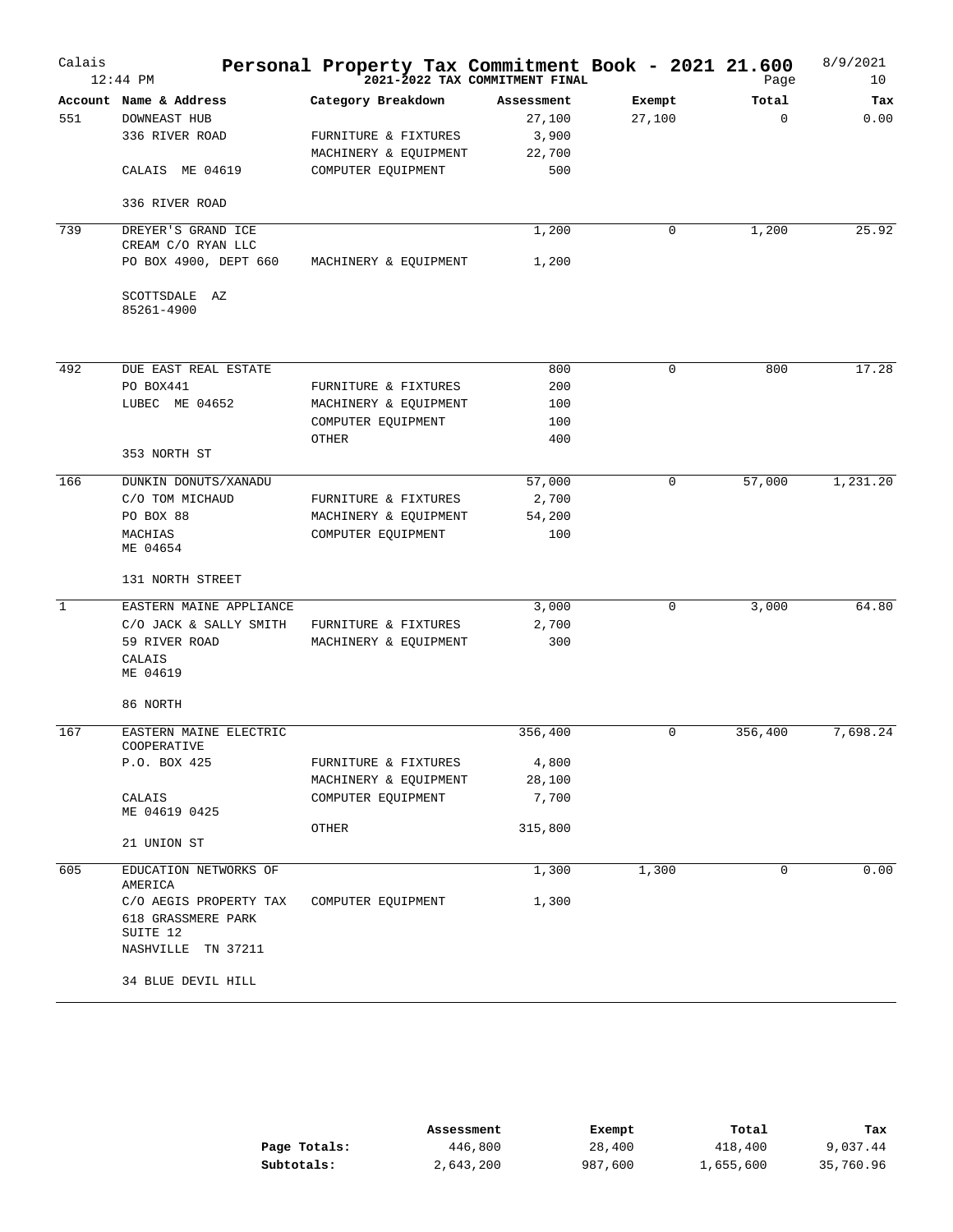| Calais | $12:44$ PM                                 | Personal Property Tax Commitment Book - 2021 21.600 | 2021-2022 TAX COMMITMENT FINAL |             | Page   | 8/9/2021<br>11 |
|--------|--------------------------------------------|-----------------------------------------------------|--------------------------------|-------------|--------|----------------|
|        | Account Name & Address                     | Category Breakdown                                  | Assessment                     | Exempt      | Total  | Tax            |
| 189    | F.A. PEABODY, INC.                         |                                                     | 8,000                          | $\mathbf 0$ | 8,000  | 172.80         |
|        | 29 NORTH ST.                               | FURNITURE & FIXTURES                                | 5,500                          |             |        |                |
|        |                                            | MACHINERY & EQUIPMENT                               | 300                            |             |        |                |
|        | HOULTON<br>ME 04730                        | TELECOMMUNICATIONS                                  | 200                            |             |        |                |
|        | 254 MAIN ST                                | COMPUTER EQUIPMENT                                  | 2,000                          |             |        |                |
| 373    | FIRST DATA MERCHANT<br>SERVICES CORP       |                                                     | 700                            | 0           | 700    | 15.12          |
|        | PO Box 4900<br>Scottsdale<br>AZ 85261 4900 | COMPUTER EQUIPMENT                                  | 700                            |             |        |                |
|        |                                            |                                                     |                                |             |        |                |
| 191    | FIRST NATIONAL BANK                        |                                                     | 64,300                         | 45,100      | 19,200 | 414.72         |
|        | ATTN: ACCOUNTING                           | FURNITURE & FIXTURES                                | 15,500                         |             |        |                |
|        | PO BOX 940                                 | MACHINERY & EQUIPMENT                               | 32,900                         |             |        |                |
|        | DAMARISCOTTA ME 04543                      | TELECOMMUNICATIONS                                  | 2,800                          |             |        |                |
|        | 319 NORTH ST, CALAIS                       | OTHER                                               | 13,100                         |             |        |                |
| 564    | FIRSTLIGHT                                 |                                                     | 7,900                          | $\mathbf 0$ | 7,900  | 170.64         |
|        | ATTN: ACCOUNTS PAYABLE                     | MACHINERY & EQUIPMENT                               | 2,900                          |             |        |                |
|        | 41 STATE STREET, 10TH<br>FL                | COMPUTER EQUIPMENT                                  | 5,000                          |             |        |                |
|        | ALBANY NY 12207                            |                                                     |                                |             |        |                |
| 698    | FOLLET HIGHER EDUCATION<br>GROUP           |                                                     | 10,100                         | 10,100      | 0      | 0.00           |
|        | C/O MARVIN F. POER<br>COMPANY              | FURNITURE & FIXTURES                                | 4,200                          |             |        |                |
|        | PO BOX 802206                              | MACHINERY & EQUIPMENT                               | 1,300                          |             |        |                |
|        | DALLAS TX 75380 2206                       | COMPUTER EQUIPMENT                                  | 4,600                          |             |        |                |
|        | 1 COLLEGE DRIVE                            |                                                     |                                |             |        |                |
| 657    | FUJIFILM NORTH AMERICA<br>CORPORATION      |                                                     | 15,300                         | 15,300      | 0      | 0.00           |
|        | 200 SUMMIT LAKE DRIVE<br>FL2               | MACHINERY & EQUIPMENT                               | 15,300                         |             |        |                |
|        | VALHALLA NY 10595 1356                     |                                                     |                                |             |        |                |
| 481    | FUNDY CONTRACTORS, INC.                    |                                                     | 45,800                         | 0           | 45,800 | 989.28         |
|        | PO BOX 339                                 | MACHINERY & EQUIPMENT                               | 44,800                         |             |        |                |
|        | CALAIS ME 04619                            | COMPUTER EQUIPMENT                                  | 1,000                          |             |        |                |
|        | 67 DICENZO AVE                             |                                                     |                                |             |        |                |

|              | Assessment | Exempt    | Total     | Tax       |
|--------------|------------|-----------|-----------|-----------|
| Page Totals: | 152,100    | 70,500    | 81,600    | 1,762.56  |
| Subtotals:   | 2,795,300  | 1,058,100 | 1,737,200 | 37,523.52 |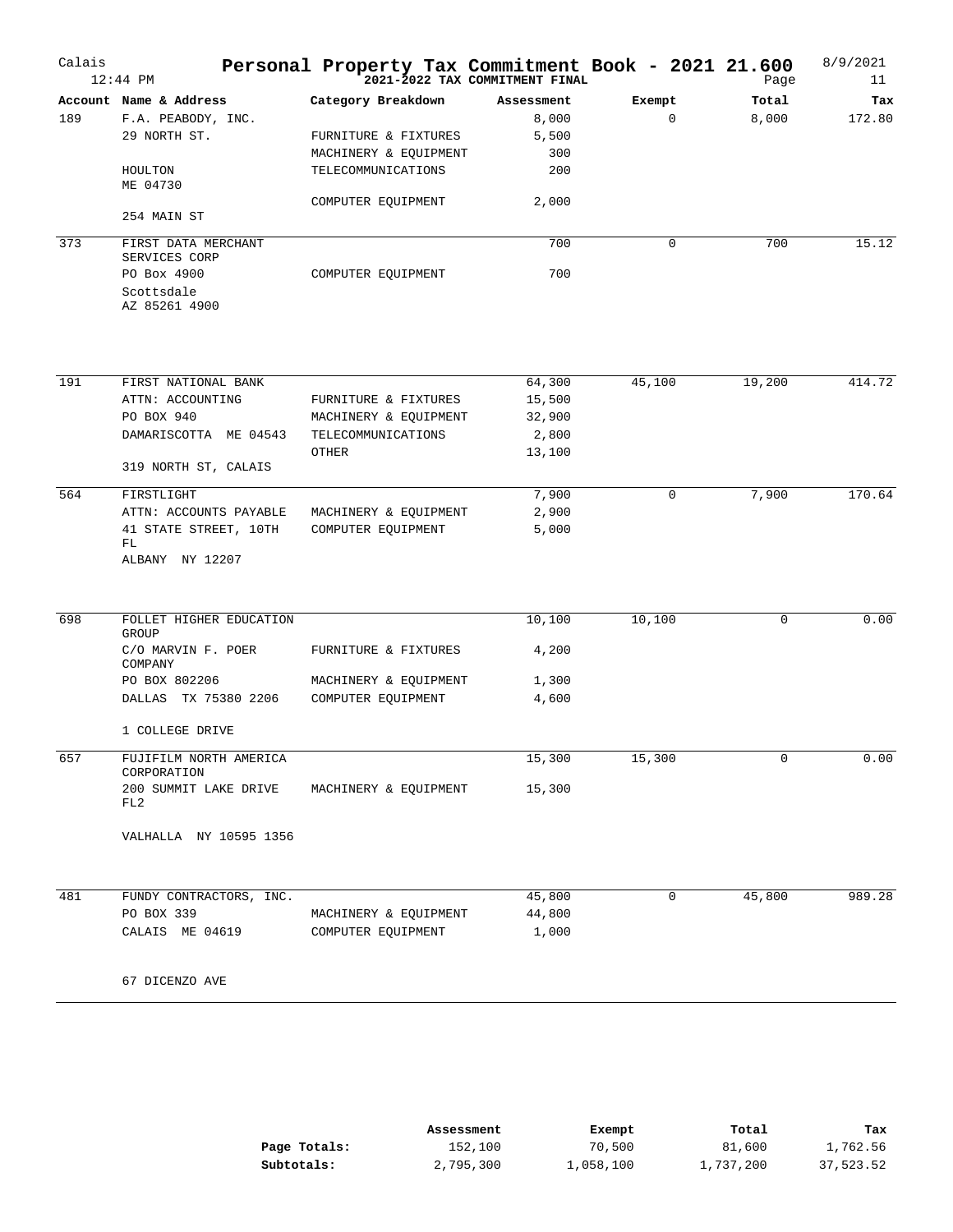| Calais | $12:44$ PM                                    |       |                       | 2021-2022 TAX COMMITMENT FINAL | Personal Property Tax Commitment Book - 2021 21.600 | Page   | 8/9/2021<br>12 |
|--------|-----------------------------------------------|-------|-----------------------|--------------------------------|-----------------------------------------------------|--------|----------------|
|        | Account Name & Address                        |       | Category Breakdown    | Assessment                     | Exempt                                              | Total  | Tax            |
| 718    | G4S RETAIL SOLUTIONS<br>(USA) INC             |       |                       | 33,800                         | 0                                                   | 33,800 | 730.08         |
|        | DBA: G4S RETAIL<br>SOLUTIONS (USA)            |       | MACHINERY & EQUIPMENT | 33,800                         |                                                     |        |                |
|        | 1395 UNIVERSITY BLVD<br>JUPITER FL 33458 5289 |       |                       |                                |                                                     |        |                |
|        | 379 SOUTH STREET                              |       |                       |                                |                                                     |        |                |
| 359    | GCN HOLDING, LLC                              |       |                       | 100                            | 0                                                   | 100    | 2.16           |
|        | PROPERTY TAX DEPT.<br>7303 SE LAKE ROAD       |       | FURNITURE & FIXTURES  | 100                            |                                                     |        |                |
|        | PORTLAND<br>OR 97267                          |       |                       |                                |                                                     |        |                |
|        | 296 NORTH ST                                  |       |                       |                                |                                                     |        |                |
| 18     | GETCHELL BROS. INC.                           |       |                       | 900                            | 0                                                   | 900    | 19.44          |
|        | ONE UNION ST                                  |       | MACHINERY & EQUIPMENT | 900                            |                                                     |        |                |
|        | PO BOX 8                                      |       |                       |                                |                                                     |        |                |
|        | <b>BREWER</b><br>ME 04412                     |       |                       |                                |                                                     |        |                |
|        | CITY OF CALAIS                                |       |                       |                                |                                                     |        |                |
| 501    | GIBSON, WILLIAM                               |       |                       | 200                            | 0                                                   | 200    | 4.32           |
|        | 24 WILLOW ST<br>CALAIS ME 04619               |       | MACHINERY & EQUIPMENT | 200                            |                                                     |        |                |
|        |                                               |       |                       |                                |                                                     |        |                |
| 548    | GM-DI LEASING<br>CORPORATION                  |       |                       | 18,000                         | 0                                                   | 18,000 | 388.80         |
|        | C/O RYAN TAX COMPLIANCE<br><b>SERVICES</b>    | OTHER |                       | 18,000                         |                                                     |        |                |
|        | DEPT 851 PO BOX 460169<br>HOUSTON TX 77056    |       |                       |                                |                                                     |        |                |
|        | 143 RIVER ROAD                                |       |                       |                                |                                                     |        |                |
| 246    | GRAND, EMANUEL                                |       |                       | 1,100                          | 0                                                   | 1,100  | 23.76          |
|        | DBA JULIANNA'S<br>RIVERSIDE CABINS            |       | FURNITURE & FIXTURES  | 800                            |                                                     |        |                |
|        | 2424 LEGION ST                                | OTHER |                       | 300                            |                                                     |        |                |
|        | <b>BELLMORE</b><br>NY 11710 4924              |       |                       |                                |                                                     |        |                |
|        | 96 RIVER RD                                   |       |                       |                                |                                                     |        |                |
| 226    | GRAYHAWK LEASING, LLC                         |       |                       | 52,800                         | 0                                                   | 52,800 | 1,140.48       |
|        | C/O GEORGE MCELROY &<br>ASSOCIATES            |       | FURNITURE & FIXTURES  | 52,800                         |                                                     |        |                |
|        | 1412 MAIN STREET, SUITE<br>1500<br>DALLAS     |       |                       |                                |                                                     |        |                |
|        | TX 75202                                      |       |                       |                                |                                                     |        |                |
|        | CITY OF CALAIS                                |       |                       |                                |                                                     |        |                |

|              | Assessment | Exempt    | Total     | Tax       |
|--------------|------------|-----------|-----------|-----------|
| Page Totals: | 106,900    |           | 106,900   | 2,309.04  |
| Subtotals:   | 2,902,200  | 1,058,100 | 1,844,100 | 39,832.56 |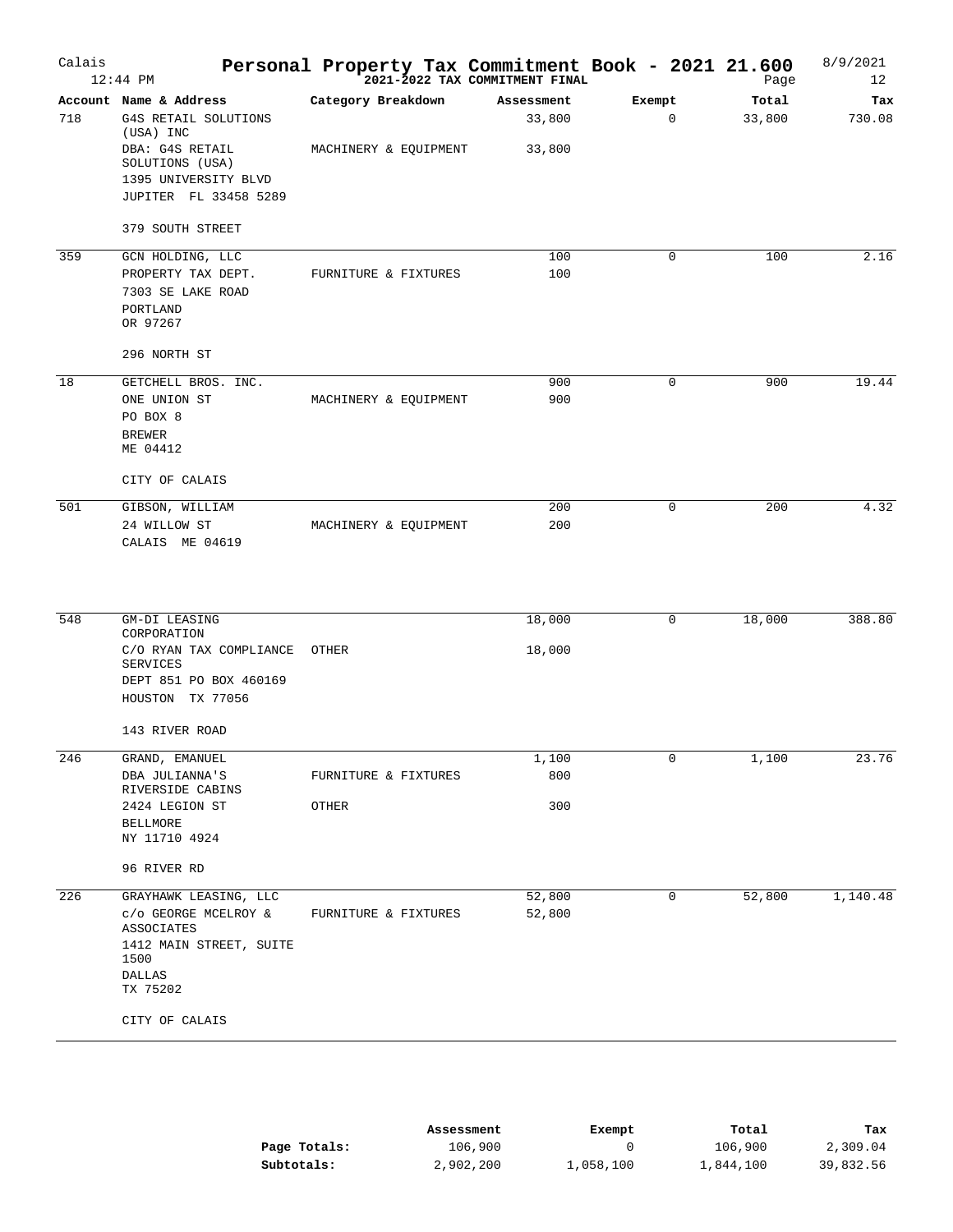| Calais | $12:44$ PM                       | Personal Property Tax Commitment Book - 2021 21.600 | 2021-2022 TAX COMMITMENT FINAL |             | Page      | 8/9/2021<br>13 |
|--------|----------------------------------|-----------------------------------------------------|--------------------------------|-------------|-----------|----------------|
|        | Account Name & Address           | Category Breakdown                                  | Assessment                     | Exempt      | Total     | Tax            |
| 563    | GREENLAW, ROBERT                 |                                                     | 1,700                          | $\mathbf 0$ | 1,700     | 36.72          |
|        | 5 CEDAR STREET                   | MACHINERY & EQUIPMENT                               | 1,500                          |             |           |                |
|        | CALAIS ME 04619                  | OTHER                                               | 200                            |             |           |                |
|        | 5 CEDAR ST                       |                                                     |                                |             |           |                |
| 725    | GRIFFITH, ROSEANNE               |                                                     | 3,300                          | 0           | 3,300     | 71.28          |
|        | DBA; UNLEASHED<br>NUTRITION      | FURNITURE & FIXTURES                                | 600                            |             |           |                |
|        | 73 NORTH STREET                  | MACHINERY & EQUIPMENT                               | 2,600                          |             |           |                |
|        | CALAIS ME 04619                  | COMPUTER EQUIPMENT                                  | 100                            |             |           |                |
|        | 73 NORTH STREET                  |                                                     |                                |             |           |                |
| 671    | GROUPS RECOVER<br>TOGETHER, INC. |                                                     | 7,300                          | 0           | 7,300     | 157.68         |
|        | 2699 FESSEY CT STE 105           | FURNITURE & FIXTURES                                | 5,000                          |             |           |                |
|        | NASHVILLE TN 37204               | OTHER                                               | 2,300                          |             |           |                |
|        | 3153                             |                                                     |                                |             |           |                |
|        | 23 WASHINGTON                    |                                                     |                                |             |           |                |
| 466    | GROWING CONCERNS                 |                                                     | 3,500                          | $\mathbf 0$ | 3,500     | 75.60          |
|        | RICHARD EAST                     | MACHINERY & EQUIPMENT                               | 2,400                          |             |           |                |
|        | 35 MANNING ST                    | OTHER                                               | 1,100                          |             |           |                |
|        | CALAIS ME 04619                  |                                                     |                                |             |           |                |
|        | 35 MANNING ST.                   |                                                     |                                |             |           |                |
| 733    | GUY WOODRUFF DBA IRON            |                                                     | 800                            | $\mathbf 0$ | 800       | 17.28          |
|        | HORSE HUNTING SUPPLY             |                                                     |                                |             |           |                |
|        | 72 CARSON ROAD                   | FURNITURE & FIXTURES                                | 500<br>300                     |             |           |                |
|        | CALAIS ME 04619                  | COMPUTER EQUIPMENT                                  |                                |             |           |                |
|        | 72 CARSON                        |                                                     |                                |             |           |                |
| 223    | H & D ENTERPRISES, LLC           |                                                     | 0                              | $\Omega$    | 0         | 0.00           |
|        | 18 MARKET SQUARE                 |                                                     |                                |             |           |                |
|        | HOULTON                          |                                                     |                                |             |           |                |
|        | ME 04730                         |                                                     |                                |             |           |                |
|        |                                  |                                                     |                                |             |           |                |
|        | 191 NORTH ST                     |                                                     |                                |             |           |                |
| 163    | H & R BLOCK                      |                                                     | 5,000                          | 0           | 5,000     | 108.00         |
|        | C/O MARCIA CARLOW                | FURNITURE & FIXTURES                                | 1,400                          |             |           |                |
|        | 109 NORTH ST SUITE 1             | COMPUTER EQUIPMENT                                  | 500                            |             |           |                |
|        | CALAIS<br>ME 04619               | OTHER                                               | 3,100                          |             |           |                |
|        | 109 NORTH ST<br>SUITE            |                                                     |                                |             |           |                |
|        | 1                                |                                                     |                                |             |           |                |
| 58     | HAIR MASTERS                     |                                                     | 5,300                          | 0           | 5,300     | 114.48         |
|        | 280 NORTH ST                     | FURNITURE & FIXTURES                                | 700                            |             |           |                |
|        |                                  | MACHINERY & EQUIPMENT                               | 3,500                          |             |           |                |
|        | CALAIS<br>ME 04619               | OTHER                                               | 1,100                          |             |           |                |
|        | 280 NORTH ST                     |                                                     |                                |             |           |                |
|        |                                  | Assessment                                          |                                | Exempt      | Total     | Tax            |
|        |                                  | Page Totals:                                        | 26,900                         | 0           | 26,900    | 581.04         |
|        |                                  | Subtotals:                                          | 2,929,100<br>1,058,100         |             | 1,871,000 | 40,413.60      |
|        |                                  |                                                     |                                |             |           |                |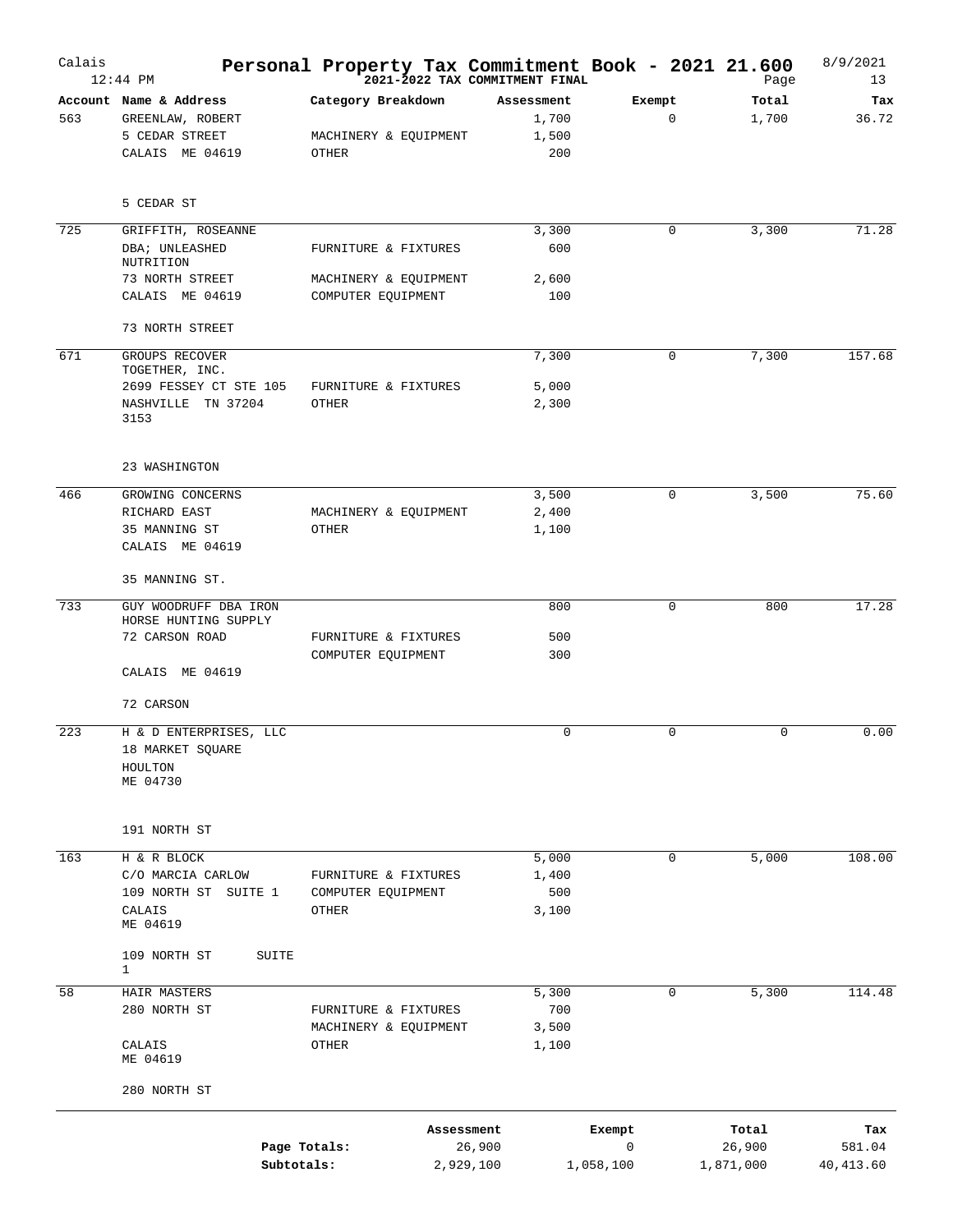| Calais | $12:44$ PM                            | Personal Property Tax Commitment Book - 2021 21.600 | 2021-2022 TAX COMMITMENT FINAL |             | Page   | 8/9/2021<br>14 |
|--------|---------------------------------------|-----------------------------------------------------|--------------------------------|-------------|--------|----------------|
|        | Account Name & Address                | Category Breakdown                                  | Assessment                     | Exempt      | Total  | Tax            |
| 131    | HALLMARK MARKETING<br>CORPORATION     |                                                     | 8,300                          | $\mathbf 0$ | 8,300  | 179.28         |
|        | P.O. BOX 419479                       | FURNITURE & FIXTURES                                | 8,300                          |             |        |                |
|        | MAIL DROP 407                         |                                                     |                                |             |        |                |
|        | KANSAS CITY<br>MO 64141 6479          |                                                     |                                |             |        |                |
|        | SOUTH ST                              |                                                     |                                |             |        |                |
| 62     | HAMMOND LUMBER COMPANY                |                                                     | 35,100                         | 0           | 35,100 | 758.16         |
|        | FKA; ELLSWORTH BUILDERS<br>SUPPLY, IN | FURNITURE & FIXTURES                                | 11,300                         |             |        |                |
|        | 261 STATE STREET                      | MACHINERY & EQUIPMENT                               | 19,100                         |             |        |                |
|        | ELLSWORTH<br>ME 04605                 | COMPUTER EQUIPMENT                                  | 2,400                          |             |        |                |
|        | 372 SOUTH ST                          | OTHER                                               | 2,300                          |             |        |                |
| 460    | HANDYMAN/ROOFING, INC.                |                                                     | 6,700                          | 0           | 6,700  | 144.72         |
|        | C/O STEVE MCGOULDRICK                 | MACHINERY & EQUIPMENT                               | 2,800                          |             |        |                |
|        | 11 WHITNEY STREET                     | OTHER                                               | 3,900                          |             |        |                |
|        | CALAIS ME 04619                       |                                                     |                                |             |        |                |
|        | 11 WHITNEY                            |                                                     |                                |             |        |                |
| 9      | HC AUTO PARTS                         |                                                     | 26,400                         | 0           | 26,400 | 570.24         |
|        | DBA: NAPA                             | FURNITURE & FIXTURES                                | 2,700                          |             |        |                |
|        | 484 MAIN ST                           | MACHINERY & EQUIPMENT                               | 2,100                          |             |        |                |
|        | CALAIS<br>ME 04619 1845               | TELECOMMUNICATIONS                                  | 400                            |             |        |                |
|        | 484 MAIN ST                           | OTHER                                               | 21,200                         |             |        |                |
| 194    | HIGH POINT APARTMENTS                 |                                                     | 5,300                          | 0           | 5,300  | 114.48         |
|        | C/O CALAIS METHODIST<br>HOMES INC     | FURNITURE & FIXTURES                                | 3,000                          |             |        |                |
|        | 116 PALMER ST                         | OTHER                                               | 2,300                          |             |        |                |
|        | CALAIS<br>ME 04619                    |                                                     |                                |             |        |                |
|        | 17 ACADEMY ST                         |                                                     |                                |             |        |                |
| 650    | HIGI SH LLC                           |                                                     | 1,700                          | 0           | 1,700  | 36.72          |
|        | C/O PARADIGM TAX GROUP                | MACHINERY & EQUIPMENT                               | 1,700                          |             |        |                |
|        | PO BOX 800729                         |                                                     |                                |             |        |                |
|        | DALLAS TX 75380                       |                                                     |                                |             |        |                |
|        | 223 NORTH STREET                      |                                                     |                                |             |        |                |
| 53     | HORNBROOK, JOHN                       |                                                     | 3,000                          | 0           | 3,000  | 64.80          |
|        | P.O. BOX 281                          | FURNITURE & FIXTURES                                | 3,000                          |             |        |                |
|        | CALAIS                                |                                                     |                                |             |        |                |
|        | ME 04619                              |                                                     |                                |             |        |                |
|        | CITY OF CALAIS                        |                                                     |                                |             |        |                |

|              | Assessment | Exempt    | Total     | Tax       |
|--------------|------------|-----------|-----------|-----------|
| Page Totals: | 86,500     |           | 86,500    | 1,868.40  |
| Subtotals:   | 3,015,600  | 1,058,100 | 1,957,500 | 42,282.00 |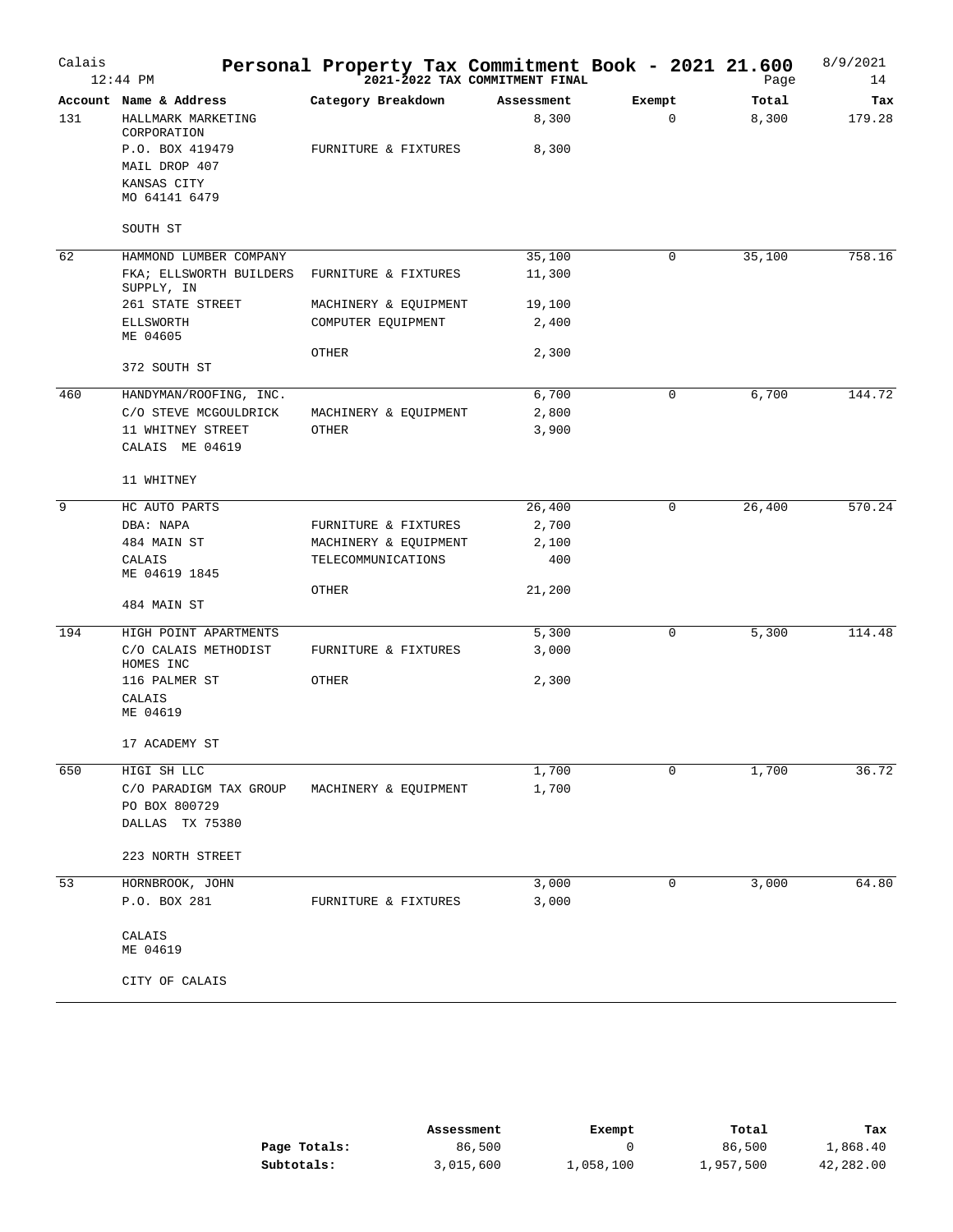| Calais | $12:44$ PM                                                                                                                             | Personal Property Tax Commitment Book - 2021 21.600 |                      | 2021-2022 TAX COMMITMENT FINAL |                       | Page                 | 8/9/2021<br>15        |
|--------|----------------------------------------------------------------------------------------------------------------------------------------|-----------------------------------------------------|----------------------|--------------------------------|-----------------------|----------------------|-----------------------|
| 561    | Account Name & Address<br>HUGHES NETWORK SYSTEMS<br>C/O RYAN TAX CPMPLIANCE<br><b>SERVICES</b><br>PO BOX 460049<br>HOUSTON<br>TX 77056 | Category Breakdown<br>TELECOMMUNICATIONS            |                      | Assessment<br>100<br>100       | Exempt<br>$\mathbf 0$ | Total<br>100         | Tax<br>2.16           |
| 678    | VARIOUS                                                                                                                                |                                                     |                      | 400                            | $\mathbf 0$           | 400                  | 8.64                  |
|        | HUGHES NETWORK SYSTEMS,<br><b>LLC</b>                                                                                                  |                                                     |                      |                                |                       |                      |                       |
|        | C/O RYAN, LLC<br>PO BOX 460049<br>HOUSTON TX 77056                                                                                     | TELECOMMUNICATIONS                                  |                      | 400                            |                       |                      |                       |
|        | VARIOUS LOCATIONS                                                                                                                      |                                                     |                      |                                |                       |                      |                       |
| 741    | HUGHES NETWORK SYSTEMS,<br><b>LLC</b>                                                                                                  |                                                     |                      | 200                            | 0                     | 200                  | 4.32                  |
|        | C/O RYAN PTS DEPT 804<br>PO BOX 460049<br>TX 77056<br>HOUSTON                                                                          | COMPUTER EQUIPMENT                                  |                      | 200                            |                       |                      |                       |
|        | 131 LAFAYETTE STREET                                                                                                                   |                                                     |                      |                                |                       |                      |                       |
| 719    | HUGHES NETWORK SYSTEMS,                                                                                                                |                                                     |                      | 500                            | $\Omega$              | 500                  | 10.80                 |
|        | <b>LLC</b><br>C/O RYAN PTS DEPT 804<br>PO BOX 460049<br>TX 77056<br>HOUSTON                                                            | FURNITURE & FIXTURES<br>TELECOMMUNICATIONS          |                      | 100<br>400                     |                       |                      |                       |
|        | VARIOUS                                                                                                                                |                                                     |                      |                                |                       |                      |                       |
| 640    | INGERSOLL, KEVIN<br>DBA J & M GLASSWORK<br>56 GARFIELD ST<br>CALAIS ME 04619                                                           | MACHINERY & EQUIPMENT                               |                      | 1,500<br>1,500                 | 1,300                 | 200                  | 4.32                  |
|        | 56 GARFIELD ST                                                                                                                         |                                                     |                      |                                |                       |                      |                       |
| 577    | INTERNATIONAL CURRENCY<br>EXCHANGE                                                                                                     |                                                     |                      | 2,300                          | 1,900                 | 400                  | 8.64                  |
|        | 263 NORTH STREET STE B                                                                                                                 | FURNITURE & FIXTURES                                |                      | 1,700                          |                       |                      |                       |
|        | CALAIS ME 04619                                                                                                                        | COMPUTER EQUIPMENT<br>OTHER                         |                      | 400<br>200                     |                       |                      |                       |
|        |                                                                                                                                        |                                                     |                      |                                |                       |                      |                       |
|        | 263 NORTH STREET STE B                                                                                                                 |                                                     |                      |                                |                       |                      |                       |
| 51     | INTERNATIONAL MOTEL<br>626 MAIN ST                                                                                                     | FURNITURE & FIXTURES                                |                      | 26,900<br>19,700               | $\mathbf 0$           | 26,900               | 581.04                |
|        | CALAIS<br>ME 04619                                                                                                                     | MACHINERY & EQUIPMENT<br>COMPUTER EQUIPMENT         |                      | 6,000<br>1,200                 |                       |                      |                       |
|        | 626 MAIN ST                                                                                                                            |                                                     |                      |                                |                       |                      |                       |
| 195    | IRVING OIL PROPERTIES                                                                                                                  |                                                     |                      | 131,000                        | $\mathbf 0$           | 131,000              | 2,829.60              |
|        | <b>LLC</b><br>ATTN: CORP REAL ESTATE                                                                                                   | FURNITURE & FIXTURES                                |                      | 22,200                         |                       |                      |                       |
|        | POB 868<br>CALAIS ME 04619                                                                                                             | MACHINERY & EQUIPMENT<br>COMPUTER EQUIPMENT         |                      | 105,000<br>2,600               |                       |                      |                       |
|        | 175 NORTH ST                                                                                                                           | OTHER                                               |                      | 1,200                          |                       |                      |                       |
|        |                                                                                                                                        |                                                     | Assessment           |                                | Exempt                | Total                | Tax                   |
|        | Page Totals:<br>Subtotals:                                                                                                             |                                                     | 162,900<br>3,178,500 |                                | 3,200<br>1,061,300    | 159,700<br>2,117,200 | 3,449.52<br>45,731.52 |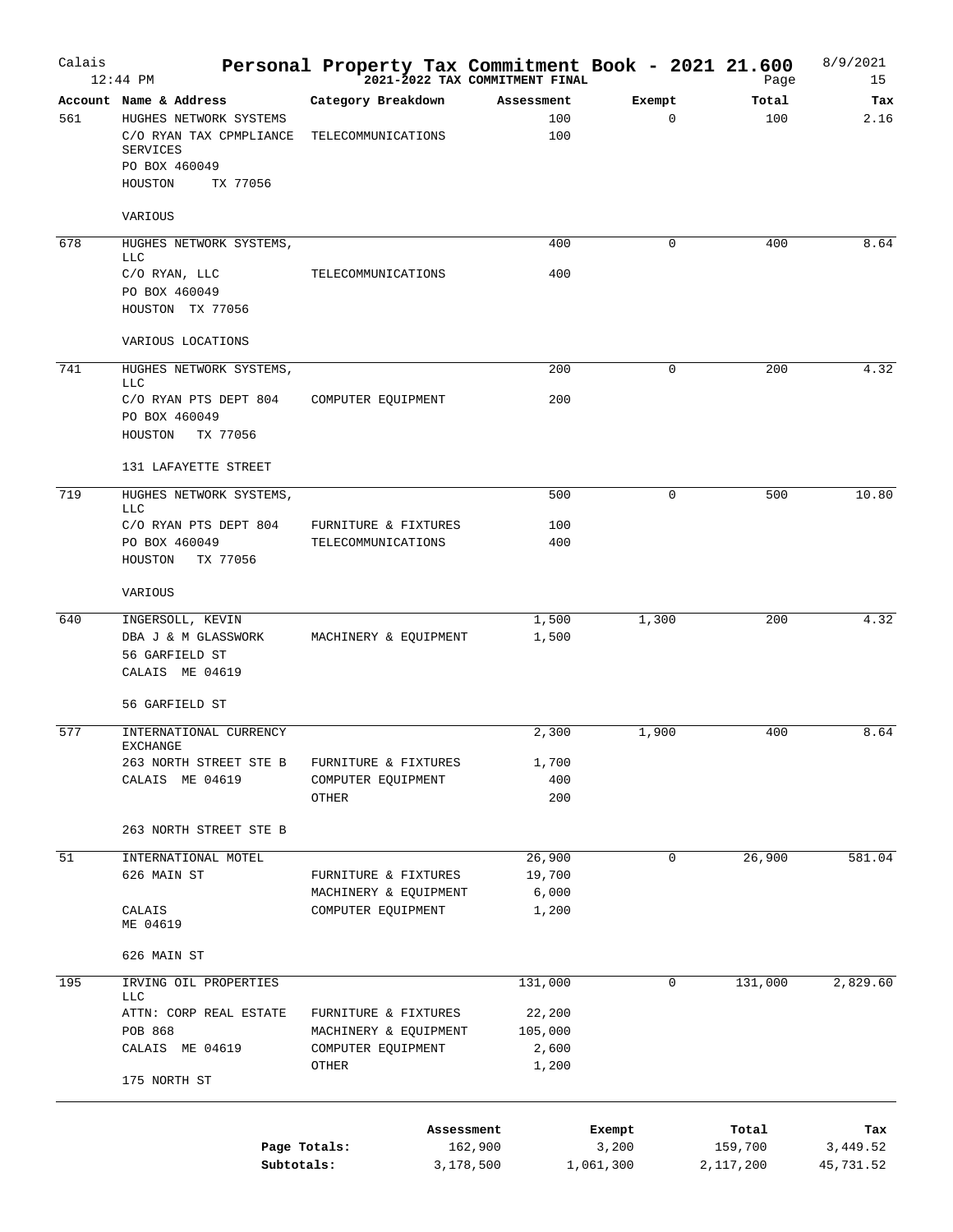| Calais | 12:44 PM                             | Personal Property Tax Commitment Book - 2021 21.600<br>2021-2022 TAX COMMITMENT FINAL |            |        | Page    | 8/9/2021<br>16 |
|--------|--------------------------------------|---------------------------------------------------------------------------------------|------------|--------|---------|----------------|
|        | Account Name & Address               | Category Breakdown                                                                    | Assessment | Exempt | Total   | Tax            |
| 209    | IRVING OIL PROPERTIES                |                                                                                       | 74,700     | 0      | 74,700  | 1,613.52       |
|        | <b>TTC</b><br>ATTN: CORP REAL ESTATE | FURNITURE & FIXTURES                                                                  | 20,700     |        |         |                |
|        | <b>POB 868</b>                       | MACHINERY & EQUIPMENT                                                                 | 54,000     |        |         |                |
|        | CALAIS ME 04619 5B7                  |                                                                                       |            |        |         |                |
|        | 691 MAIN ST                          |                                                                                       |            |        |         |                |
| 140    | J & S PLUMBING &<br>HEATING, INC.    |                                                                                       | 6,100      | 0      | 6,100   | 131.76         |
|        | DBA ANDROC                           | FURNITURE & FIXTURES                                                                  | 200        |        |         |                |
|        | 486 NORTH STREET                     | MACHINERY & EQUIPMENT                                                                 | 5,200      |        |         |                |
|        | CALAIS<br>ME 04619                   | COMPUTER EQUIPMENT                                                                    | 500        |        |         |                |
|        |                                      | OTHER                                                                                 | 200        |        |         |                |
|        | 339 NORTH ST                         |                                                                                       |            |        |         |                |
| 94     | JBL SUBS INC                         |                                                                                       | 7,900      | 0      | 7,900   | 170.64         |
|        | DBA SUBWAY OF CALAIS                 | FURNITURE & FIXTURES                                                                  | 2,000      |        |         |                |
|        | 37 AMBROSE ROAD                      | MACHINERY & EQUIPMENT                                                                 | 3,300      |        |         |                |
|        | MEREDITH NH 03253                    | COMPUTER EQUIPMENT                                                                    | 1,400      |        |         |                |
|        | 207 NORTH ST                         | OTHER                                                                                 | 1,200      |        |         |                |
| 660    | JOHNSON, TERRY                       |                                                                                       | 3,100      | 0      | 3,100   | 66.96          |
|        | 376 NORTH ST                         | FURNITURE & FIXTURES                                                                  | 3,000      |        |         |                |
|        |                                      | MACHINERY & EQUIPMENT                                                                 | 100        |        |         |                |
|        | CALAIS ME 04619                      |                                                                                       |            |        |         |                |
|        | 376 NORTH STREET                     |                                                                                       |            |        |         |                |
| 247    | JOHNSON'S TRUE VALUE                 |                                                                                       | 215,300    | 0      | 215,300 | 4,650.48       |
|        | 188 NORTH ST                         | FURNITURE & FIXTURES                                                                  | 26,900     |        |         |                |
|        | CALAIS<br>ME 04619                   | MACHINERY & EQUIPMENT                                                                 | 47,900     |        |         |                |
|        |                                      | COMPUTER EQUIPMENT                                                                    | 4,400      |        |         |                |
|        |                                      | OTHER                                                                                 | 136,100    |        |         |                |
|        | 188 NORTH ST                         |                                                                                       |            |        |         |                |
| 307    | JO'S PIZZERIA                        |                                                                                       | 32,000     | 0      | 32,000  | 691.20         |
|        | 195 MAIN ST                          | FURNITURE & FIXTURES                                                                  | 1,100      |        |         |                |
|        |                                      | MACHINERY & EQUIPMENT                                                                 | 5,700      |        |         |                |
|        | CALAIS<br>ME 04619                   | OTHER                                                                                 | 25,200     |        |         |                |
|        | 195 MAIN ST                          |                                                                                       |            |        |         |                |
| 230    | K & K, LLC                           |                                                                                       | 68,200     | 0      | 68,200  | 1,473.12       |
|        | DBA CALAIS MOTOR INN                 | FURNITURE & FIXTURES                                                                  | 27,400     |        |         |                |
|        | 663 MAIN ST                          | MACHINERY & EQUIPMENT                                                                 | 34,400     |        |         |                |
|        | CALAIS                               | COMPUTER EQUIPMENT                                                                    | 200        |        |         |                |
|        | ME 04619                             |                                                                                       |            |        |         |                |
|        | 663 MAIN ST                          | OTHER                                                                                 | 6,200      |        |         |                |
| 737    | K12 MANAGEMENT                       |                                                                                       | 400        | 400    | 0       | 0.00           |
|        | PO BOX 80615                         | COMPUTER EQUIPMENT                                                                    | 400        |        |         |                |
|        | INDIANAPOLIS IN 46280                |                                                                                       |            |        |         |                |

|              | Assessment | Exempt    | Total     | Tax       |
|--------------|------------|-----------|-----------|-----------|
| Page Totals: | 407,700    | 400       | 407,300   | 8,797.68  |
| Subtotals:   | 3,586,200  | 1,061,700 | 2,524,500 | 54,529.20 |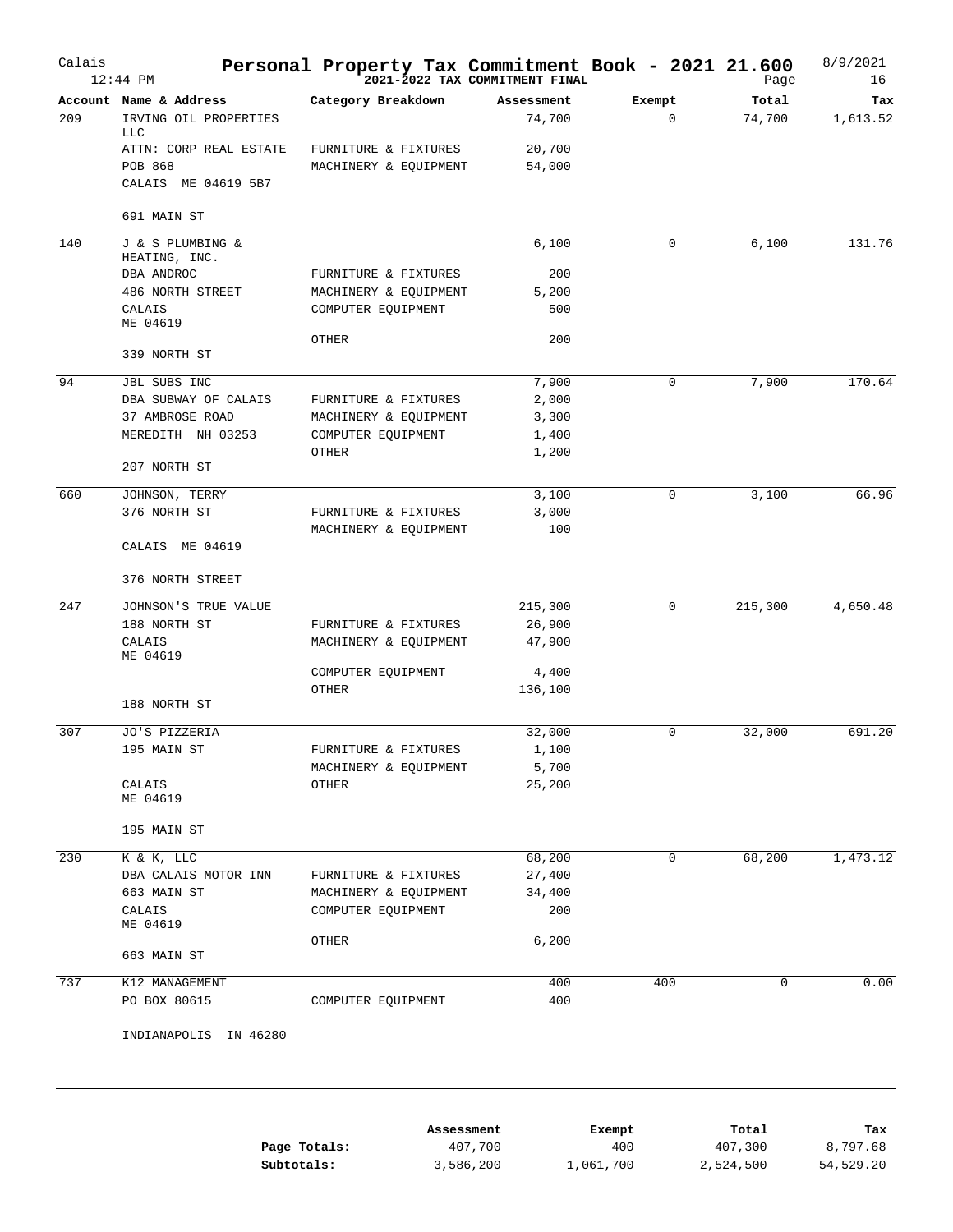| Calais | $12:44$ PM                                          | Personal Property Tax Commitment Book - 2021 21.600<br><sup>2021-2022</sup> TAX COMMITMENT FINAL |                  |                       | Page        | 8/9/2021<br>17 |
|--------|-----------------------------------------------------|--------------------------------------------------------------------------------------------------|------------------|-----------------------|-------------|----------------|
|        | Account Name & Address                              | Category Breakdown                                                                               | Assessment       | Exempt<br>$\mathbf 0$ | Total       | Tax            |
| 578    | KAREN'S KORNER PUB<br>439 MAIN ST                   | FURNITURE & FIXTURES                                                                             | 900<br>600       |                       | 900         | 19.44          |
|        | CALAIS ME 04619                                     | OTHER                                                                                            | 300              |                       |             |                |
|        | 439 MAIN ST                                         |                                                                                                  |                  |                       |             |                |
| 403    | KAREN'S MAIN STREET                                 |                                                                                                  | 8,300            | $\mathbf 0$           | 8,300       | 179.28         |
|        | DINER                                               |                                                                                                  |                  |                       |             |                |
|        | 439 MAIN ST.                                        | FURNITURE & FIXTURES                                                                             | 5,500            |                       |             |                |
|        | CALAIS ME 04619                                     | MACHINERY & EQUIPMENT<br>OTHER                                                                   | 600<br>2,200     |                       |             |                |
|        | 439 MAIN ST.                                        |                                                                                                  |                  |                       |             |                |
| 736    | KCI                                                 |                                                                                                  | 800              | 800                   | $\mathbf 0$ | 0.00           |
|        | C/O RYAN LLC                                        | MACHINERY & EQUIPMENT                                                                            | 800              |                       |             |                |
|        | PO BOX 4900- DEPT 575<br>SCOTTSDALE AZ<br>5261-4900 |                                                                                                  |                  |                       |             |                |
| 222    | KEENES LAKE CAMPGROUNDS                             |                                                                                                  | 3,400            | $\mathbf 0$           | 3,400       | 73.44          |
|        | C/O DANA OSBORNE                                    | MACHINERY & EQUIPMENT                                                                            | 3,400            |                       |             |                |
|        | 70 KEENES LAKE ROAD                                 |                                                                                                  |                  |                       |             |                |
|        | CALAIS                                              |                                                                                                  |                  |                       |             |                |
|        | ME 04619                                            |                                                                                                  |                  |                       |             |                |
|        | KEENES LAKE                                         |                                                                                                  |                  |                       |             |                |
| 57     | KEEPING UP APPEARANCES                              |                                                                                                  | 200              | $\mathbf 0$           | 200         | 4.32           |
|        | 167 SOUTH ST                                        | FURNITURE & FIXTURES                                                                             | 200              |                       |             |                |
|        | CALAIS<br>ME 04619 0145                             |                                                                                                  |                  |                       |             |                |
|        | 167 SOUTH ST                                        |                                                                                                  |                  |                       |             |                |
| 730    | KIM MCLINTICK DBA THE                               |                                                                                                  | 1,500            | $\mathbf 0$           | 1,500       | 32.40          |
|        | HIGHER CLASS<br>479 MAIN STREET                     | FURNITURE & FIXTURES                                                                             | 1,500            |                       |             |                |
|        |                                                     |                                                                                                  |                  |                       |             |                |
|        | CALAIS ME 04619                                     |                                                                                                  |                  |                       |             |                |
|        | 479 MAIN STREET                                     |                                                                                                  |                  |                       |             |                |
| 213    | KING CHINA, INC                                     |                                                                                                  | 62,900           | $\mathbf 0$           | 62,900      | 1,358.64       |
|        | 180 NORTH ST                                        | FURNITURE & FIXTURES                                                                             | 3,000            |                       |             |                |
|        | CALAIS                                              | MACHINERY & EQUIPMENT<br>OTHER                                                                   | 11,800<br>48,100 |                       |             |                |
|        | ME 04619                                            |                                                                                                  |                  |                       |             |                |
|        | 180 NORTH ST                                        |                                                                                                  |                  |                       |             |                |
| 710    | KRUG, TIMOTHY                                       |                                                                                                  | 1,100            | 0                     | 1,100       | 23.76          |
|        | 234 MAIN STREET                                     | FURNITURE & FIXTURES<br>OTHER                                                                    | 1,000<br>100     |                       |             |                |
|        | CALAIS ME 04619                                     |                                                                                                  |                  |                       |             |                |
|        | 9 WHITLOCK LANE                                     |                                                                                                  |                  |                       |             |                |
|        |                                                     | Assessment                                                                                       |                  | Exempt                | Total       | Tax            |
|        | Page Totals:                                        |                                                                                                  | 79,100           | 800                   | 78,300      | 1,691.28       |

**Subtotals:** 3,665,300 1,062,500 2,602,800 56,220.48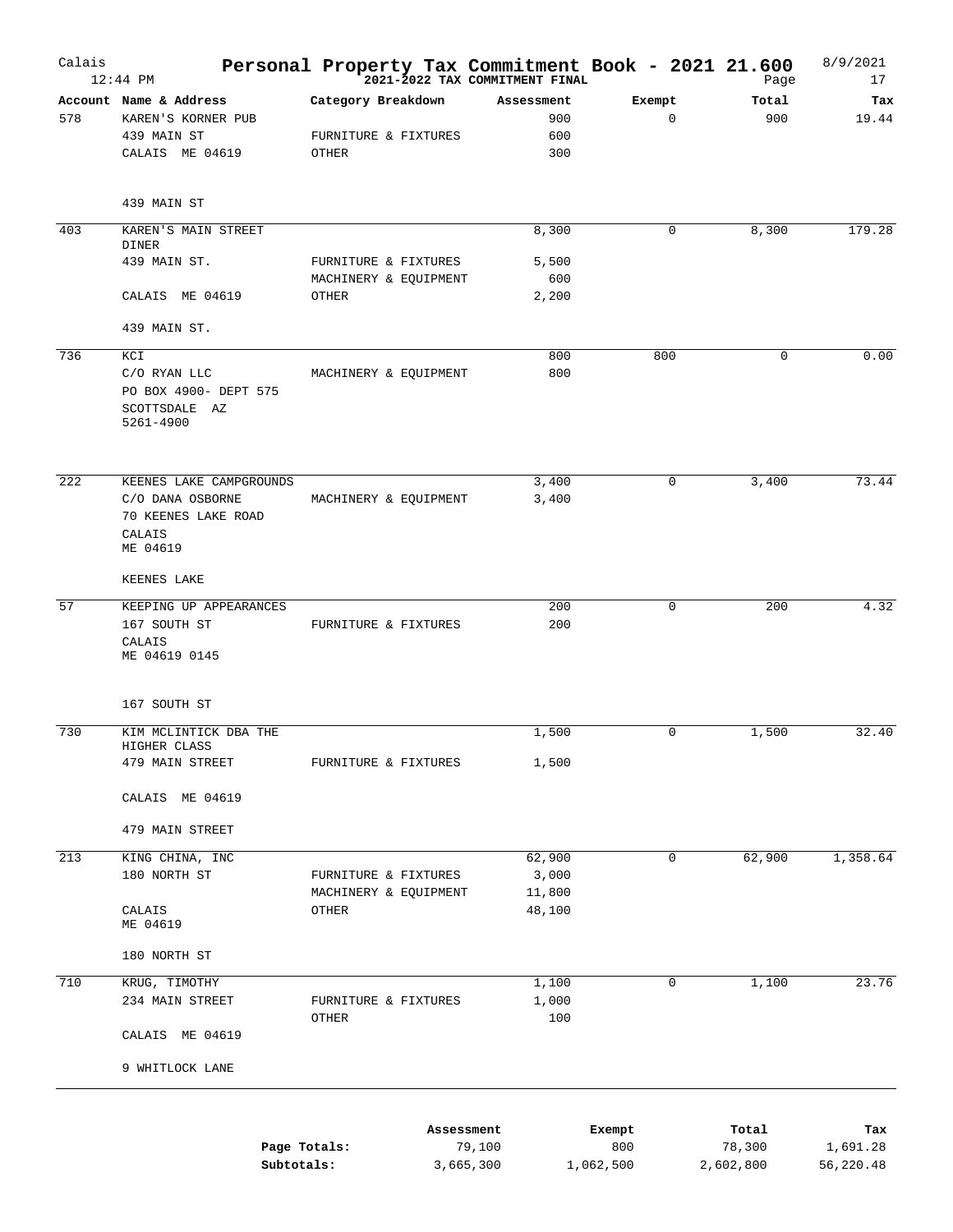| Calais | $12:44$ PM                                                                                | Personal Property Tax Commitment Book - 2021 21.600 | 2021-2022 TAX COMMITMENT FINAL |             | Page     | 8/9/2021<br>18 |
|--------|-------------------------------------------------------------------------------------------|-----------------------------------------------------|--------------------------------|-------------|----------|----------------|
|        | Account Name & Address                                                                    | Category Breakdown                                  | Assessment                     | Exempt      | Total    | Tax            |
| 617    | LANE, NEIL<br>D.B.A. LANE'S FURNITURE<br>REFINISH.<br>158 SOUTH STREET<br>CALAIS ME 04619 | MACHINERY & EQUIPMENT                               | 600<br>600                     | $\mathbf 0$ | 600      | 12.96          |
|        |                                                                                           |                                                     |                                |             |          |                |
| 705    | LATITUDE 45                                                                               |                                                     | 900                            | 0           | 900      | 19.44          |
|        | 313 MAIN STREET                                                                           | FURNITURE & FIXTURES<br>MACHINERY & EQUIPMENT       | 700<br>200                     |             |          |                |
|        | CALAIS ME 04619                                                                           |                                                     |                                |             |          |                |
|        | 313 MAIN STREET                                                                           |                                                     |                                |             |          |                |
| 686    | LEEMAN, EDWARD                                                                            |                                                     | 9,400                          | 9,400       | 0        | 0.00           |
|        | PO BOX 474                                                                                | FURNITURE & FIXTURES                                | 9,400                          |             |          |                |
|        | CALAIS ME 04619                                                                           |                                                     |                                |             |          |                |
|        | 33 BLACK BEAR LANE                                                                        |                                                     |                                |             |          |                |
| 102    | LIVINGSTON<br>INTERNATIONAL, INC.                                                         |                                                     | 6,700                          | 0           | 6,700    | 144.72         |
|        | FACILITIES DEPARTMENT                                                                     | FURNITURE & FIXTURES                                | 400                            |             |          |                |
|        | 405 THE WEST MALL,<br>SUITE 400                                                           | MACHINERY & EQUIPMENT                               | 100                            |             |          |                |
|        | TORONTO, ONTARIO<br>M9C<br>5K7                                                            | TELECOMMUNICATIONS                                  | 400                            |             |          |                |
|        | 31 SMITH ST                                                                               | OTHER                                               | 5,800                          |             |          |                |
| 188    | LORD'S ELECTROCOMP                                                                        |                                                     | 700                            | 700         | $\Omega$ | 0.00           |
|        | SERVICES                                                                                  |                                                     | 100                            |             |          |                |
|        | 8 FRANKLIN STREET                                                                         | FURNITURE & FIXTURES<br>MACHINERY & EQUIPMENT       | 200                            |             |          |                |
|        | CALAIS ME 04619                                                                           | COMPUTER EQUIPMENT                                  | 400                            |             |          |                |
|        | 8 FRANKLIN STREET                                                                         |                                                     |                                |             |          |                |
| 139    | MACHIAS SAVINGS<br>BANK/MSB LEASING                                                       |                                                     | 67,800                         | 67,800      | $\Omega$ | 0.00           |
|        | P.O. BOX 318                                                                              | FURNITURE & FIXTURES                                | 10,900                         |             |          |                |
|        |                                                                                           | MACHINERY & EQUIPMENT                               | 10,800                         |             |          |                |
|        | MACHIAS<br>ME 04654                                                                       | TELECOMMUNICATIONS                                  | 1,100                          |             |          |                |
|        | 210 NORTH ST                                                                              | COMPUTER EQUIPMENT                                  | 45,000                         |             |          |                |
| 514    | MAC'S CONVENIENCE                                                                         |                                                     | 52,200                         | 0           | 52,200   | 1,127.52       |
|        | STORES, LLC<br>DBA: CIRCLE K                                                              | FURNITURE & FIXTURES                                | 4,200                          |             |          |                |
|        | PO BOX 347                                                                                | MACHINERY & EQUIPMENT                               | 44,100                         |             |          |                |
|        | COLUMBUS IN 47202                                                                         | COMPUTER EQUIPMENT                                  | 3,900                          |             |          |                |
|        | 691 MAIN ST                                                                               |                                                     |                                |             |          |                |

|              | Assessment | Exempt    | Total     | Tax       |
|--------------|------------|-----------|-----------|-----------|
| Page Totals: | 138,300    | 77,900    | 60,400    | 1,304.64  |
| Subtotals:   | 3,803,600  | 1,140,400 | 2,663,200 | 57,525.12 |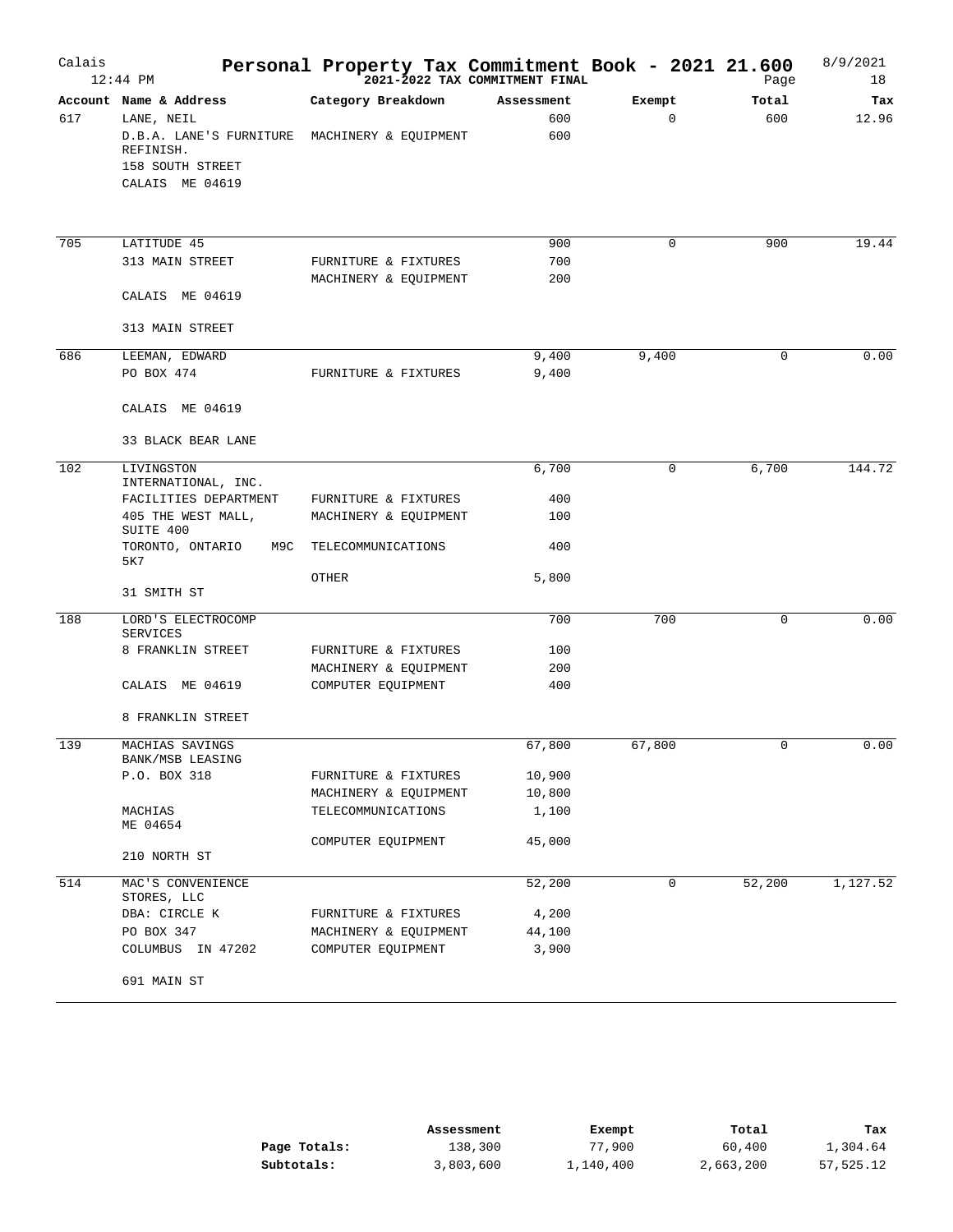| Calais | $12:44$ PM                                                 | Personal Property Tax Commitment Book - 2021 21.600 | 2021-2022 TAX COMMITMENT FINAL |                       | Page                 | 8/9/2021<br>19         |
|--------|------------------------------------------------------------|-----------------------------------------------------|--------------------------------|-----------------------|----------------------|------------------------|
| 515    | Account Name & Address<br>MAC'S CONVENIENCE<br>STORES, LLC | Category Breakdown                                  | Assessment<br>99,200           | Exempt<br>$\mathbf 0$ | Total<br>99,200      | Tax<br>2,142.72        |
|        | DBA: CIRCLE K                                              | FURNITURE & FIXTURES                                | 4,400                          |                       |                      |                        |
|        | PO BOX 347                                                 | MACHINERY & EQUIPMENT                               | 89,100                         |                       |                      |                        |
|        | COLUMBUS IN 47202                                          | COMPUTER EQUIPMENT                                  | 5,700                          |                       |                      |                        |
|        | 175 NORTH ST                                               |                                                     |                                |                       |                      |                        |
| 144    | MAHAR & CLARK                                              |                                                     | 2,900                          | 0                     | 2,900                | 62.64                  |
|        | 110 NORTH ST                                               | FURNITURE & FIXTURES                                | 1,300                          |                       |                      |                        |
|        | P.O. BOX 402<br>CALAIS                                     | TELECOMMUNICATIONS<br>COMPUTER EQUIPMENT            | 500<br>1,000                   |                       |                      |                        |
|        | ME 04619                                                   |                                                     |                                |                       |                      |                        |
|        | 110 NORTH ST                                               | OTHER                                               | 100                            |                       |                      |                        |
| 619    | MANCHESTER-NASHUA<br>CELLULAR                              |                                                     | 3,400                          | 0                     | 3,400                | 73.44                  |
|        | TELEPHONE, LP-C/O DUFF<br>& PHELPS<br>PO BOX 2629          | FURNITURE & FIXTURES                                | 3,400                          |                       |                      |                        |
|        | ADDISON TX 75001                                           |                                                     |                                |                       |                      |                        |
| 286    | 483 NORTH STREET                                           |                                                     |                                | $\mathbf 0$           |                      |                        |
|        | MARDEN'S SURPLUS &<br>SALVAGE                              |                                                     | 384,800                        |                       | 384,800              | 8,311.68               |
|        | 100 BENTON AVE                                             | FURNITURE & FIXTURES                                | 85,000                         |                       |                      |                        |
|        | WINSLOW<br>ME 04901                                        | OTHER                                               | 299,800                        |                       |                      |                        |
|        | 189 MAIN ST                                                |                                                     |                                |                       |                      |                        |
| 538    | MARKOVICH CONTRACTING                                      |                                                     | 3,300                          | 2,500                 | 800                  | 17.28                  |
|        | C/O BRETT MARKOVICH<br>21 PLUM TREE LANE                   | MACHINERY & EQUIPMENT                               | 3,300                          |                       |                      |                        |
|        | CALAIS ME 04619                                            |                                                     |                                |                       |                      |                        |
|        | 21 PLUM TREE LANE                                          |                                                     |                                |                       |                      |                        |
| 208    | MAY'S FUNERAL HOME                                         |                                                     | 7,800                          | 0                     | 7,800                | 168.48                 |
|        | 26 CHURCH ST                                               | FURNITURE & FIXTURES                                | 2,700                          |                       |                      |                        |
|        | ME 04619                                                   | MACHINERY & EQUIPMENT                               | 1,600<br>300                   |                       |                      |                        |
|        | CALAIS                                                     | TELECOMMUNICATIONS<br>OTHER                         | 3,200                          |                       |                      |                        |
|        | 26 CHURCH ST                                               |                                                     |                                |                       |                      |                        |
| 729    | MICHAEL INTODI DBA THE<br>RIVERVIEW RESTAURANT             |                                                     | 24,100                         | $\mathbf 0$           | 24,100               | 520.56                 |
|        | 421 MAIN STREET                                            | FURNITURE & FIXTURES                                | 7,700                          |                       |                      |                        |
|        | CALAIS ME 04619                                            | MACHINERY & EQUIPMENT                               | 16,400                         |                       |                      |                        |
|        | 421 MAIN STREET                                            |                                                     |                                |                       |                      |                        |
| 706    | MICHAEL KELLEY                                             |                                                     | 3,000                          | 0                     | 3,000                | 64.80                  |
|        | 38 NORTH STREET                                            | FURNITURE & FIXTURES                                | 2,500                          |                       |                      |                        |
|        | CALAIS ME 04619                                            | OTHER                                               | 500                            |                       |                      |                        |
|        | 38 NORTH STREET                                            |                                                     |                                |                       |                      |                        |
|        |                                                            |                                                     | Assessment                     | Exempt                | Total                | Tax                    |
|        | Page Totals:<br>Subtotals:                                 |                                                     | 528,500<br>4,332,100           | 2,500<br>1,142,900    | 526,000<br>3,189,200 | 11,361.60<br>68,886.72 |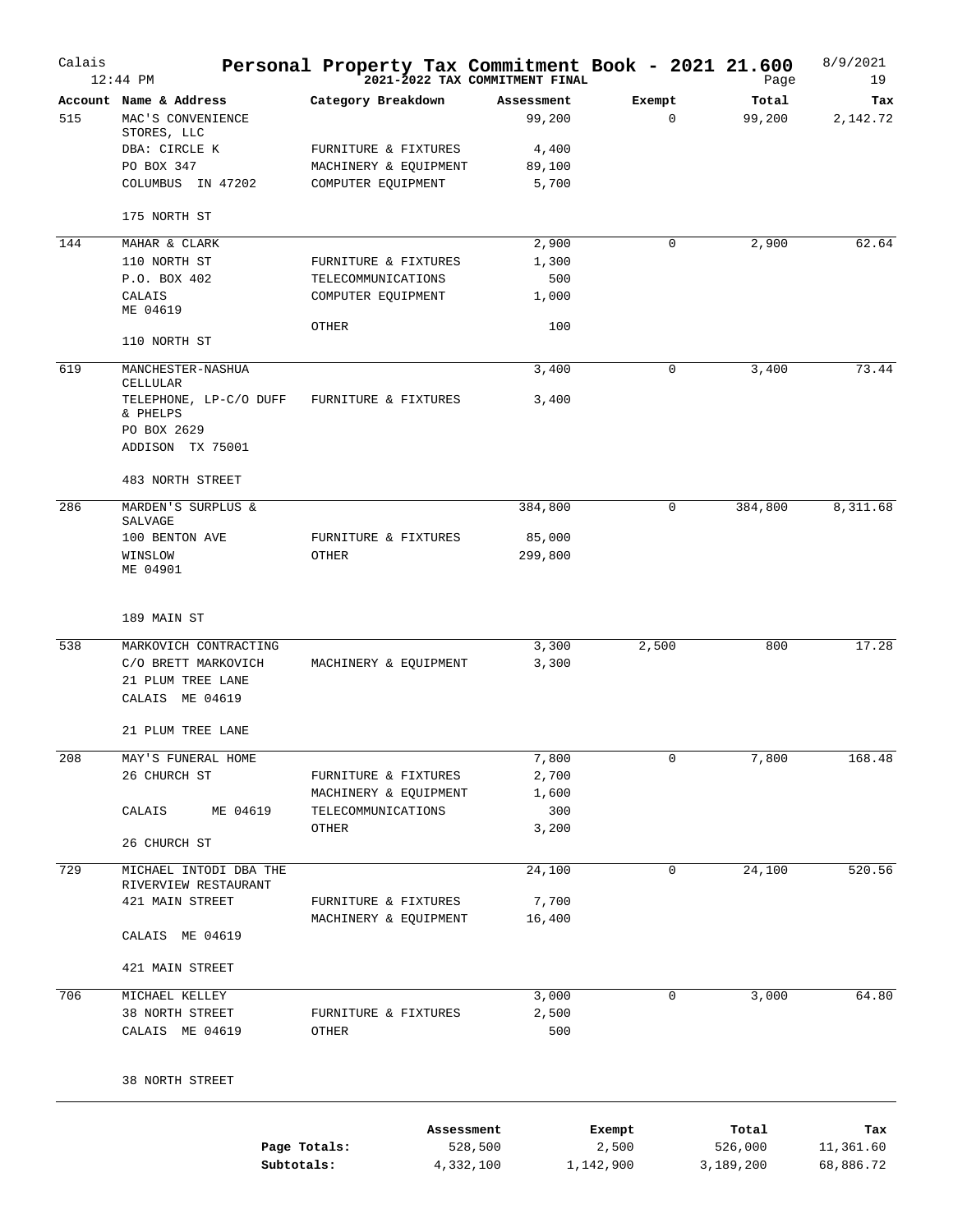| Calais | $12:44$ PM                                                                                                         | Personal Property Tax Commitment Book - 2021 21.600<br><sup>2021-2022</sup> TAX COMMITMENT FINAL |                           |                              | Page                           | 8/9/2021<br>20               |
|--------|--------------------------------------------------------------------------------------------------------------------|--------------------------------------------------------------------------------------------------|---------------------------|------------------------------|--------------------------------|------------------------------|
| 55     | Account Name & Address<br>MICHAUD VENDING SERVICE<br>C/O CARL L. MICHAUD<br>P.O. BOX 160<br>ST. AGATHA<br>ME 04772 | Category Breakdown<br>FURNITURE & FIXTURES                                                       | Assessment<br>200<br>200  | Exempt<br>$\mathbf 0$        | Total<br>200                   | Tax<br>4.32                  |
| 680    | CITY OF CALAIS<br>MICROSOFT CORPORATION<br>C/O RYAN LLC<br>PO BOX 25910<br>SCOTTSDALE AZ 85255                     | FURNITURE & FIXTURES                                                                             | 42,100<br>42,100          | 0                            | 42,100                         | 909.36                       |
|        | 145 RIVER ROAD                                                                                                     |                                                                                                  |                           |                              |                                |                              |
| 330    | MINGO, ALDEN<br>405 SHATTUCK ROAD<br>CALAIS<br>ME 04619                                                            | MACHINERY & EQUIPMENT                                                                            | 3,500<br>3,500            | 0                            | 3,500                          | 75.60                        |
|        | SHATTUCK RD                                                                                                        |                                                                                                  |                           |                              |                                |                              |
| 506    | MOBILE MINI, INC<br>4646 E VAN BUREN ST,<br>SUITE 400                                                              | MACHINERY & EQUIPMENT                                                                            | 1,800<br>1,600            | 0                            | 1,800                          | 38.88                        |
|        | PHOENIX AZ 85008                                                                                                   | OTHER                                                                                            | 200                       |                              |                                |                              |
|        | 223 NORTH STREET                                                                                                   |                                                                                                  |                           |                              |                                |                              |
| 643    | MOSES, DANIEL<br>40 PRICE STREET<br>CALAIS<br>ME 04619                                                             | FURNITURE & FIXTURES<br>OTHER                                                                    | 26,100<br>16,200<br>9,900 | 0                            | 26,100                         | 563.76                       |
|        | 40 PRICE STREET                                                                                                    |                                                                                                  |                           |                              |                                |                              |
| 692    | MOTIV8R PRODUCTIONS,<br><b>LLC</b><br>YOUR HEALTH MATTERS<br>449 MAIN STREET<br>CALAIS ME 04619                    | FURNITURE & FIXTURES                                                                             | 300<br>300                | 0                            | 300                            | 6.48                         |
|        | 455 MAIN STREET                                                                                                    |                                                                                                  |                           |                              |                                |                              |
| 591    | MOTIV8R PRODUCTIONS,<br>LLC<br>DBA BEACH BODY OF MAINE FURNITURE & FIXTURES<br>455 MAIN ST<br>CALAIS ME 04619      | MACHINERY & EQUIPMENT                                                                            | 3,300<br>100<br>3,200     | 1,100                        | 2,200                          | 47.52                        |
|        | 455 MAIN ST                                                                                                        |                                                                                                  |                           |                              |                                |                              |
| 207    | MOTIV8R PRODUCTIONS,<br><b>LLC</b><br>THE ROOST<br>449 MAIN STREET                                                 | FURNITURE & FIXTURES<br>MACHINERY & EQUIPMENT                                                    | 2,000<br>1,200<br>800     | 0                            | 2,000                          | 43.20                        |
|        | CALAIS ME 04619<br>449 MAIN ST                                                                                     |                                                                                                  |                           |                              |                                |                              |
|        | Subtotals:                                                                                                         | Assessment<br>Page Totals:<br>4, 411, 400                                                        | 79,300                    | Exempt<br>1,100<br>1,144,000 | Total<br>78,200<br>3, 267, 400 | Tax<br>1,689.12<br>70,575.84 |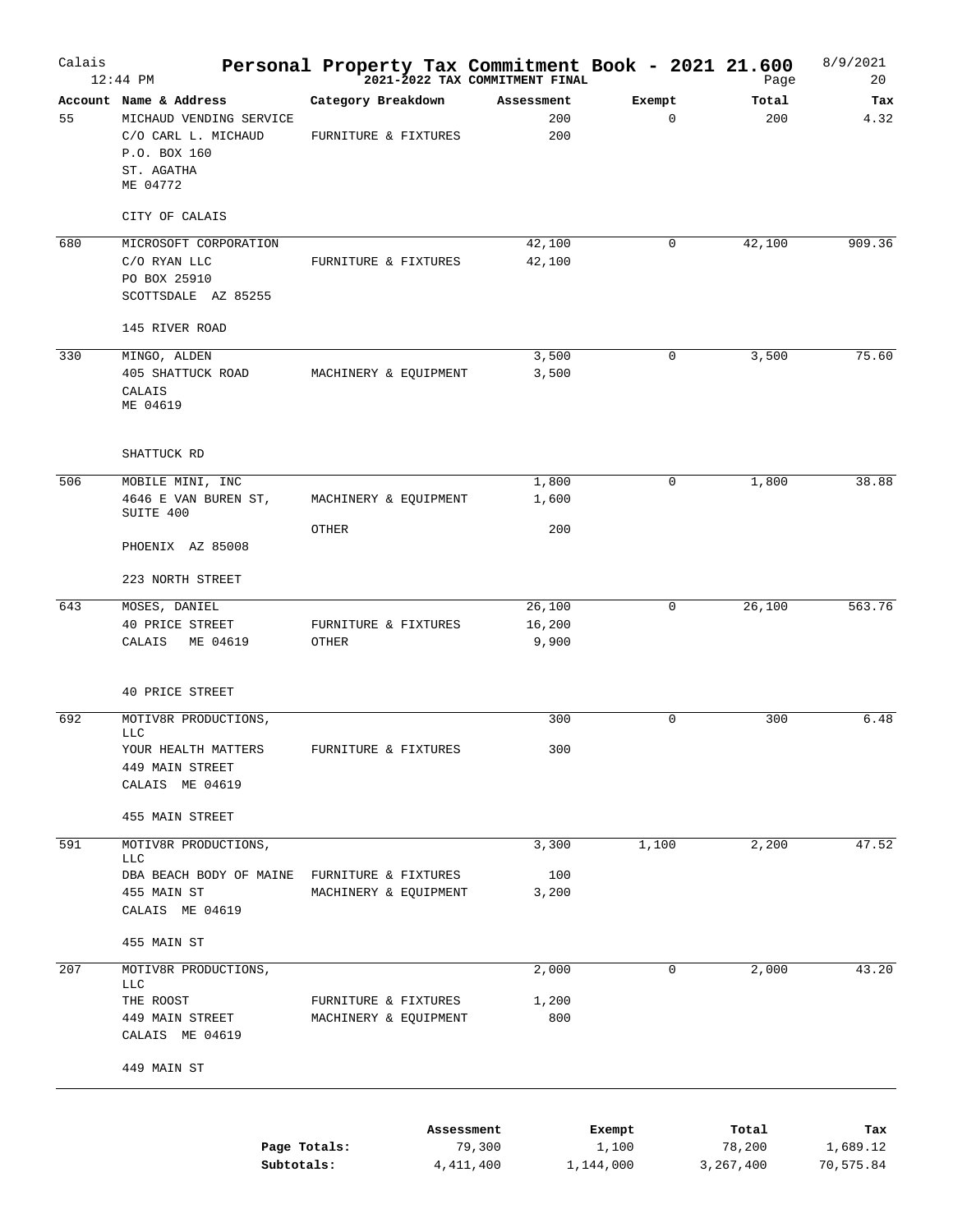| Calais | $12:44$ PM                                                                                                     | Personal Property Tax Commitment Book - 2021 21.600 | 2021-2022 TAX COMMITMENT FINAL |               | Page              | 8/9/2021<br>21 |
|--------|----------------------------------------------------------------------------------------------------------------|-----------------------------------------------------|--------------------------------|---------------|-------------------|----------------|
| 588    | Account Name & Address<br>MUZAK LLC<br>C/O RYAN TAX COMPLIANCE<br>SERVICES LLC                                 | Category Breakdown<br>MACHINERY & EQUIPMENT         | Assessment<br>200<br>200       | Exempt<br>200 | Total<br>$\Omega$ | Tax<br>0.00    |
|        | PO BOX 460049, DEPT 616<br>HOUSTON TX 77056<br>VARIOUS                                                         |                                                     |                                |               |                   |                |
| 740    | MUZAK LLC                                                                                                      |                                                     | 100                            | 100           | 0                 | 0.00           |
|        | C/O RYAN TAX COMPLIANCE COMPUTER EQUIPMENT<br>SERVICES LLC<br>PO BOX 460049<br>DEPT<br>616<br>HOUSTON TX 77056 |                                                     | 100                            |               |                   |                |
|        | VARIOUS                                                                                                        |                                                     |                                |               |                   |                |
| 387    | NATIONAL ENTERTAINMENT<br>NETWORK, LLC<br>325 INTERLOCKEN PARKWAY<br>B                                         |                                                     | $\mathbf 0$                    | $\mathbf 0$   | $\mathbf 0$       | 0.00           |
|        | BROOMFIELD CO 80021<br>8043                                                                                    |                                                     |                                |               |                   |                |
| 646    | NAVITAS LEASE CORP.                                                                                            |                                                     | 12,100                         | 0             | 12,100            | 261.36         |
|        | 303 FELLOWSHIP RD, STE.<br>310<br>ATTN. PROPERTY TAX DEPT<br>MOUNT LAUREL NJ 08054                             | FURNITURE & FIXTURES                                | 12,100                         |               |                   |                |
|        | 663 MAIN ST CALAIS ME<br>04619                                                                                 |                                                     |                                |               |                   |                |
| 172    | NORTH ST WASH & DRY                                                                                            |                                                     | 37,800                         | 37,800        | 0                 | 0.00           |
|        | C/O SCOTT CARRIER<br>PO BOX 836<br>CALAIS<br>ME 04619                                                          | FURNITURE & FIXTURES<br>MACHINERY & EQUIPMENT       | 400<br>37,400                  |               |                   |                |
|        | 263 NORTH ST                                                                                                   |                                                     |                                |               |                   |                |
| 717    | NPRTO NORTH-EAST, LLC                                                                                          |                                                     | 2,300                          | 0             | 2,300             | 49.68          |
|        | PO BOX 4900, DEPT 500                                                                                          | FURNITURE & FIXTURES<br>COMPUTER EQUIPMENT          | 1,900<br>400                   |               |                   |                |
|        | SCOTTSDALE AZ 85261                                                                                            |                                                     |                                |               |                   |                |
| 68     | VARIOUS<br>O'BRIEN'S QUALITY                                                                                   |                                                     | 15,300                         | 11,200        | 4,100             | 88.56          |
|        | AUTOCARE                                                                                                       |                                                     |                                |               |                   |                |
|        | 520 MAIN ST                                                                                                    | FURNITURE & FIXTURES<br>MACHINERY & EQUIPMENT       | 300<br>14,800                  |               |                   |                |
|        | CALAIS<br>ME 04619                                                                                             | COMPUTER EQUIPMENT                                  | 100                            |               |                   |                |
|        | 520 MAIN ST                                                                                                    | OTHER                                               | 100                            |               |                   |                |
|        |                                                                                                                |                                                     |                                |               |                   |                |

|              | Assessment | Exempt    | Total     | Tax       |
|--------------|------------|-----------|-----------|-----------|
| Page Totals: | 67,800     | 49,300    | 18,500    | 399.60    |
| Subtotals:   | 4,479,200  | 1,193,300 | 3,285,900 | 70,975.44 |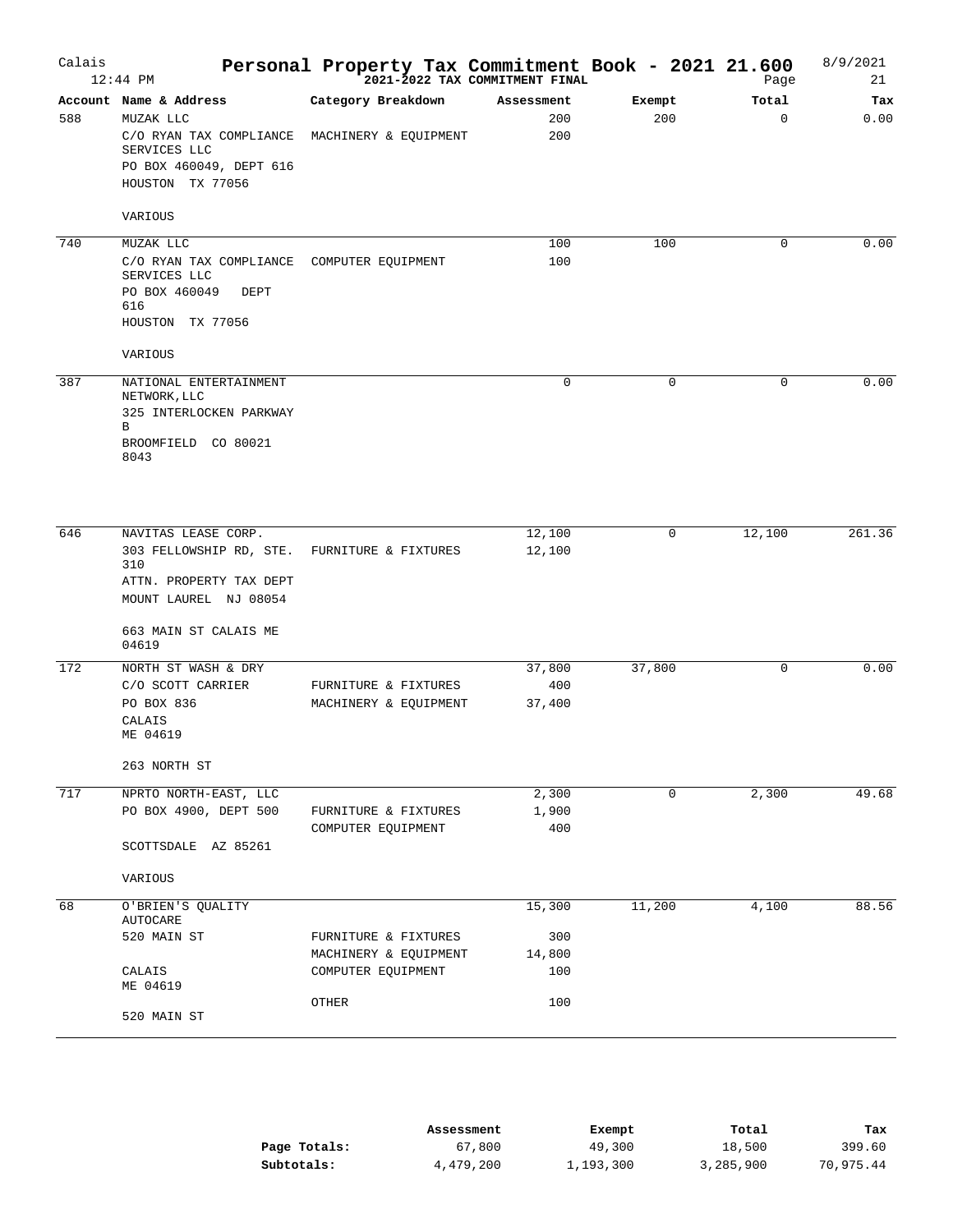| Calais | $12:44$ PM                                                  | Personal Property Tax Commitment Book - 2021 21.600<br><sup>2021-2022</sup> TAX COMMITMENT FINAL |                  |             | Page        | 8/9/2021<br>22 |
|--------|-------------------------------------------------------------|--------------------------------------------------------------------------------------------------|------------------|-------------|-------------|----------------|
|        | Account Name & Address                                      | Category Breakdown                                                                               | Assessment       | Exempt      | Total       | Tax            |
| 613    | OLYMPUS AMERICA, INC                                        |                                                                                                  | 81,300           | 81,300      | 0           | 0.00           |
|        | PO BOX 59365<br>SCHAUMBURG IL 60159                         | COMPUTER EQUIPMENT                                                                               | 81,300           |             |             |                |
|        | HOSPITAL LANE                                               |                                                                                                  |                  |             |             |                |
| 586    | O'REILLY AUTO ENT. LLC<br>#4517                             |                                                                                                  | 49,900           | 0           | 49,900      | 1,077.84       |
|        | C/O RYAN, LLC                                               | FURNITURE & FIXTURES                                                                             | 35,100           |             |             |                |
|        | PO BOX 9167                                                 | MACHINERY & EQUIPMENT                                                                            | 8,800            |             |             |                |
|        | SPRINGFIELD MO 65801                                        | COMPUTER EQUIPMENT                                                                               | 5,700            |             |             |                |
|        | 102 NORTH ST                                                | OTHER                                                                                            | 300              |             |             |                |
| 233    | PAPA'S AUTO REPAIR                                          |                                                                                                  | 9,100            | 9,100       | $\mathbf 0$ | 0.00           |
|        | 476 MAIN ST                                                 | MACHINERY & EQUIPMENT<br>COMPUTER EQUIPMENT                                                      | 9,000<br>100     |             |             |                |
|        | CALAIS<br>ME 04619                                          |                                                                                                  |                  |             |             |                |
|        | 476 MAIN ST                                                 |                                                                                                  |                  |             |             |                |
| 38     | PCT COMMUNICATIONS                                          |                                                                                                  | 7,000            | $\mathsf 0$ | 7,000       | 151.20         |
|        | P.O. BOX 628                                                | FURNITURE & FIXTURES                                                                             | 1,300            |             |             |                |
|        |                                                             | MACHINERY & EQUIPMENT                                                                            | 1,200            |             |             |                |
|        | CALAIS<br>ME 04619                                          | COMPUTER EQUIPMENT                                                                               | 4,500            |             |             |                |
|        | 483 NORTH ST                                                |                                                                                                  |                  |             |             |                |
| 93     | PIKE & CRAFT-CALAIS,                                        |                                                                                                  | 240,800          | $\mathbf 0$ | 240,800     | 5,201.28       |
|        | <b>LLC</b>                                                  |                                                                                                  |                  |             |             |                |
|        | 200 NORTH STREET                                            | FURNITURE & FIXTURES                                                                             | 5,800            |             |             |                |
|        | CALAIS ME 04619                                             | MACHINERY & EQUIPMENT<br>COMPUTER EQUIPMENT                                                      | 217,300<br>1,700 |             |             |                |
|        |                                                             | OTHER                                                                                            | 16,000           |             |             |                |
|        | 200 NORTH ST                                                |                                                                                                  |                  |             |             |                |
| 734    | PIONEER BROADBAND                                           |                                                                                                  | 50,000           | 0           | 50,000      | 1,080.00       |
|        | 34 MILITARY STREET                                          | FURNITURE & FIXTURES                                                                             | 50,000           |             |             |                |
|        | HOULTON ME 04730                                            |                                                                                                  |                  |             |             |                |
|        | SCOUTING WAY                                                |                                                                                                  |                  |             |             |                |
| 429    | PITNEY BOWES GLOBAL                                         |                                                                                                  | 1,700            | 1,500       | 200         | 4.32           |
|        | FINANCIAL SER.<br>5310 CYPRUS CENTER<br>DRIVE               | MACHINERY & EQUIPMENT                                                                            | 500              |             |             |                |
|        | TAMPA<br>FL 33609                                           | COMPUTER EQUIPMENT                                                                               | 1,200            |             |             |                |
|        |                                                             |                                                                                                  |                  |             |             |                |
| 60     | PITNEY BOWES, INC                                           |                                                                                                  | 300              | 200         | 100         | 2.16           |
|        | $MSC - TAX01$<br>5310 CYPRESS CENTER DR<br>STE 110<br>TAMPA | COMPUTER EQUIPMENT                                                                               | 300              |             |             |                |
|        | FL 33609                                                    |                                                                                                  |                  |             |             |                |
|        |                                                             |                                                                                                  | Assessment       | Exempt      | Total       | Tax            |

|              | ASSessment | Exempt    | тосат     | тах       |
|--------------|------------|-----------|-----------|-----------|
| Page Totals: | 440,100    | 92,100    | 348,000   | 7,516.80  |
| Subtotals:   | 4,919,300  | 1,285,400 | 3,633,900 | 78,492.24 |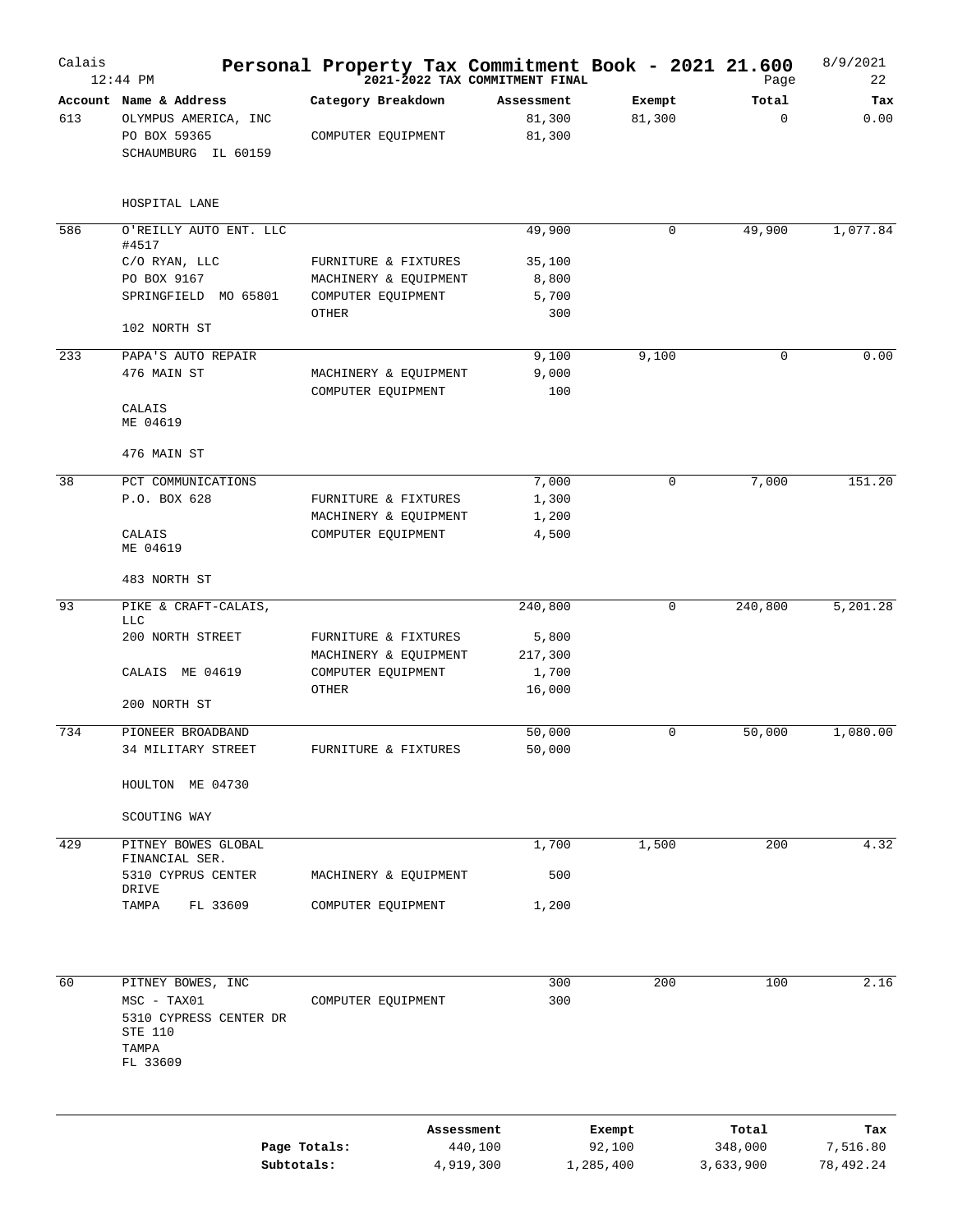| Calais | $12:44$ PM                                     |                       | 2021-2022 TAX COMMITMENT FINAL |           | Personal Property Tax Commitment Book - 2021 21.600<br>Page | 8/9/2021<br>23 |
|--------|------------------------------------------------|-----------------------|--------------------------------|-----------|-------------------------------------------------------------|----------------|
|        | Account Name & Address                         | Category Breakdown    | Assessment                     | Exempt    | Total                                                       | Tax            |
| 735    | POTHIER, LAUREL                                |                       | 5,500                          | 4,800     | 700                                                         | 15.12          |
|        | DBA LAF PHOTOGRAPHY                            | FURNITURE & FIXTURES  | 700                            |           |                                                             |                |
|        | 99 LINCOLN STREET                              | MACHINERY & EQUIPMENT | 4,100                          |           |                                                             |                |
|        | CALAIS ME 04619                                | COMPUTER EQUIPMENT    | 700                            |           |                                                             |                |
|        | 345 MAIN STREET                                |                       |                                |           |                                                             |                |
| 201    | PRATT CHEVROLET-OLDS                           |                       | 432,500                        | 0         | 432,500                                                     | 9,342.00       |
|        | PONTIAC-BUICK, INC                             | FURNITURE & FIXTURES  | 41,400                         |           |                                                             |                |
|        | 143 RIVER RD                                   | MACHINERY & EQUIPMENT | 250,600                        |           |                                                             |                |
|        | CALAIS<br>ME 04619                             | COMPUTER EQUIPMENT    | 14,900                         |           |                                                             |                |
|        |                                                | OTHER                 | 125,600                        |           |                                                             |                |
|        | 143 RIVER RD                                   |                       |                                |           |                                                             |                |
| 601    | PRIMO WATER CORPORATION                        |                       | 3,100                          | 0         | 3,100                                                       | 66.96          |
|        | 2300 WINDY RIDGE PKWY<br>SE STE 500N           | FURNITURE & FIXTURES  | 3,100                          |           |                                                             |                |
|        | ATLANTA GA 30339 8577                          |                       |                                |           |                                                             |                |
|        | 379 SOUTH ST                                   |                       |                                |           |                                                             |                |
| 357    | QLT CONSUMER LEASE                             |                       | 0                              | 0         | 0                                                           | 0.00           |
|        | SERVICES INC.                                  |                       |                                |           |                                                             |                |
|        | C/O RYAN TAX COMPLIANCE<br><b>SERVICES</b>     |                       |                                |           |                                                             |                |
|        | PO BOX 460049                                  |                       |                                |           |                                                             |                |
|        | HOUSTON                                        |                       |                                |           |                                                             |                |
|        | TX 77056                                       |                       |                                |           |                                                             |                |
|        | CALAIS                                         |                       |                                |           |                                                             |                |
| 700    | QUADIENT, INC. FKA                             |                       | 100                            | 100       | 0                                                           | 0.00           |
|        | NEOPOST USA INC.<br>ATTN: TAX DEPARTMENT       | COMPUTER EQUIPMENT    | 100                            |           |                                                             |                |
|        | 478 WHEELERS FARMS RD                          |                       |                                |           |                                                             |                |
|        | MILFORD CT 06461                               |                       |                                |           |                                                             |                |
|        | 325 NORTH STREET                               |                       |                                |           |                                                             |                |
| 462    | R H FOSTER ENERGY LLC                          |                       | 195,700                        | 0         | 195,700                                                     | 4,227.12       |
|        | 110 MECAW ROAD                                 | FURNITURE & FIXTURES  | 28,800                         |           |                                                             |                |
|        | PO BOX 161                                     | MACHINERY & EQUIPMENT | 156,700                        |           |                                                             |                |
|        | HAMPDEN ME 04444                               | COMPUTER EQUIPMENT    | 500                            |           |                                                             |                |
|        | 311 NORTH ST                                   | OTHER                 | 9,700                          |           |                                                             |                |
|        |                                                |                       |                                |           |                                                             |                |
| 69     | RACHEL ASHLEY JEWELERS<br>C/O DANIELLE SMITH & | FURNITURE & FIXTURES  | 2,300<br>600                   | 0         | 2,300                                                       | 49.68          |
|        | TIM CALL                                       |                       |                                |           |                                                             |                |
|        | 293 MAIN ST                                    | MACHINERY & EQUIPMENT | 900                            |           |                                                             |                |
|        | CALAIS                                         | TELECOMMUNICATIONS    | 100                            |           |                                                             |                |
|        | ME 04619                                       |                       |                                |           |                                                             |                |
|        | 293 MAIN ST                                    | OTHER                 | 700                            |           |                                                             |                |
| 662    | RAMSEY, ANGELA                                 |                       | 3,800                          | 3,300     | 500                                                         | 10.80          |
|        | DBA- KIDZ FIRST DAYCARE                        | FURNITURE & FIXTURES  | 3,800                          |           |                                                             |                |
|        | 21 CEDAR STREET                                |                       |                                |           |                                                             |                |
|        | CALAIS ME 04619                                |                       |                                |           |                                                             |                |
|        | 21 CEDAR STREET                                |                       |                                |           |                                                             |                |
|        |                                                |                       | Assessment                     | Exempt    | Total                                                       | Tax            |
|        |                                                | Page Totals:          | 643,000                        | 8,200     | 634,800                                                     | 13,711.68      |
|        |                                                | Subtotals:            | 5,562,300                      | 1,293,600 | 4,268,700                                                   | 92,203.92      |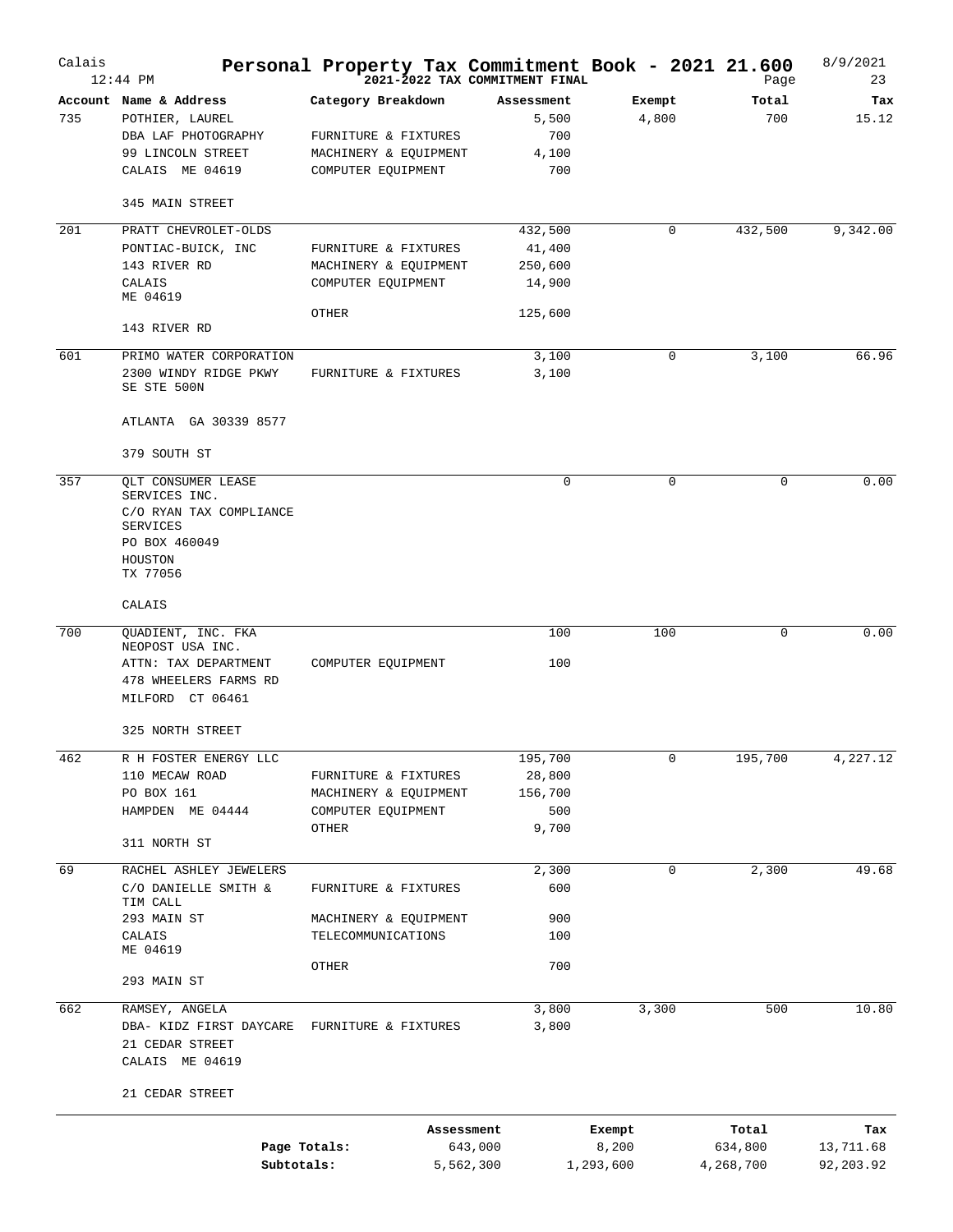| Calais | $12:44$ PM                          | Personal Property Tax Commitment Book - 2021 21.600<br>2021-2022 TAX COMMITMENT FINAL |            |        | Page    | 8/9/2021<br>24 |
|--------|-------------------------------------|---------------------------------------------------------------------------------------|------------|--------|---------|----------------|
|        | Account Name & Address              | Category Breakdown                                                                    | Assessment | Exempt | Total   | Tax            |
| 521    | RAMSEY, TRACY                       |                                                                                       | 400        | 0      | 400     | 8.64           |
|        | 38 SPRUCE ST<br>CALAIS ME 04619     | FURNITURE & FIXTURES                                                                  | 400        |        |         |                |
|        | 38 SPRUCE ST                        |                                                                                       |            |        |         |                |
| 539    | RED BEACH RELICS &<br><b>RIFLES</b> |                                                                                       | 600        | 0      | 600     | 12.96          |
|        | 1469 RIVER ROAD                     | FURNITURE & FIXTURES                                                                  | 300        |        |         |                |
|        | CALAIS ME 04619                     | MACHINERY & EQUIPMENT                                                                 | 100        |        |         |                |
|        |                                     | COMPUTER EQUIPMENT                                                                    | 200        |        |         |                |
|        | 1469 RIVER ROAD                     |                                                                                       |            |        |         |                |
| 493    | REDBOX AUTOMATED<br>RETAIL, LLC     |                                                                                       | 2,600      | 0      | 2,600   | 56.16          |
|        | PO BOX 72210                        | MACHINERY & EQUIPMENT                                                                 | 300        |        |         |                |
|        | PHOENIX AZ 85050                    | OTHER                                                                                 | 2,300      |        |         |                |
|        | SOUTH ST                            |                                                                                       |            |        |         |                |
| 709    | REJUVENATION DAY SPA &<br>SALON     |                                                                                       | 1,000      | 0      | 1,000   | 21.60          |
|        | 109 NORTH STREET                    | FURNITURE & FIXTURES                                                                  | 900        |        |         |                |
|        | CALAIS ME 04619                     | OTHER                                                                                 | 100        |        |         |                |
|        | 109 NORTH STREET                    |                                                                                       |            |        |         |                |
| 333    | REMELIAH HOUSE                      |                                                                                       | 4,600      | 0      | 4,600   | 99.36          |
|        | C/O JOHN & RHONDA<br>CHAMBERS       | FURNITURE & FIXTURES                                                                  | 1,300      |        |         |                |
|        | 10 MAHAR ST                         | MACHINERY & EQUIPMENT                                                                 | 2,500      |        |         |                |
|        | CALAIS                              | COMPUTER EQUIPMENT                                                                    | 200        |        |         |                |
|        | ME 04619                            | OTHER                                                                                 | 600        |        |         |                |
|        | 10 MAHAR ST                         |                                                                                       |            |        |         |                |
| 374    | RENT-A-CENTER EAST, INC             |                                                                                       | 333,100    | 0      | 333,100 | 7,194.96       |
|        | C/O MARVIN F. POER &<br>COMPANY     | FURNITURE & FIXTURES                                                                  | 330,500    |        |         |                |
|        | PO BOX 52427                        | COMPUTER EQUIPMENT                                                                    | 2,600      |        |         |                |
|        | ATLANTA<br>GA<br>30355              |                                                                                       |            |        |         |                |
|        | 483 MAIN ST                         |                                                                                       |            |        |         |                |
| 585    | RICOH USA, INC.                     |                                                                                       | 3,400      | 3,400  | 0       | 0.00           |
|        | TAX SERVICES                        | MACHINERY & EQUIPMENT                                                                 | 3,400      |        |         |                |
|        | 10343 SAM HOUSTON PARK              |                                                                                       |            |        |         |                |
|        | DR STE 310<br>HOUSTON TX 77064 4656 |                                                                                       |            |        |         |                |
|        | VARIOUS                             |                                                                                       |            |        |         |                |

|              | Assessment | Exempt    | Total     | Tax       |
|--------------|------------|-----------|-----------|-----------|
| Page Totals: | 345,700    | 3,400     | 342,300   | 7,393.68  |
| Subtotals:   | 5,908,000  | 1,297,000 | 4,611,000 | 99,597.60 |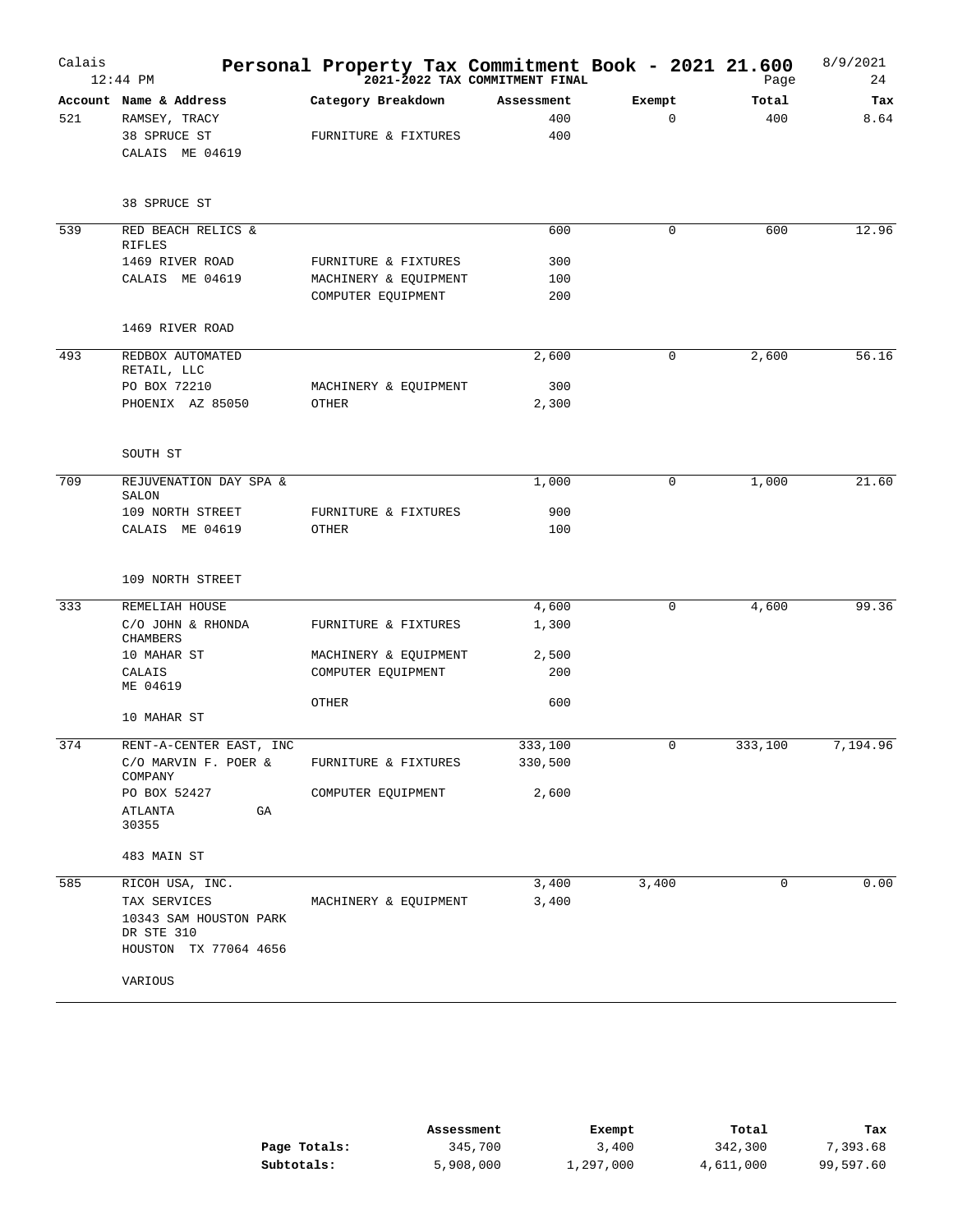| Calais | $12:44$ PM                                                                                   |                                                                                           |            | Personal Property Tax Commitment Book - 2021 21.600<br>2021-2022 TAX COMMITMENT FINAL |                              | Page                         | 8/9/2021<br>25              |
|--------|----------------------------------------------------------------------------------------------|-------------------------------------------------------------------------------------------|------------|---------------------------------------------------------------------------------------|------------------------------|------------------------------|-----------------------------|
| 287    | Account Name & Address<br>RIVERSIDE ELECTRIC<br>334 NORTH ST<br>CALAIS<br>ME 04619           | Category Breakdown<br>FURNITURE & FIXTURES<br>MACHINERY & EQUIPMENT<br>COMPUTER EQUIPMENT |            | Assessment<br>5,800<br>1,500<br>2,100<br>2,200                                        | Exempt<br>3,400              | Total<br>2,400               | Tax<br>51.84                |
|        | 334 NORTH ST                                                                                 |                                                                                           |            |                                                                                       |                              |                              |                             |
| 35     | ROGER'S AUTO BODY<br>C/O ROGER ALEXANDER<br>494 MAIN ST<br>CALAIS<br>ME 04619<br>494 MAIN ST | FURNITURE & FIXTURES<br>MACHINERY & EQUIPMENT                                             |            | 7,200<br>200<br>7,000                                                                 | 0                            | 7,200                        | 155.52                      |
|        |                                                                                              |                                                                                           |            |                                                                                       |                              |                              |                             |
| 732    | ROLLINS, ELIZABETH<br><b>38 DOWNES STREET</b><br>CALAIS ME 04619                             | FURNITURE & FIXTURES<br>COMPUTER EQUIPMENT                                                |            | 4,200<br>2,600<br>1,600                                                               | 4,200                        | 0                            | 0.00                        |
|        | 38 DOWNES STREET                                                                             |                                                                                           |            |                                                                                       |                              |                              |                             |
| 272    | RUG DOCTOR, INC.<br>2201 W. PLANO PARKWAY<br>STE 100<br>PLANO<br>TX 75075                    | FURNITURE & FIXTURES                                                                      |            | 600<br>600                                                                            | $\mathbf 0$                  | 600                          | 12.96                       |
| 417    | SAFETY-KLEEN SYSTEMS,<br>INC.                                                                |                                                                                           |            | 200                                                                                   | 200                          | $\mathbf 0$                  | 0.00                        |
|        | PW TAX<br>PO BOX 9149<br>NORWELL<br>MA 02061 9149                                            | MACHINERY & EQUIPMENT                                                                     |            | 200                                                                                   |                              |                              |                             |
| 11     | SANDWICH MAN                                                                                 |                                                                                           |            | 7,900                                                                                 | 0                            | 7,900                        | 170.64                      |
|        | 382 NORTH ST.<br>$\mathtt{CALAIS}$<br>ME 04619                                               | FURNITURE & FIXTURES<br>MACHINERY & EQUIPMENT<br><b>OTHER</b>                             |            | 200<br>3,100<br>4,600                                                                 |                              |                              |                             |
|        | 382 NORTH ST                                                                                 |                                                                                           |            |                                                                                       |                              |                              |                             |
| 366    | SCIENTIFIC GAMES INC<br>C/O RYAN, LLC<br>PO BOX 4900<br>SCOTTSDALE<br>AZ 85261 4900          | COMPUTER EQUIPMENT                                                                        |            | 6,800<br>6,800                                                                        | $\mathbf 0$                  | 6,800                        | 146.88                      |
|        | CITY OF CALAIS                                                                               |                                                                                           |            |                                                                                       |                              |                              |                             |
| 115    | SCISSORS BY THE SEA OF<br>BEAUTY                                                             |                                                                                           |            | 900                                                                                   | 0                            | 900                          | 19.44                       |
|        | 89 BOARDMAN ST.                                                                              | FURNITURE & FIXTURES                                                                      |            | 900                                                                                   |                              |                              |                             |
|        | CALAIS ME 04619                                                                              |                                                                                           |            |                                                                                       |                              |                              |                             |
|        | 89 BOARDMAN ST                                                                               |                                                                                           |            |                                                                                       |                              |                              |                             |
|        | Subtotals:                                                                                   | Page Totals:                                                                              | Assessment | 33,600<br>5,941,600                                                                   | Exempt<br>7,800<br>1,304,800 | Total<br>25,800<br>4,636,800 | Tax<br>557.28<br>100,154.88 |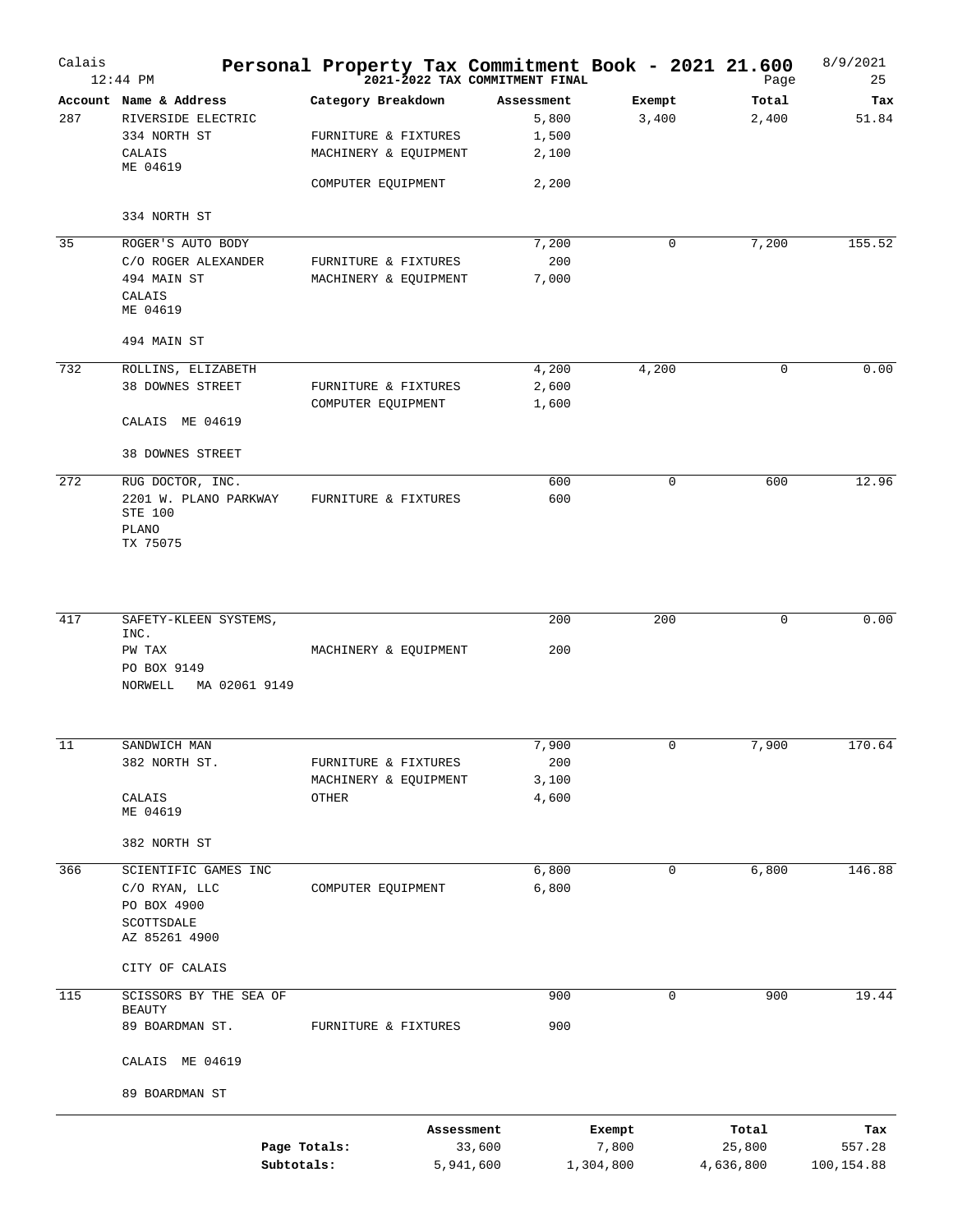| Calais | $12:44$ PM                                                                      | Personal Property Tax Commitment Book - 2021 21.600 | 2021-2022 TAX COMMITMENT FINAL |                       | Page              | 8/9/2021<br>26 |
|--------|---------------------------------------------------------------------------------|-----------------------------------------------------|--------------------------------|-----------------------|-------------------|----------------|
| 714    | Account Name & Address<br>SEAVEY, ANDREW<br>241 SOUTH STREET<br>CALAIS ME 04619 | Category Breakdown                                  | Assessment<br>$\mathbf 0$      | Exempt<br>$\mathbf 0$ | Total<br>$\Omega$ | Tax<br>0.00    |
|        | 241 SOUTH STREET                                                                |                                                     |                                |                       |                   |                |
| 696    | SECURITAS SECURITY<br>SERVICES USA                                              |                                                     | 300                            | 0                     | 300               | 6.48           |
|        | 9 CAMPUS DR.                                                                    | MACHINERY & EQUIPMENT                               | 300                            |                       |                   |                |
|        | PARISPPANY NJ 07054                                                             |                                                     |                                |                       |                   |                |
|        | 24 HOSPITAL LANE                                                                |                                                     |                                |                       |                   |                |
| 711    | SEELYE, ROBERT                                                                  |                                                     | 2,700                          | 2,700                 | $\mathbf 0$       | 0.00           |
|        | DBA SEELYE MONUMENT                                                             | MACHINERY & EQUIPMENT                               | 2,700                          |                       |                   |                |
|        | ENGRAVING                                                                       |                                                     |                                |                       |                   |                |
|        | 49 LINCOLN STREET<br>CALAIS ME 04619                                            |                                                     |                                |                       |                   |                |
|        | 49 LINCOLN STREET                                                               |                                                     |                                |                       |                   |                |
| 175    | SHERRARD AGENCY                                                                 |                                                     | 700                            | 200                   | 500               | 10.80          |
|        | P.O. BOX 836                                                                    | FURNITURE & FIXTURES                                | 500                            |                       |                   |                |
|        | CALAIS<br>ME 04619                                                              | COMPUTER EQUIPMENT                                  | 200                            |                       |                   |                |
|        | 472 NORTH ST                                                                    |                                                     |                                |                       |                   |                |
| 84     | SHERWIN-WILLIAMS<br>COMPANY                                                     |                                                     | 22,600                         | 0                     | 22,600            | 488.16         |
|        | ATTN: TAX DEPARTMENT                                                            | FURNITURE & FIXTURES                                | 13,100                         |                       |                   |                |
|        | P.O. BOX 6027                                                                   | MACHINERY & EQUIPMENT                               | 8,400                          |                       |                   |                |
|        | CLEVELAND<br>OH 44101                                                           | COMPUTER EQUIPMENT                                  | 1,100                          |                       |                   |                |
|        | 305 NORTH ST                                                                    |                                                     |                                |                       |                   |                |
| 681    | SLATER, ANDREW                                                                  |                                                     | 2,400                          | 1,600                 | 800               | 17.28          |
|        | 169 UNION STREET                                                                | FURNITURE & FIXTURES                                | 200                            |                       |                   |                |
|        |                                                                                 | MACHINERY & EQUIPMENT                               | 2,100                          |                       |                   |                |
|        | CALAIS ME 04619                                                                 | COMPUTER EQUIPMENT                                  | 100                            |                       |                   |                |
|        | 169 UNION STREET                                                                |                                                     |                                |                       |                   |                |
| 80     | SMITH, TAMMI J.<br>ACCOUNTING SERVICE                                           |                                                     | 7,300                          | $\mathbf 0$           | 7,300             | 157.68         |
|        | 166 NORTH ST                                                                    | FURNITURE & FIXTURES                                | 1,700                          |                       |                   |                |
|        | SUITE A                                                                         | COMPUTER EQUIPMENT                                  | 5,600                          |                       |                   |                |
|        | CALAIS<br>ME 04619                                                              |                                                     |                                |                       |                   |                |
|        | 166 NORTH<br>SUITE A                                                            |                                                     |                                |                       |                   |                |

|              | Assessment | Exempt    | Total     | Tax        |
|--------------|------------|-----------|-----------|------------|
| Page Totals: | 36,000     | 4,500     | 31,500    | 680.40     |
| Subtotals:   | 5,977,600  | 1,309,300 | 4,668,300 | 100,835.28 |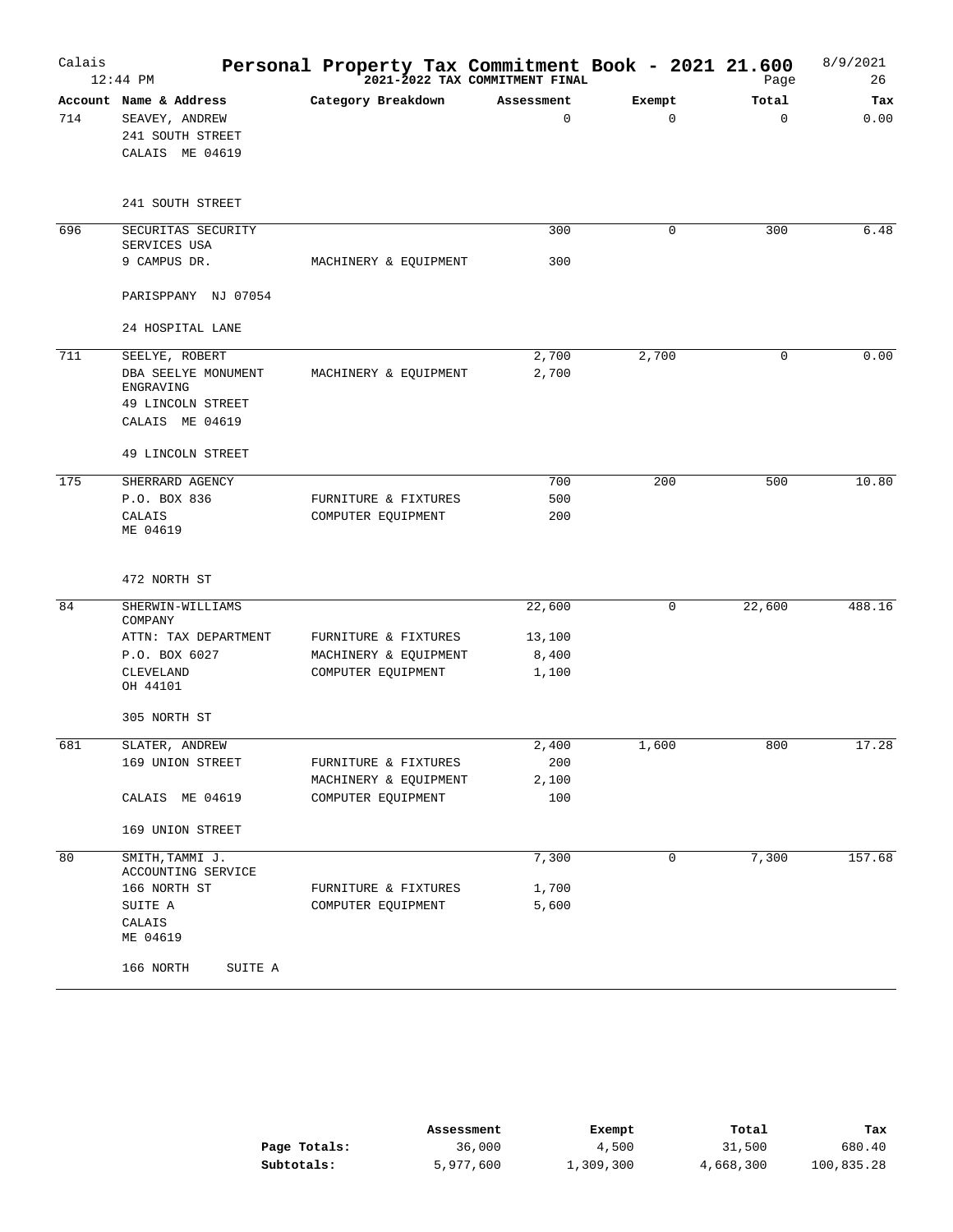| Calais | 12:44 PM                                              | Personal Property Tax Commitment Book - 2021 21.600<br><sup>2021-2022</sup> TAX COMMITMENT FINAL |            |             | Page    | 8/9/2021<br>27 |
|--------|-------------------------------------------------------|--------------------------------------------------------------------------------------------------|------------|-------------|---------|----------------|
|        | Account Name & Address                                | Category Breakdown                                                                               | Assessment | Exempt      | Total   | Tax            |
| 386    | SMUCKER FOODSERVICE,<br><b>INC</b>                    |                                                                                                  | 300        | $\mathbf 0$ | 300     | 6.48           |
|        | PO BOX 3576                                           | FURNITURE & FIXTURES                                                                             | 300        |             |         |                |
|        | CHICAGO<br>ΙL<br>60654                                |                                                                                                  |            |             |         |                |
|        | FRANKLIN ST & PALMER ST                               |                                                                                                  |            |             |         |                |
| 445    | SPECTRUM NORTHEAST, LLC                               |                                                                                                  | 391,400    | 0           | 391,400 | 8,454.24       |
|        | C/O CHARTER<br>COMMUNICATIONS TAX DEPT<br>PO BOX 7467 | TELECOMMUNICATIONS                                                                               | 391,400    |             |         |                |
|        | CHARLOTTE NC 28241<br>7467                            |                                                                                                  |            |             |         |                |
|        | VARIOUS - CALAIS                                      |                                                                                                  |            |             |         |                |
| 529    | SPECTRUM NORTHEAST, LLC                               |                                                                                                  | 1,900      | 0           | 1,900   | 41.04          |
|        | C/O CHARTER<br>COMMUNICATIONS TAX DEPT                | FURNITURE & FIXTURES                                                                             | 200        |             |         |                |
|        | PO BOX 7467                                           | COMPUTER EQUIPMENT                                                                               | 1,700      |             |         |                |
|        | CHARLOTTE NC 28241<br>7467                            |                                                                                                  |            |             |         |                |
|        | VARIOUS - CALAIS                                      |                                                                                                  |            |             |         |                |
| 211    | ST CROIX CLUB                                         |                                                                                                  | 9,700      | 0           | 9,700   | 209.52         |
|        | P.O. BOX 1255                                         | MACHINERY & EQUIPMENT                                                                            | 5,000      |             |         |                |
|        |                                                       | OTHER                                                                                            | 4,700      |             |         |                |
|        | CALAIS<br>ME 04619                                    |                                                                                                  |            |             |         |                |
|        | 506 MAIN ST                                           |                                                                                                  |            |             |         |                |
| 212    | ST CROIX COUNTRY CLUB                                 |                                                                                                  | 20,500     | 0           | 20,500  | 442.80         |
|        | P.O. BOX 294                                          | FURNITURE & FIXTURES                                                                             | 2,200      |             |         |                |
|        | CALAIS<br>ME 04619                                    | MACHINERY & EQUIPMENT                                                                            | 16,400     |             |         |                |
|        |                                                       | OTHER                                                                                            | 1,900      |             |         |                |
|        | 48 RIVER RD                                           |                                                                                                  |            |             |         |                |
| 401    | ST. CROIX SERVICES                                    |                                                                                                  | 14,900     | 0           | 14,900  | 321.84         |
|        | 121 RIVER ROAD                                        | FURNITURE & FIXTURES                                                                             | 100        |             |         |                |
|        |                                                       | MACHINERY & EQUIPMENT                                                                            | 1,500      |             |         |                |
|        | CALAIS ME 04619                                       | OTHER                                                                                            | 13,300     |             |         |                |
|        | 121 RIVER ROAD                                        |                                                                                                  |            |             |         |                |
| 695    | ST. CROIX SNACK SHACK                                 |                                                                                                  | 5,600      | 0           | 5,600   | 120.96         |
|        | 140 RIVER ROAD                                        | MACHINERY & EQUIPMENT                                                                            | 5,600      |             |         |                |
|        | CALAIS ME 04619                                       |                                                                                                  |            |             |         |                |
|        | 144 RIVER ROAD                                        |                                                                                                  |            |             |         |                |

|              | Assessment | Exempt    | Total     | Tax        |
|--------------|------------|-----------|-----------|------------|
| Page Totals: | 444,300    |           | 444,300   | 9,596.88   |
| Subtotals:   | 6,421,900  | 1,309,300 | 5,112,600 | 110,432.16 |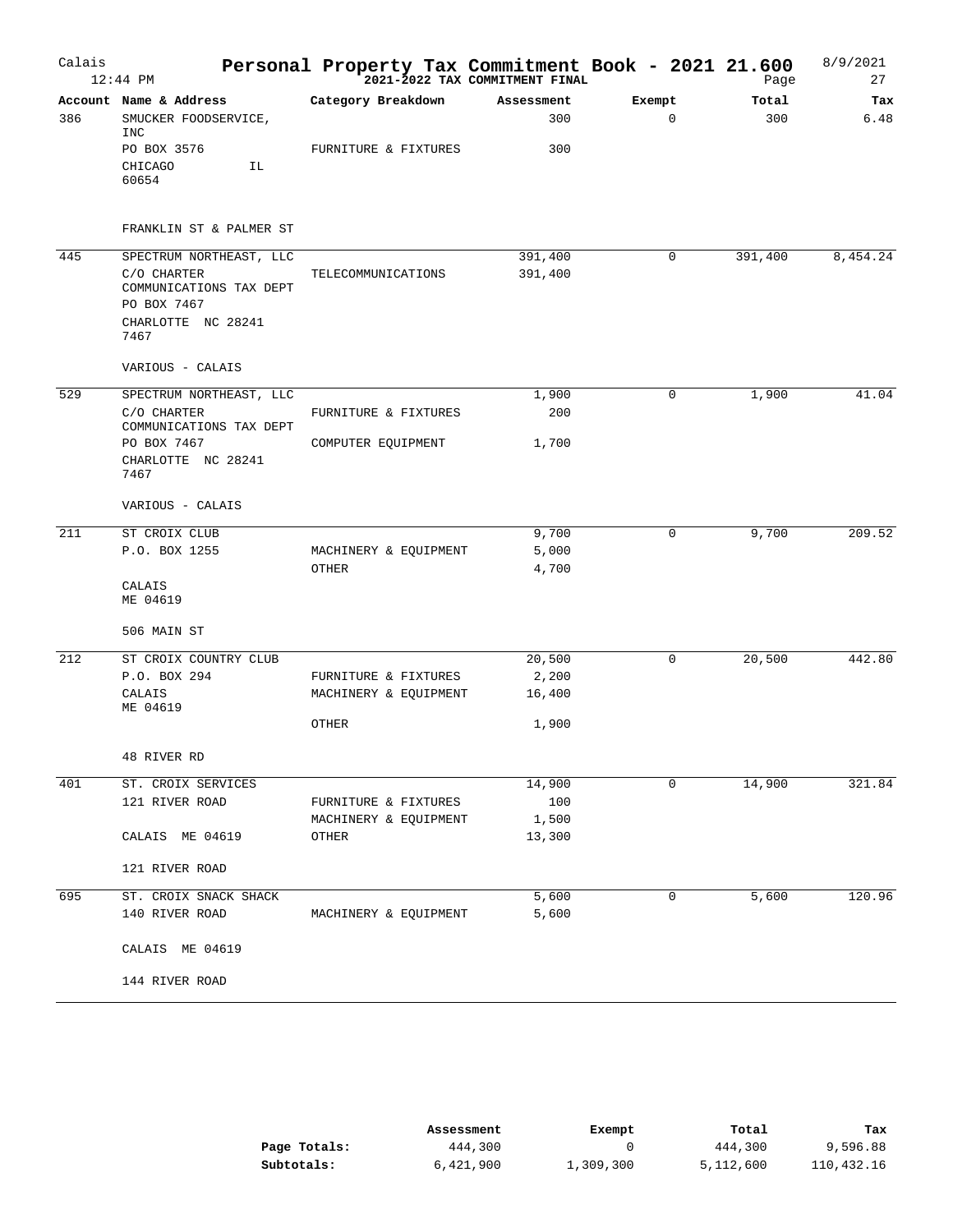| Calais | $12:44$ PM                              | Personal Property Tax Commitment Book - 2021 21.600 | 2021-2022 TAX COMMITMENT FINAL |             | Page            | 8/9/2021<br>28 |
|--------|-----------------------------------------|-----------------------------------------------------|--------------------------------|-------------|-----------------|----------------|
| 88     | Account Name & Address<br>STATE CINEMAS | Category Breakdown                                  | Assessment<br>43,100           | Exempt<br>0 | Total<br>43,100 | Tax<br>930.96  |
|        | C/O STEPHEN LEACKFELDT                  | FURNITURE & FIXTURES                                | 2,300                          |             |                 |                |
|        | 49 MILL ST                              | MACHINERY & EQUIPMENT                               | 38,600                         |             |                 |                |
|        | HARRINGTON<br>МE<br>04643               | OTHER                                               | 2,200                          |             |                 |                |
|        | 239 MAIN ST                             |                                                     |                                |             |                 |                |
| 452    | STEINHAUS, KAREN                        |                                                     | 5,000                          | 0           | 5,000           | 108.00         |
|        | DBA: CHERISH & CALAIS<br>RIVER HSE B&B  | FURNITURE & FIXTURES                                | 3,300                          |             |                 |                |
|        | 10012 NORTH TALL PINES<br>TERRACE       | OTHER                                               | 1,700                          |             |                 |                |
|        | DUNNELLON FL 34434                      |                                                     |                                |             |                 |                |
|        | 704 MAIN ST                             |                                                     |                                |             |                 |                |
| 126    | SUNRISE EYE CARE, P.A.                  |                                                     | 78,700                         | 0           | 78,700          | 1,699.92       |
|        | 4 PARK ST                               | FURNITURE & FIXTURES                                | 4,400                          |             |                 |                |
|        | P.O. BOX 405                            | MACHINERY & EQUIPMENT                               | 69,700                         |             |                 |                |
|        | CALAIS<br>ME 04649                      | TELECOMMUNICATIONS                                  | 800                            |             |                 |                |
|        | 4 PARK ST                               | OTHER                                               | 3,800                          |             |                 |                |
| 567    | TANGLES HAIR SALON                      |                                                     | 1,100                          | 0           | 1,100           | 23.76          |
|        | 131 MAIN ST                             | FURNITURE & FIXTURES                                | 600                            |             |                 |                |
|        | CALAIS ME 04619                         | OTHER                                               | 500                            |             |                 |                |
|        | 131 MAIN ST                             |                                                     |                                |             |                 |                |
| 29     | THE CALAIS ADVERTISER                   |                                                     | 2,100                          | 1,300       | 800             | 17.28          |
|        | PO BOX 660                              | FURNITURE & FIXTURES                                | 600                            |             |                 |                |
|        |                                         | MACHINERY & EQUIPMENT                               | 100                            |             |                 |                |
|        | CALAIS ME 04619                         | COMPUTER EQUIPMENT                                  | 1,400                          |             |                 |                |
| 225    | THE CAN MAN                             |                                                     | 4,700                          | 0           | 4,700           | 101.52         |
|        | 94 BOARDMAN ST                          | MACHINERY & EOUIPMENT                               | 4,300                          |             |                 |                |
|        |                                         | OTHER                                               | 400                            |             |                 |                |
|        | CALAIS                                  |                                                     |                                |             |                 |                |
|        | ME 04619                                |                                                     |                                |             |                 |                |
|        | 94 BOARDMAN ST                          |                                                     |                                |             |                 |                |
| 584    | THE COCA-COLA COMPANY                   |                                                     | 600                            | 0           | 600             | 12.96          |
|        | PROPERTY TAX DEPT -<br>$NAT-8$          | MACHINERY & EQUIPMENT                               | 600                            |             |                 |                |
|        | PO BOX 1734                             |                                                     |                                |             |                 |                |
|        | ATLANTA GA 30301                        |                                                     |                                |             |                 |                |
|        | VARIOUS                                 |                                                     |                                |             |                 |                |
| 321    | THE HAIR SHANTY                         |                                                     | 3,100                          | 0           | 3,100           | 66.96          |
|        | C/O PHYLLIS CLARK                       | FURNITURE & FIXTURES                                | 400                            |             |                 |                |
|        | 474 NORTH ST                            | MACHINERY & EQUIPMENT                               | 2,700                          |             |                 |                |
|        | CALAIS<br>ME 04619                      |                                                     |                                |             |                 |                |
|        | 474 NORTH ST                            |                                                     |                                |             |                 |                |
|        |                                         |                                                     | Assessment                     | Exempt      | Total           | Tax            |
|        | Page Totals:                            |                                                     | 138,400                        | 1,300       | 137,100         | 2,961.36       |
|        | Subtotals:                              |                                                     | 6,560,300                      | 1,310,600   | 5,249,700       | 113, 393.52    |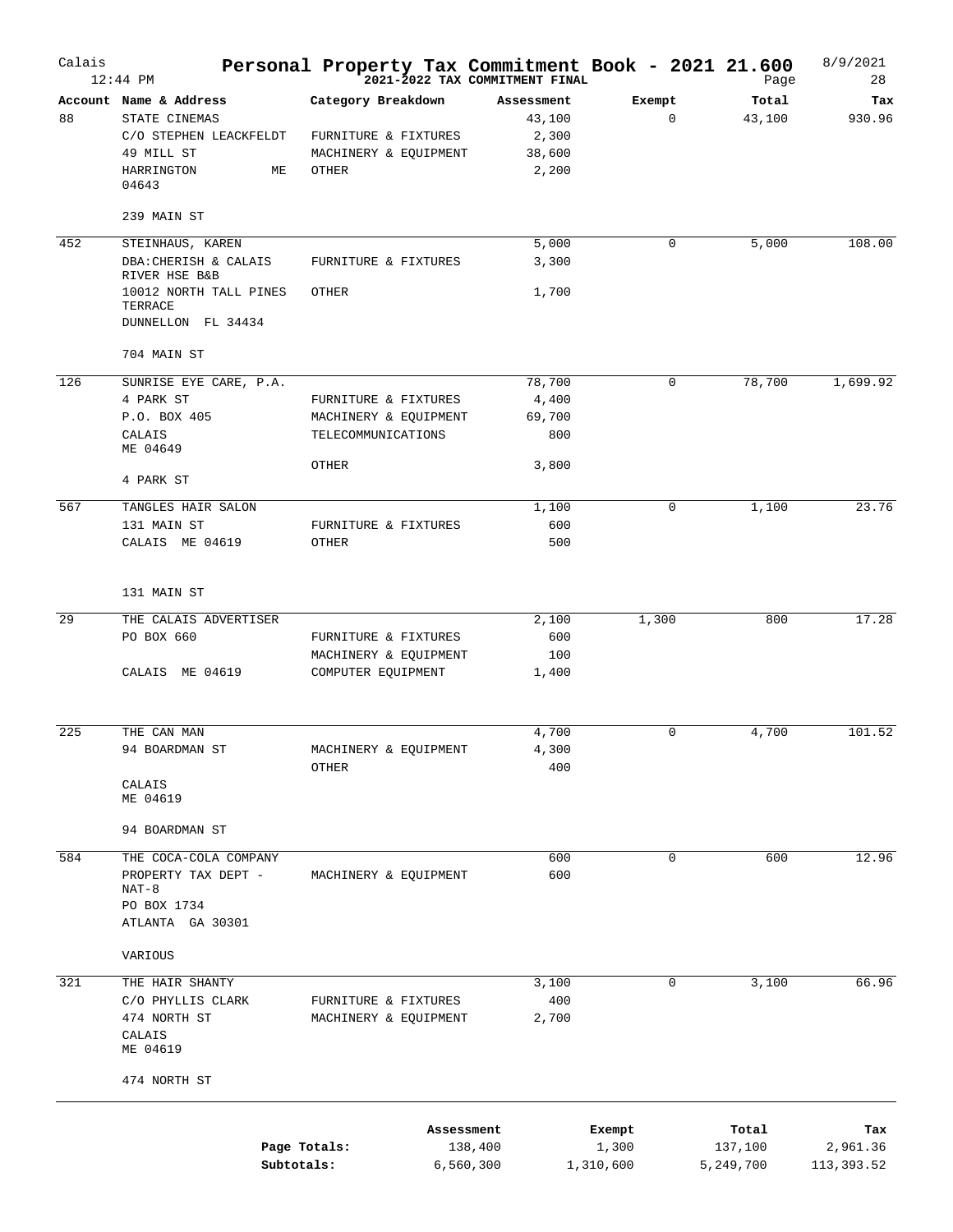| Calais | $12:44$ PM                                                                                                         | Personal Property Tax Commitment Book - 2021 21.600    | 2021-2022 TAX COMMITMENT FINAL     |                              | Page                          | 8/9/2021<br>29                |
|--------|--------------------------------------------------------------------------------------------------------------------|--------------------------------------------------------|------------------------------------|------------------------------|-------------------------------|-------------------------------|
| 528    | Account Name & Address<br>THE HILLMAN GROUP, INC.<br>8990 S. KYRENE ROAD<br>TEMPE AZ 85284                         | Category Breakdown<br>MACHINERY & EQUIPMENT            | Assessment<br>4,500<br>4,500       | Exempt<br>$\mathbf 0$        | Total<br>4,500                | Tax<br>97.20                  |
|        | 379 SOUTH ST                                                                                                       |                                                        |                                    |                              |                               |                               |
| 690    | THUMOS BARBER SHOP<br>c/o JOSH NOYES<br>415 MAIN STREET<br>CALAIS ME 04619                                         | OTHER                                                  | 6,700<br>6,700                     | 0                            | 6,700                         | 144.72                        |
|        | 415 MAIN STREET                                                                                                    |                                                        |                                    |                              |                               |                               |
| 659    | TIAA COMMERCIAL<br>FINANCE, INC<br>630 N CENTRAL<br>EXPRESSWAY STE A                                               | FURNITURE & FIXTURES                                   | 18,900<br>18,900                   | 5,400                        | 13,500                        | 291.60                        |
|        | PLANO TX 75074                                                                                                     |                                                        |                                    |                              |                               |                               |
| 621    | VARIOUS<br>TIM HORTONS CAFE & BAKE                                                                                 |                                                        | 154,800                            | $\mathbf 0$                  | 154,800                       | 3,343.68                      |
|        | SHOP<br>C/O ROBERT COUSINS<br>283 NORTH STREET<br>CALAIS ME 04619                                                  | FURNITURE & FIXTURES<br>MACHINERY & EQUIPMENT<br>OTHER | 34,900<br>26,100<br>93,800         |                              |                               |                               |
|        | 283 NORTH STREET                                                                                                   |                                                        |                                    |                              |                               |                               |
| 668    | TIMELESS REFLECTIONS<br>105 CALAIS AVENUE<br>CALAIS ME 04619                                                       | FURNITURE & FIXTURES<br>MACHINERY & EQUIPMENT          | 900<br>400<br>500                  | 400                          | 500                           | 10.80                         |
|        | 105 CALAIS AVENUE                                                                                                  |                                                        |                                    |                              |                               |                               |
| 600    | TIMEPAYMENT CORP<br>ATTN: TAX DEPARTMENT<br>1600 DISTRICT AVENUE,<br>SUITE 200<br><b>BURLINGTON</b><br>МA<br>01803 | MACHINERY & EQUIPMENT                                  | 9,700<br>9,700                     | $\mathbf 0$                  | 9,700                         | 209.52                        |
| 728    | 257 MAIN ST<br>TIMOTHY KRUG DBA THE                                                                                |                                                        | $\mathbf 0$                        | $\mathbf 0$                  | $\mathbf 0$                   | 0.00                          |
|        | TOWNHOUSE<br>234 MAIN STREET                                                                                       |                                                        |                                    |                              |                               |                               |
|        | CALAIS ME 04619                                                                                                    |                                                        |                                    |                              |                               |                               |
|        | 234 MAIN STREET                                                                                                    |                                                        |                                    |                              |                               |                               |
| 596    | TRACTOR SUPPLY COMPANY<br>C/O MARVIN F. POER &<br>COMPANY                                                          | FURNITURE & FIXTURES                                   | 129,700<br>80,700                  | 0                            | 129,700                       | 2,801.52                      |
|        | PO BOX 52427<br>ATLANTA<br>GA 30355                                                                                | MACHINERY & EQUIPMENT<br>COMPUTER EQUIPMENT            | 26,400<br>22,600                   |                              |                               |                               |
|        | 289 SOUTH ST                                                                                                       |                                                        |                                    |                              |                               |                               |
|        | Subtotals:                                                                                                         | Page Totals:                                           | Assessment<br>325,200<br>6,885,500 | Exempt<br>5,800<br>1,316,400 | Total<br>319,400<br>5,569,100 | Tax<br>6,899.04<br>120,292.56 |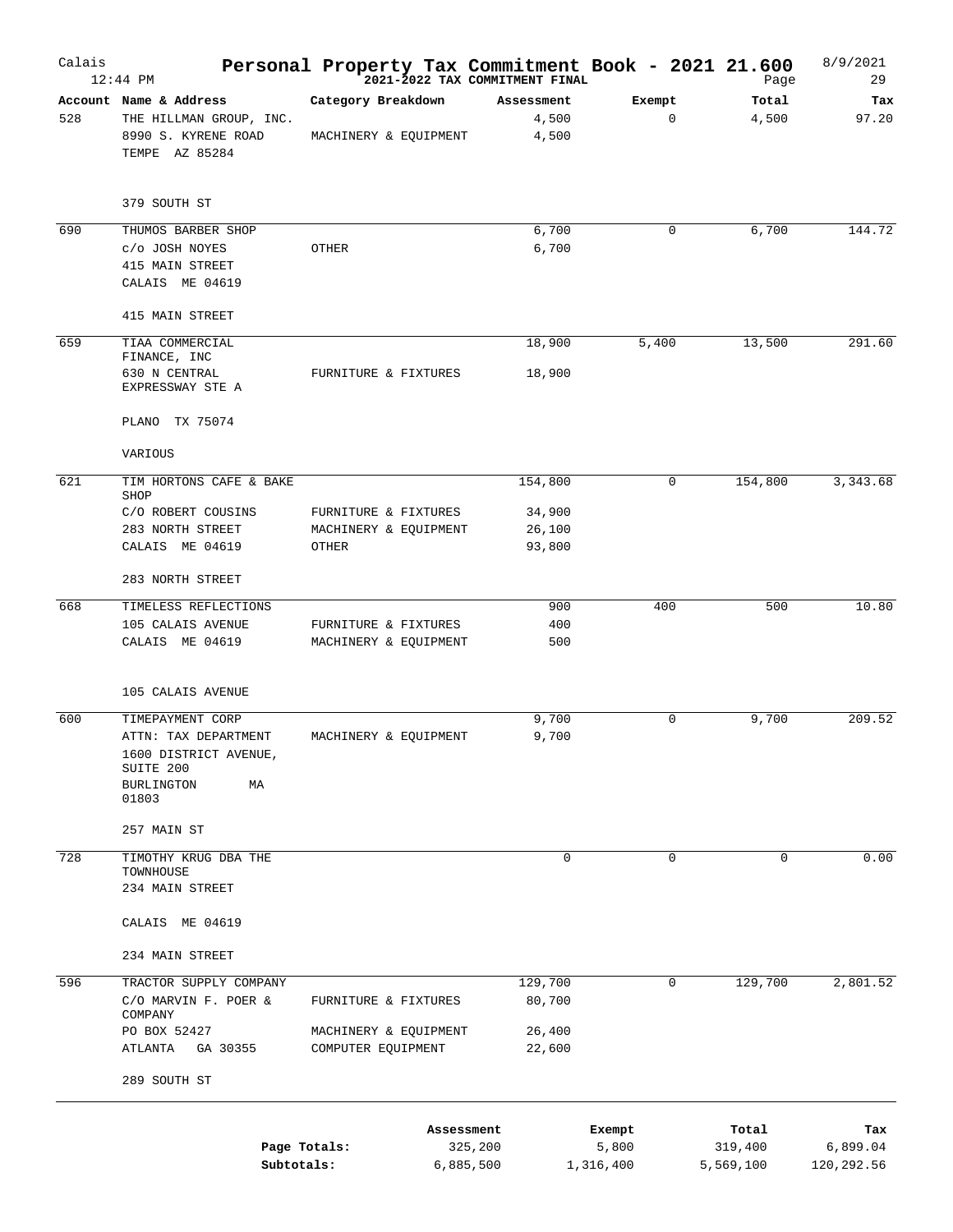| Calais | $12:44$ PM                                                             | Personal Property Tax Commitment Book - 2021 21.600 | 2021-2022 TAX COMMITMENT FINAL |                       | Page            | 8/9/2021<br>30 |
|--------|------------------------------------------------------------------------|-----------------------------------------------------|--------------------------------|-----------------------|-----------------|----------------|
| 304    | Account Name & Address<br>UNITED PARCEL SERVICE,<br>INC.               | Category Breakdown                                  | Assessment<br>400              | Exempt<br>$\mathbf 0$ | Total<br>400    | Tax<br>8.64    |
|        | PERSONAL PROPERTY TAX<br>660 FRITZ DRIVE                               | OTHER                                               | 400                            |                       |                 |                |
|        | COPPELL<br>TX 75019                                                    |                                                     |                                |                       |                 |                |
|        | NORTH ST.                                                              |                                                     |                                |                       |                 |                |
| 443    | UPS SUPPLY CHAIN<br>SOLUTIONS                                          |                                                     | 3,400                          | 0                     | 3,400           | 73.44          |
|        | 630 N CENTRAL<br>EXPRESSWAY STE A                                      | COMPUTER EQUIPMENT                                  | 3,100                          |                       |                 |                |
|        | TX 75074 6897<br>PLANO                                                 | OTHER                                               | 300                            |                       |                 |                |
|        | 417 MAIN ST, CALAIS                                                    |                                                     |                                |                       |                 |                |
| 644    | USCC-ME043- PCT                                                        |                                                     | 23,000                         | 0                     | 23,000          | 496.80         |
|        | COMMUNICATIONS<br>C/O DUFF & PHELPS<br>PO BOX 2629<br>ADDISON TX 75001 | MACHINERY & EQUIPMENT                               | 23,000                         |                       |                 |                |
|        | 483 NORTH STREET CALAIS<br>МE                                          |                                                     |                                |                       |                 |                |
| 364    | V.L.TAMMARO, INC.                                                      |                                                     | 5,600                          | 0                     | 5,600           | 120.96         |
|        | 325 NORTH ST<br>CALAIS<br>ME 04619                                     | FURNITURE & FIXTURES<br>TELECOMMUNICATIONS          | 200<br>300                     |                       |                 |                |
|        |                                                                        | COMPUTER EQUIPMENT                                  | 300                            |                       |                 |                |
|        | 325 NORTH ST                                                           | OTHER                                               | 4,800                          |                       |                 |                |
| 183    | VAN PEURSEM, JR                                                        |                                                     | 4,500                          | 2,100                 | 2,400           | 51.84          |
|        | LAURENCE G<br>C/O MAINE DEVELOPMENT                                    | FURNITURE & FIXTURES                                | 4,500                          |                       |                 |                |
|        | ASSOCIATES<br>43 HIGH ST.<br>PO BOX<br>2219                            |                                                     |                                |                       |                 |                |
|        | <b>BANGOR</b><br>ME 04402 2219                                         |                                                     |                                |                       |                 |                |
|        | 2 ODEY LANE, CALAIS                                                    |                                                     |                                |                       |                 |                |
| 218    | VARNEY INSURANCE AGENCY                                                |                                                     | 2,100                          | 1,200                 | 900             | 19.44          |
|        | C/O WILLIAM L. VARNEY<br>32 OAK ST                                     | FURNITURE & FIXTURES<br>COMPUTER EQUIPMENT          | 900<br>800                     |                       |                 |                |
|        | <b>BANGOR</b><br>ME 04401 6515                                         | OTHER                                               | 400                            |                       |                 |                |
|        | 325 NORTH ST<br>SUITE 2                                                |                                                     |                                |                       |                 |                |
| 220    | VIP DISCOUNT AUTO<br>CENTER                                            |                                                     | 54,400                         | 50,400                | 4,000           | 86.40          |
|        | ATTN: MICHAEL MARCOTTE                                                 | FURNITURE & FIXTURES                                | 3,200                          |                       |                 |                |
|        | 24 HARRIMAN DR.<br>AUBURN<br>ME 04210                                  | MACHINERY & EQUIPMENT<br>TELECOMMUNICATIONS         | 44,000<br>100                  |                       |                 |                |
|        | 102 NORTH ST                                                           | OTHER                                               | 7,100                          |                       |                 |                |
|        |                                                                        |                                                     |                                |                       |                 |                |
|        |                                                                        | Assessment<br>Page Totals:                          | 93,400                         | Exempt<br>53,700      | Total<br>39,700 | Tax<br>857.52  |
|        | Subtotals:                                                             | 6,978,900                                           |                                | 1,370,100             | 5,608,800       | 121,150.08     |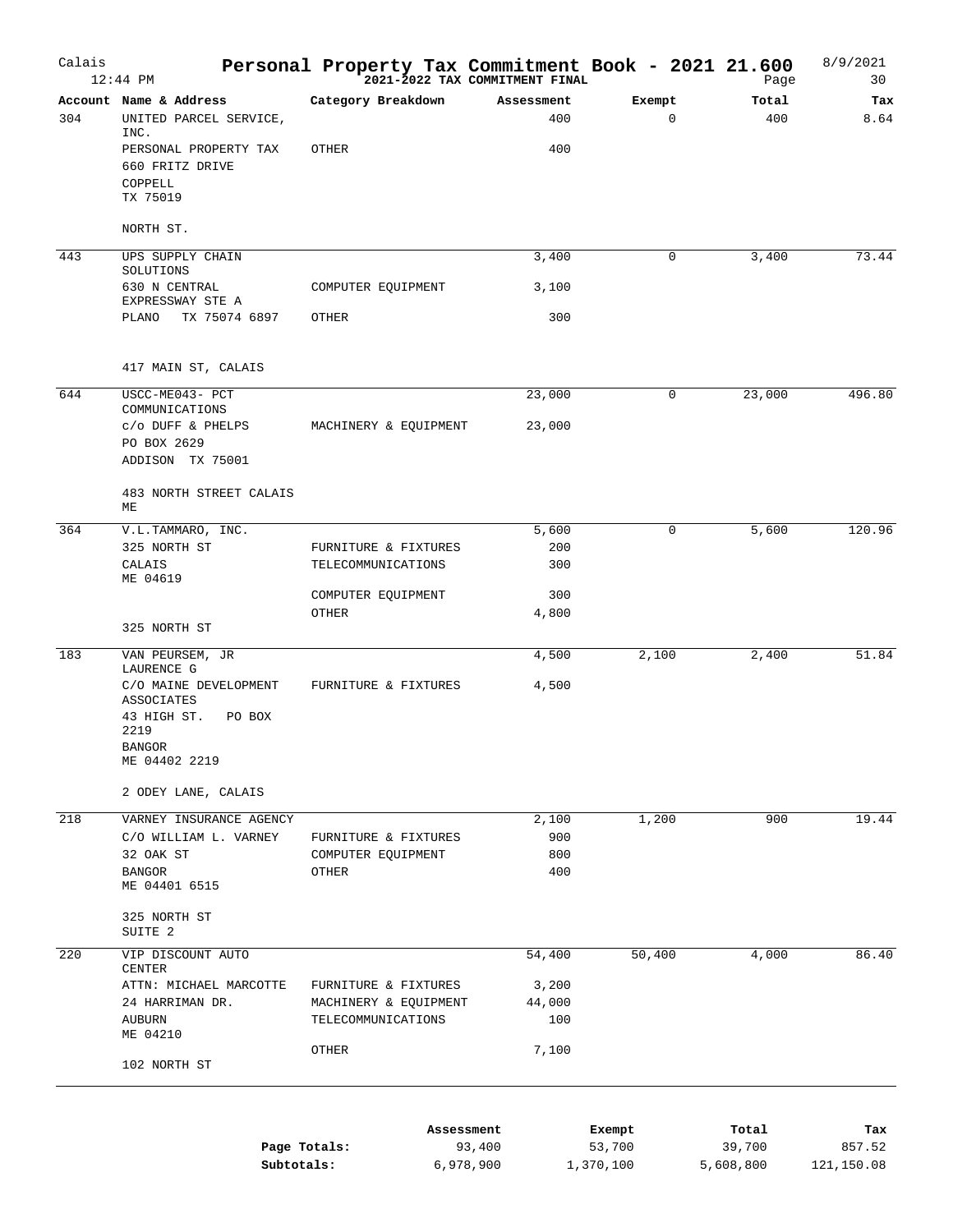| Calais | $12:44$ PM                                                                                       | Personal Property Tax Commitment Book - 2021 21.600 | 2021-2022 TAX COMMITMENT FINAL |               | Page              | 8/9/2021<br>31 |
|--------|--------------------------------------------------------------------------------------------------|-----------------------------------------------------|--------------------------------|---------------|-------------------|----------------|
| 738    | Account Name & Address<br>VITALITY FOODSERVICE<br><b>INC</b>                                     | Category Breakdown                                  | Assessment<br>400              | Exempt<br>400 | Total<br>$\Omega$ | Tax<br>0.00    |
|        | C/O RYAN TAX COMPLIANCE<br>SERVICES, LLC<br>PO BOX 4900, DEPT 170<br>SCOTTSDALE AZ<br>85261-4900 | MACHINERY & EQUIPMENT                               | 400                            |               |                   |                |
| 182    | WALGREEN EASTERN CO INC                                                                          |                                                     | 170,800                        | 0             | 170,800           | 3,689.28       |
|        | DBA: WALGREEN #17455                                                                             | FURNITURE & FIXTURES                                | 111,000                        |               |                   |                |
|        | PO BOX 1159                                                                                      | MACHINERY & EQUIPMENT                               | 21,400                         |               |                   |                |
|        | DEERFIELD IL 60015                                                                               | COMPUTER EQUIPMENT                                  | 38,400                         |               |                   |                |
|        | 223 NORTH ST                                                                                     |                                                     |                                |               |                   |                |
| 110    | WALMART PROPERTY TAX<br>DEPT.                                                                    |                                                     | 1,561,700                      | 0             | 1,561,700         | 33,732.72      |
|        | ATTN: 0555                                                                                       | FURNITURE & FIXTURES                                | 707,400                        |               |                   |                |
|        | PO BOX 8050                                                                                      | MACHINERY & EQUIPMENT                               | 697,400                        |               |                   |                |
|        | <b>BENTONVILLE</b><br>AR 72712 8050                                                              | COMPUTER EQUIPMENT                                  | 156,900                        |               |                   |                |
|        | 379 SOUTH ST                                                                                     |                                                     |                                |               |                   |                |
| 525    | WASHINGTON COUNTY<br>CREMATORIUM                                                                 |                                                     | 18,200                         | 0             | 18,200            | 393.12         |
|        | c/o May's Funeral                                                                                | MACHINERY & EQUIPMENT                               | 16,200                         |               |                   |                |
|        | 26 CHURCH ST                                                                                     | COMPUTER EQUIPMENT                                  | 300                            |               |                   |                |
|        | CALAIS ME 04619                                                                                  | OTHER                                               | 1,700                          |               |                   |                |
|        | CEMETARY                                                                                         |                                                     |                                |               |                   |                |
| 469    | WASHINGTON PLACE, LLC                                                                            |                                                     | 48,400                         | 48,000        | 400               | 8.64           |
|        | 100 WATERMAN DR-SUITE<br>401                                                                     | FURNITURE & FIXTURES                                | 12,000                         |               |                   |                |
|        | S PORTLAND ME 04106                                                                              | MACHINERY & EQUIPMENT                               | 17,500                         |               |                   |                |
|        |                                                                                                  | TELECOMMUNICATIONS                                  | 100                            |               |                   |                |
|        | 40 PALMER ST                                                                                     | OTHER                                               | 18,800                         |               |                   |                |
| 375    | WELLS FARGO VEND<br>FINANCIAL SRV LLC                                                            |                                                     | 5,600                          | 5,600         | 0                 | 0.00           |
|        | PROPERTY TAX -<br>COMPLIANCE                                                                     | COMPUTER EQUIPMENT                                  | 5,600                          |               |                   |                |
|        | PO BOX 36200                                                                                     |                                                     |                                |               |                   |                |
|        | <b>BILLINGS</b><br>MT 59107                                                                      |                                                     |                                |               |                   |                |
|        | CALAIS                                                                                           |                                                     |                                |               |                   |                |
| 531    | WESTERN UNION FINANCIAL<br>SERVICES                                                              |                                                     | 600                            | 0             | 600               | 12.96          |
|        | PERSONAL PROPERTY TAX - COMPUTER EQUIPMENT<br>HQ11<br>7001 E BELLEVIEW AVE                       |                                                     | 600                            |               |                   |                |
|        | STE 680<br>DENVER CO 80237 3284                                                                  |                                                     |                                |               |                   |                |
|        | CALAIS                                                                                           |                                                     |                                |               |                   |                |
|        |                                                                                                  |                                                     |                                |               |                   |                |

|              | Assessment | Exempt    | Total     | Tax        |
|--------------|------------|-----------|-----------|------------|
| Page Totals: | 1,805,700  | 54,000    | 1,751,700 | 37,836.72  |
| Subtotals:   | 8,784,600  | 1,424,100 | 7,360,500 | 158,986.80 |